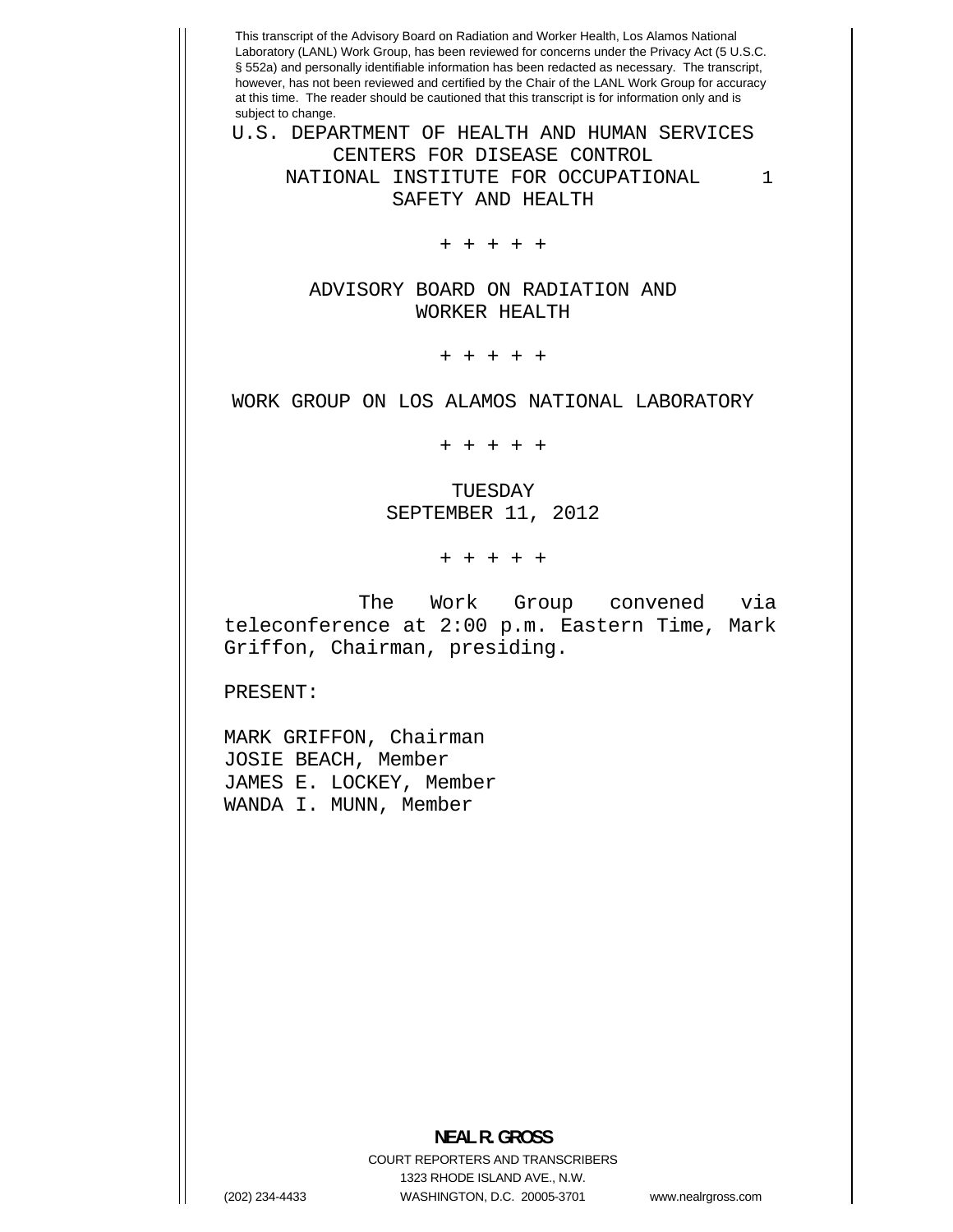This transcript of the Advisory Board on Radiation and Worker Health, Los Alamos National Laboratory (LANL) Work Group, has been reviewed for concerns under the Privacy Act (5 U.S.C. § 552a) and personally identifiable information has been redacted as necessary. The transcript, however, has not been reviewed and certified by the Chair of the LANL Work Group for accuracy at this time. The reader should be cautioned that this transcript is for information only and is subject to change.

ALSO PRESENT:

 2 TED KATZ, Designated Federal Official JENNIFER CATECHIS, Congressman Ben Ray Lujan's Office ANDREW EVASKOVICH JOE FITZGERALD, SC&A MICHELLE JACQUEZ-ORTIZ, Senator Tom Udall's **Office** JENNY LIN, HHS GREG MACIEVIC, ORAU Team MAUREEN MERRITT CHRISTOPHER MILES, ORAU Team JIM NETON, DCAS DAN STEMPFLEY, ORAU Team JOHN STIVER, SC&A

## **NEAL R. GROSS**

COURT REPORTERS AND TRANSCRIBERS 1323 RHODE ISLAND AVE., N.W. (202) 234-4433 WASHINGTON, D.C. 20005-3701 www.nealrgross.com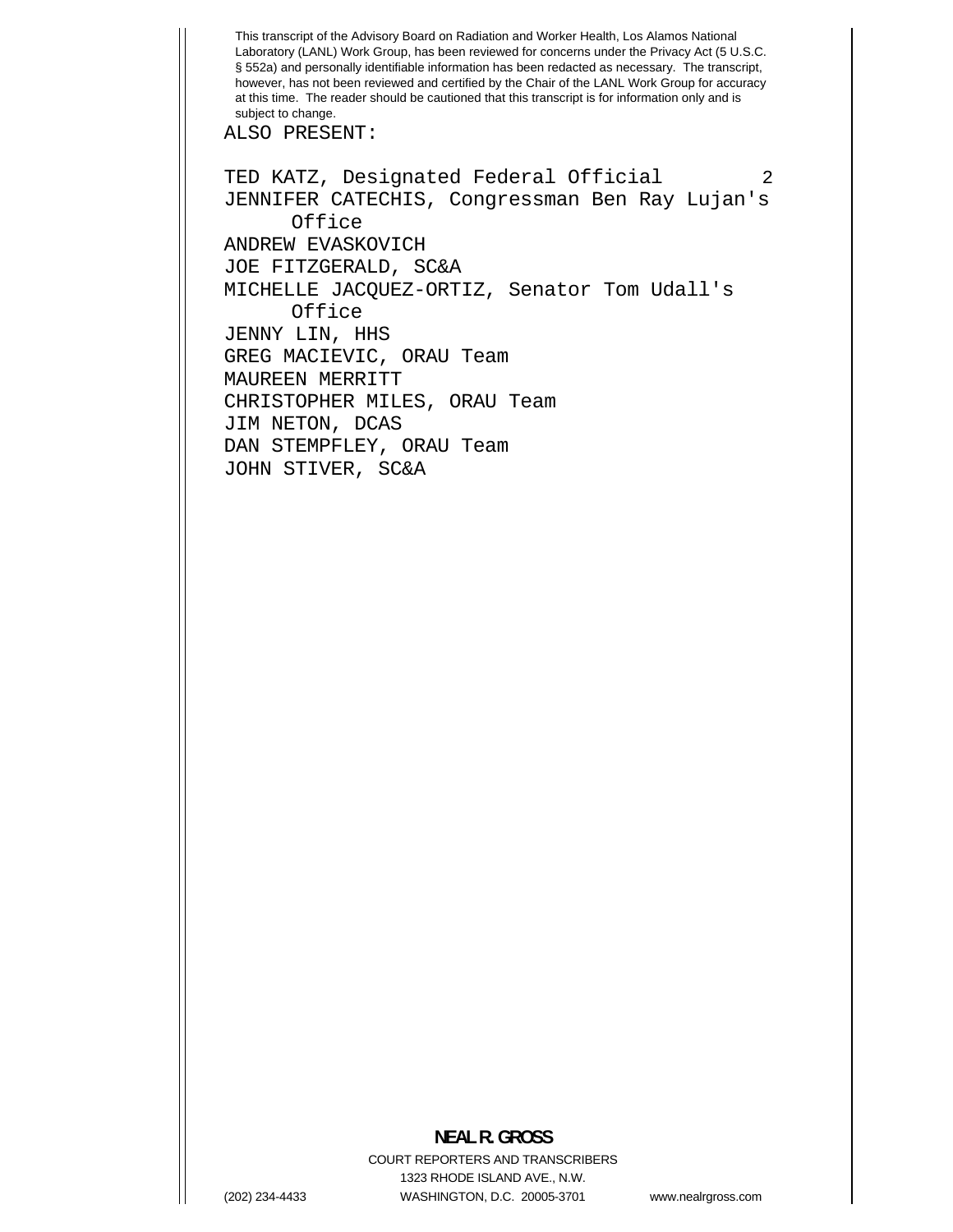3 This transcript of the Advisory Board on Radiation and Worker Health, Los Alamos National Laboratory (LANL) Work Group, has been reviewed for concerns under the Privacy Act (5 U.S.C. § 552a) and personally identifiable information has been redacted as necessary. The transcript, however, has not been reviewed and certified by the Chair of the LANL Work Group for accuracy at this time. The reader should be cautioned that this transcript is for information only and is subject to change. P-R-O-C-E-E-D-I-N-G-S 2:01 p.m. MR. KATZ: We'll get started with roll call in a second. Let me just say I want to apologize for all of you others and the public in particular on the line who were on the line at 1 o'clock, didn't have notice that the meeting time had changed. We tried to get out a notice, but it didn't get to everyone, and it didn't get posted in time. I apologize for that. I did get on the phone at 1 to tell people waiting on the line that we were moved to 2 p.m. but I called in again 15 minutes later and there were a few people on the line who just hung up as I called in, so I know I didn't get to

17 everybody.

(202) 234-4433

1

2

3

4

5

6

7

8

9

10

11

12

13

14

15

16

18 19 20 21 22 So, again, I just want to apologize. It was a late, last minute change but we really didn't have an alternative and thank you for bearing with us. Let's get going with roll call.

> **NEAL R. GROSS**  COURT REPORTERS AND TRANSCRIBERS 1323 RHODE ISLAND AVE., N.W. WASHINGTON, D.C. 20005-3701 www.nealrgross.com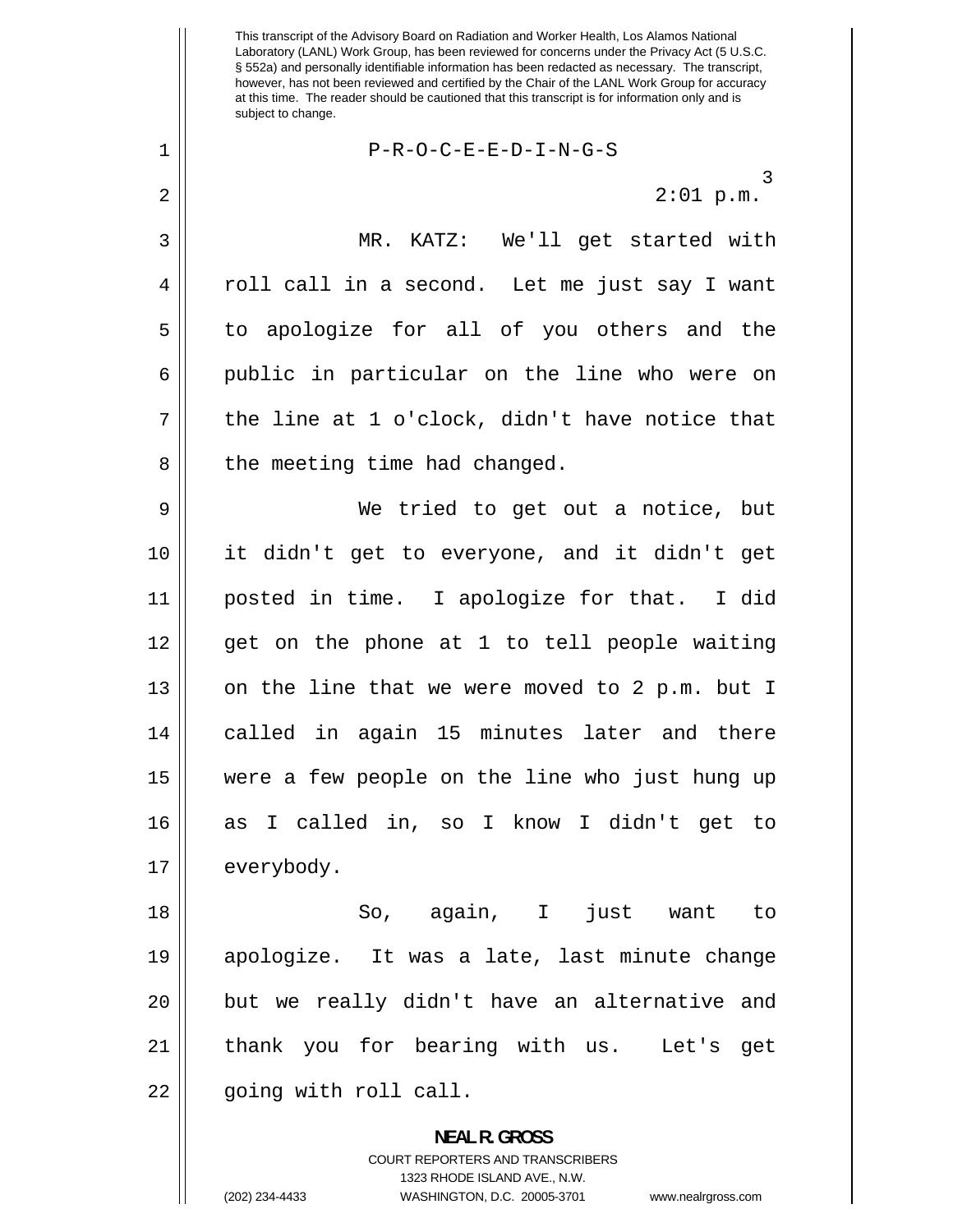This transcript of the Advisory Board on Radiation and Worker Health, Los Alamos National Laboratory (LANL) Work Group, has been reviewed for concerns under the Privacy Act (5 U.S.C. § 552a) and personally identifiable information has been redacted as necessary. The transcript, however, has not been reviewed and certified by the Chair of the LANL Work Group for accuracy at this time. The reader should be cautioned that this transcript is for information only and is subject to change.

(Roll call.)

1

| $\overline{2}$ | 4<br>MR. KATZ: The agenda for this             |
|----------------|------------------------------------------------|
| 3              | meeting is -- should be now posted on the      |
| 4              | NIOSH website -- I haven't rechecked it -- as  |
| 5              | well as the NIOSH Evaluation Report that's     |
| 6              | being discussed at this meeting, and I would   |
| 7              | just ask everyone except when you are          |
| 8              | addressing the group please mute your phone.   |
| 9              | If you don't have a mute button on             |
| 10             | your phone press *6 to mute your phone and     |
| 11             | then if you need to come off of mute press *6  |
| 12             | again.                                         |
| 13             | And, please, nobody put this call              |
| 14             | on hold at any point. Hang up and dial back    |
| 15             | in if you need to leave for a period. But      |
| 16             | thanks, and Mark, it's your agenda.            |
| 17             | CHAIRMAN GRIFFON: Okay. Thanks,                |
| 18             | Ted. This is Mark Griffon, the chair, and I'd  |
| 19             | just ask that on this type of phone call if we |
| 20             | all try to say our names before we talk it     |
| 21             | might make it easier for the transcript.       |
| 22             | Ted's right. The -- we have<br>a               |
|                | <b>NEAL R. GROSS</b>                           |

COURT REPORTERS AND TRANSCRIBERS 1323 RHODE ISLAND AVE., N.W.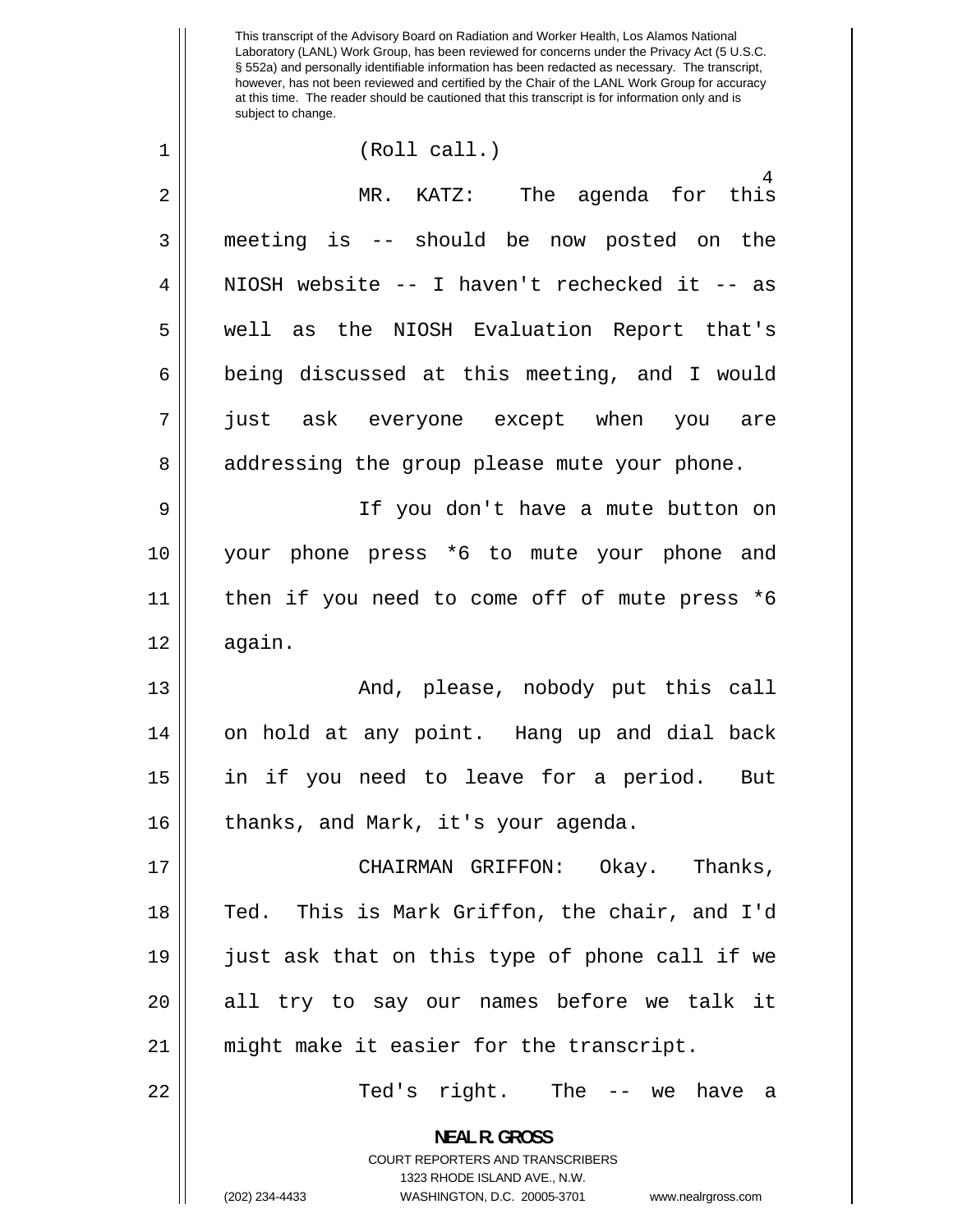5 1 2 3 4 5 6 7 8 9 10 11 12 13 14 15 16 17 18 19 20 21 22 This transcript of the Advisory Board on Radiation and Worker Health, Los Alamos National Laboratory (LANL) Work Group, has been reviewed for concerns under the Privacy Act (5 U.S.C. § 552a) and personally identifiable information has been redacted as necessary. The transcript, however, has not been reviewed and certified by the Chair of the LANL Work Group for accuracy at this time. The reader should be cautioned that this transcript is for information only and is subject to change. pretty straightforward agenda and hopefully a fairly short meeting here. I think the main item, the first item and the main item, is to discuss the NIOSH SEC petition Evaluation Report, I guess dated August 15th. So I think I'll just turn it over to whoever's going to maybe give us an overview of that from NIOSH and we'll start there if that's okay. DR. NETON: Yes, Mark. This is Jim Neton. I'll take on that task. CHAIRMAN GRIFFON: Go ahead. DR. NETON: Okay. We revised, as everyone knows by now, our Evaluation Report to the LANL Petition SEC-00109. So we rethought through our logic in certain key areas and decided to reissue the Evaluation Report, Revision One, which is marked -- that was issued -- I believe the issue date on the report is August 13th. It might have been posted on the **NEAL R. GROSS**  COURT REPORTERS AND TRANSCRIBERS 1323 RHODE ISLAND AVE., N.W. (202) 234-4433 WASHINGTON, D.C. 20005-3701 www.nealrgross.com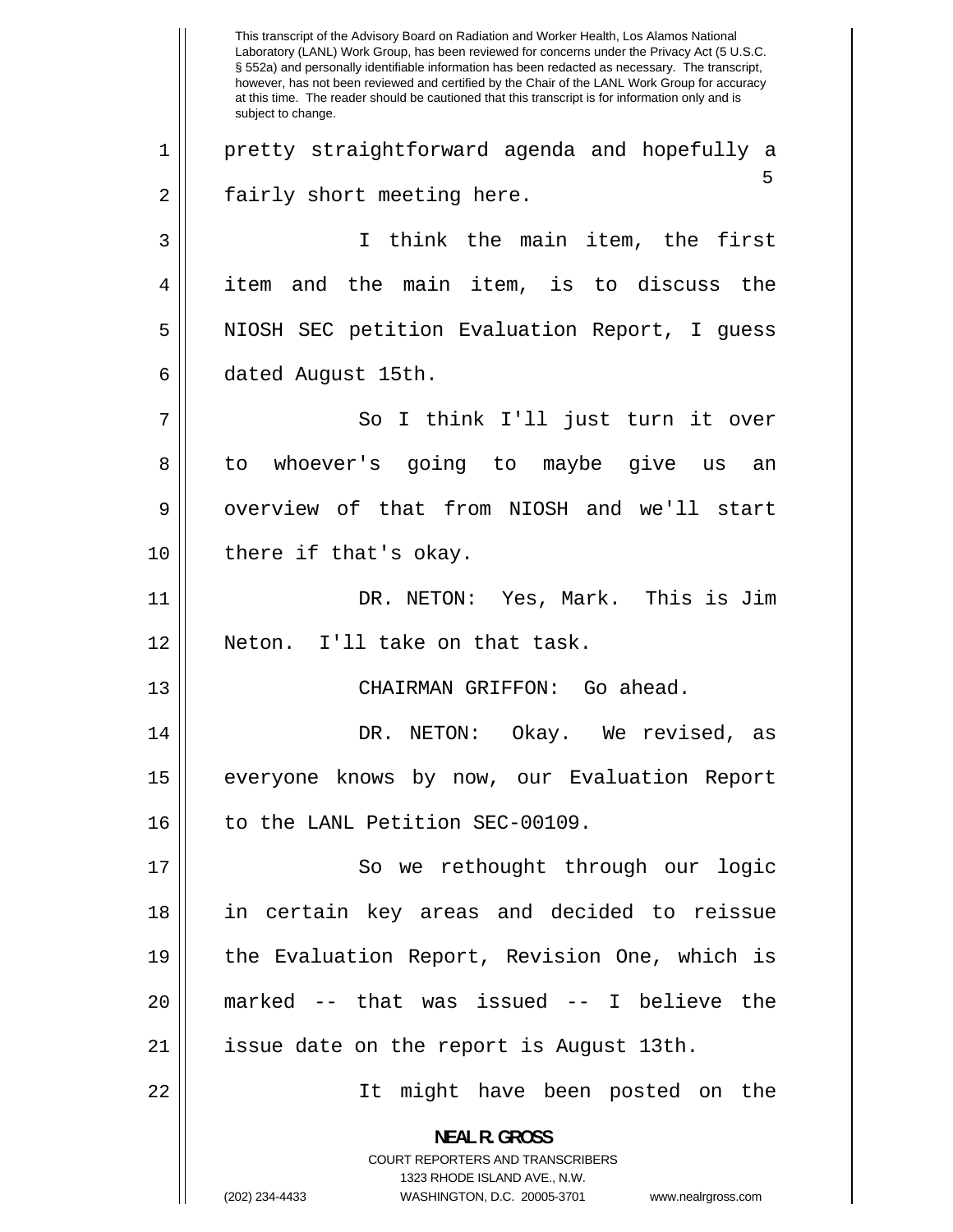6 1 2 3 4 5 6 7 8 9 10 11 12 13 14 15 16 17 18 19 20 21 22 This transcript of the Advisory Board on Radiation and Worker Health, Los Alamos National Laboratory (LANL) Work Group, has been reviewed for concerns under the Privacy Act (5 U.S.C. § 552a) and personally identifiable information has been redacted as necessary. The transcript, however, has not been reviewed and certified by the Chair of the LANL Work Group for accuracy at this time. The reader should be cautioned that this transcript is for information only and is subject to change. website on the 15th. But at any rate, it's out there available for people and I hope people on the call have had a chance to look at it. I'll just sort of give a thumbnail sketch of our thought process behind our change of position and then I guess we can entertain any questions after that. If you all recall, there were previous NIOSH evaluations for various SEC petitions starting with SEC 51, 61 and SEC 170 that established various Classes of SECs or SEC -- yes, SECs at LANL. They currently extend from March 15th, 1943, through December 31st of '75. The basis for that Class was the infeasibility of internal dose reconstructions for a number of radionuclides including what we have commonly been calling at a lot of these sites the exotic radionuclides and particularly your alpha emitters that are not routinely monitored nor are workers fairly

> **NEAL R. GROSS**  COURT REPORTERS AND TRANSCRIBERS 1323 RHODE ISLAND AVE., N.W.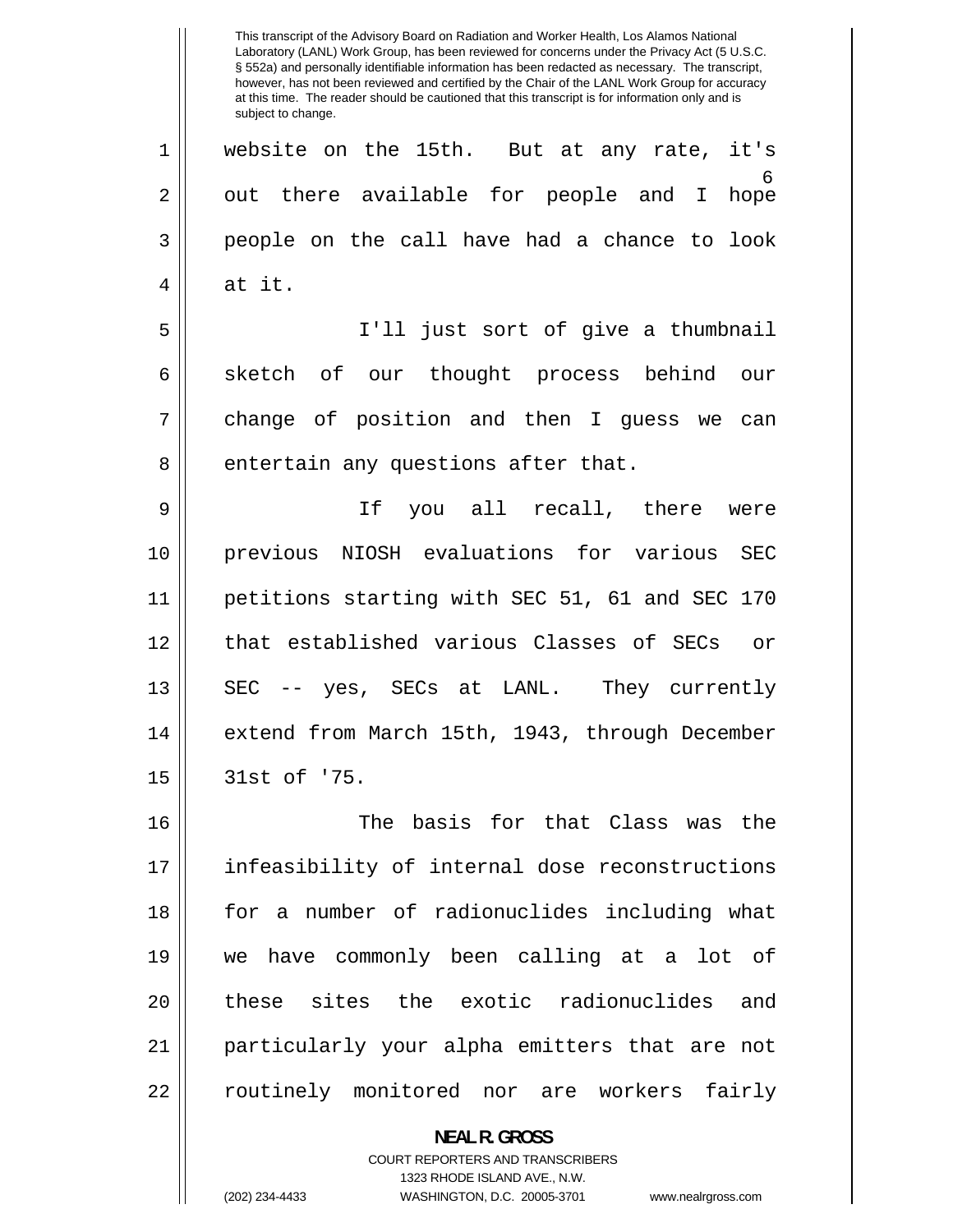7 1 2 3 4 5 6 7 8 9 10 11 12 13 14 15 16 17 18 19 20 21 22 This transcript of the Advisory Board on Radiation and Worker Health, Los Alamos National Laboratory (LANL) Work Group, has been reviewed for concerns under the Privacy Act (5 U.S.C. § 552a) and personally identifiable information has been redacted as necessary. The transcript, however, has not been reviewed and certified by the Chair of the LANL Work Group for accuracy at this time. The reader should be cautioned that this transcript is for information only and is subject to change. routinely exposed. That -- you know, normally a facility would monitor for a nuclide such as plutonium and uranium, which were pretty prevalent throughout the complex. But these so-called exotics included nuclides such as curium, neptunium, strontium and thorium, to some degree. And in addition, the Class at LANL was also added because of these mixed fission and activation products that just weren't monitored for and we had no sense that we could reconstruct internal exposures for those nuclides even though it did appear in many instances the exposures were not that great. But they couldn't be reconstructed with sufficient accuracy. And part of the evaluation -- in the Evaluation Report for SEC 51 it was recognized that dose reconstruction still might exist for the post-'75 period. In particular, you know, we reserve **NEAL R. GROSS**  COURT REPORTERS AND TRANSCRIBERS 1323 RHODE ISLAND AVE., N.W.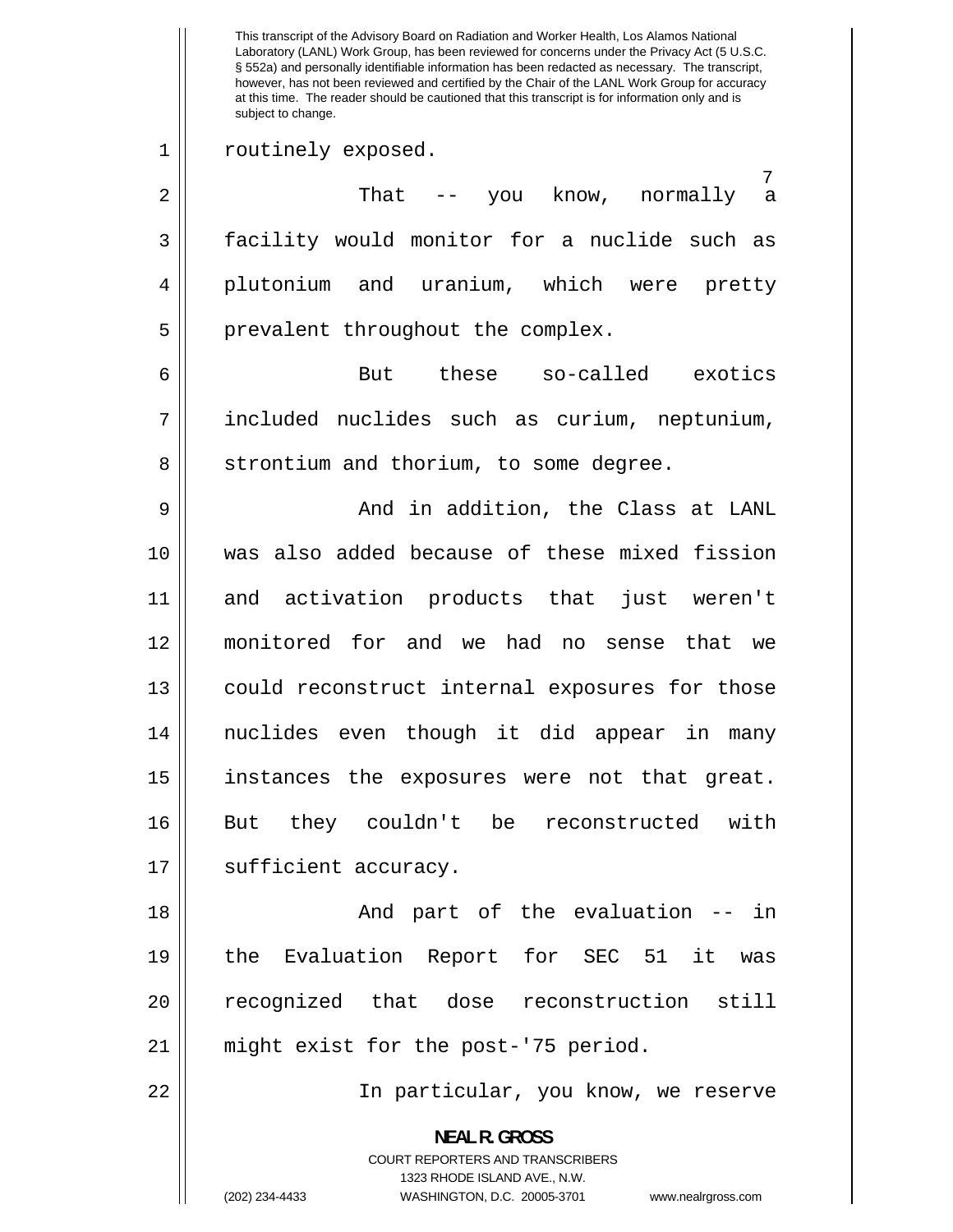|    | This transcript of the Advisory Board on Radiation and Worker Health, Los Alamos National<br>Laboratory (LANL) Work Group, has been reviewed for concerns under the Privacy Act (5 U.S.C.<br>§ 552a) and personally identifiable information has been redacted as necessary. The transcript,<br>however, has not been reviewed and certified by the Chair of the LANL Work Group for accuracy<br>at this time. The reader should be cautioned that this transcript is for information only and is<br>subject to change. |
|----|-------------------------------------------------------------------------------------------------------------------------------------------------------------------------------------------------------------------------------------------------------------------------------------------------------------------------------------------------------------------------------------------------------------------------------------------------------------------------------------------------------------------------|
| 1  | the right to go back and look at the treatment                                                                                                                                                                                                                                                                                                                                                                                                                                                                          |
| 2  | 8<br>of those exotics and mixed fission activation                                                                                                                                                                                                                                                                                                                                                                                                                                                                      |
| 3  | products further.                                                                                                                                                                                                                                                                                                                                                                                                                                                                                                       |
| 4  | When SEC -- when the current SEC                                                                                                                                                                                                                                                                                                                                                                                                                                                                                        |
| 5  | Petition<br>issued, it qualified<br>109<br>was                                                                                                                                                                                                                                                                                                                                                                                                                                                                          |
| 6  | principally based on that fact that or one of                                                                                                                                                                                                                                                                                                                                                                                                                                                                           |
| 7  | facts<br>was that mixed<br>fission<br>the<br>and                                                                                                                                                                                                                                                                                                                                                                                                                                                                        |
| 8  | activation product exotics weren't monitored.                                                                                                                                                                                                                                                                                                                                                                                                                                                                           |
| 9  | We've gone back and looked in more                                                                                                                                                                                                                                                                                                                                                                                                                                                                                      |
| 10 | detail at the -- our ability to reconstruct                                                                                                                                                                                                                                                                                                                                                                                                                                                                             |
| 11 | these internal exposures to exotics and mixed                                                                                                                                                                                                                                                                                                                                                                                                                                                                           |
| 12 | fission activation products and we've come to                                                                                                                                                                                                                                                                                                                                                                                                                                                                           |
| 13 | conclusion, if you've read<br>the<br>the<br>report,                                                                                                                                                                                                                                                                                                                                                                                                                                                                     |
| 14 | that we can't do it with sufficient accuracy.                                                                                                                                                                                                                                                                                                                                                                                                                                                                           |
| 15 | It was a novel approach to try or                                                                                                                                                                                                                                                                                                                                                                                                                                                                                       |
| 16 | put forth for the reconstruction of these                                                                                                                                                                                                                                                                                                                                                                                                                                                                               |
| 17 | nuclides at Los Alamos and that had to do with                                                                                                                                                                                                                                                                                                                                                                                                                                                                          |
| 18 | the fact that given the level of monitoring                                                                                                                                                                                                                                                                                                                                                                                                                                                                             |
| 19 | that was performed with plutonium and uranium,                                                                                                                                                                                                                                                                                                                                                                                                                                                                          |
| 20 | and they seemed to have been monitored pretty                                                                                                                                                                                                                                                                                                                                                                                                                                                                           |
| 21 | well, that the feeling was well, why would                                                                                                                                                                                                                                                                                                                                                                                                                                                                              |
| 22 | these other nuclides have been handled any                                                                                                                                                                                                                                                                                                                                                                                                                                                                              |

**NEAL R. GROSS**  COURT REPORTERS AND TRANSCRIBERS 1323 RHODE ISLAND AVE., N.W.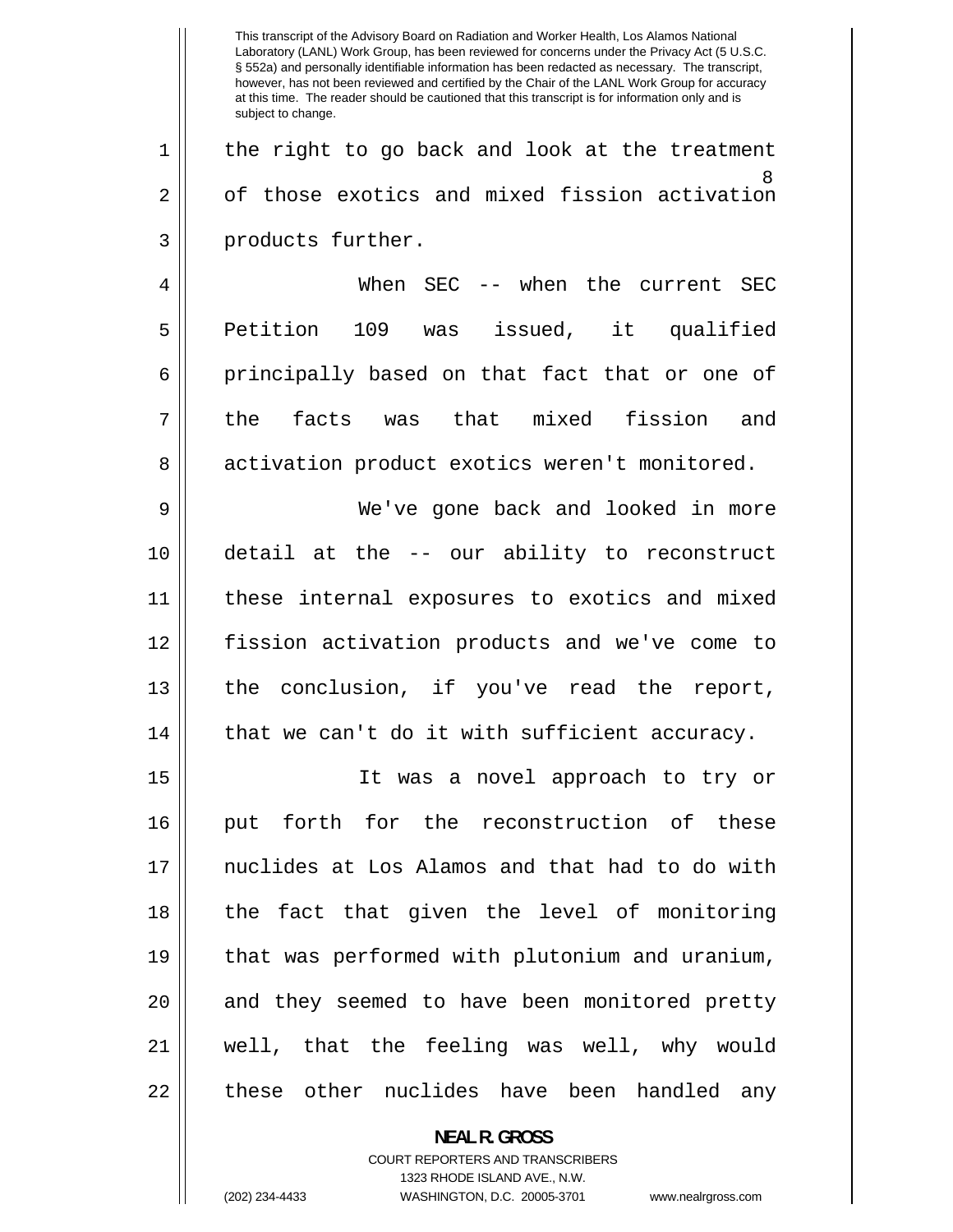This transcript of the Advisory Board on Radiation and Worker Health, Los Alamos National Laboratory (LANL) Work Group, has been reviewed for concerns under the Privacy Act (5 U.S.C. § 552a) and personally identifiable information has been redacted as necessary. The transcript, however, has not been reviewed and certified by the Chair of the LANL Work Group for accuracy at this time. The reader should be cautioned that this transcript is for information only and is subject to change.

## differently.

1

 $\alpha$ 2 3 4 5 6 7 8 9 10 11 12 So in other words, the exposures were more likely controlled in the same manner and to the same levels. And in fact, a lot of discussion went on in the Working Groups and NIOSH did produce a lot of documentation supporting the fact that the health physics program did seem to be there, but nonetheless the level of monitoring for these exotics and mixed fission activation products was pretty sparse almost nonexistent for some exposure modes.

13 14 15 16 17 18 19 20 21 So the idea was that we had proposed, if you recall in the Evaluation Report, that we would take the coworker data that you could establish for plutonium, uranium, and cesium and tritium, to some extent, and use those coworker models and assign doses for all these other radionuclides based on the exposures that were experienced to the plutoniums and the uraniums.

22

And after really looking at this in

**NEAL R. GROSS**  COURT REPORTERS AND TRANSCRIBERS 1323 RHODE ISLAND AVE., N.W. (202) 234-4433 WASHINGTON, D.C. 20005-3701 www.nealrgross.com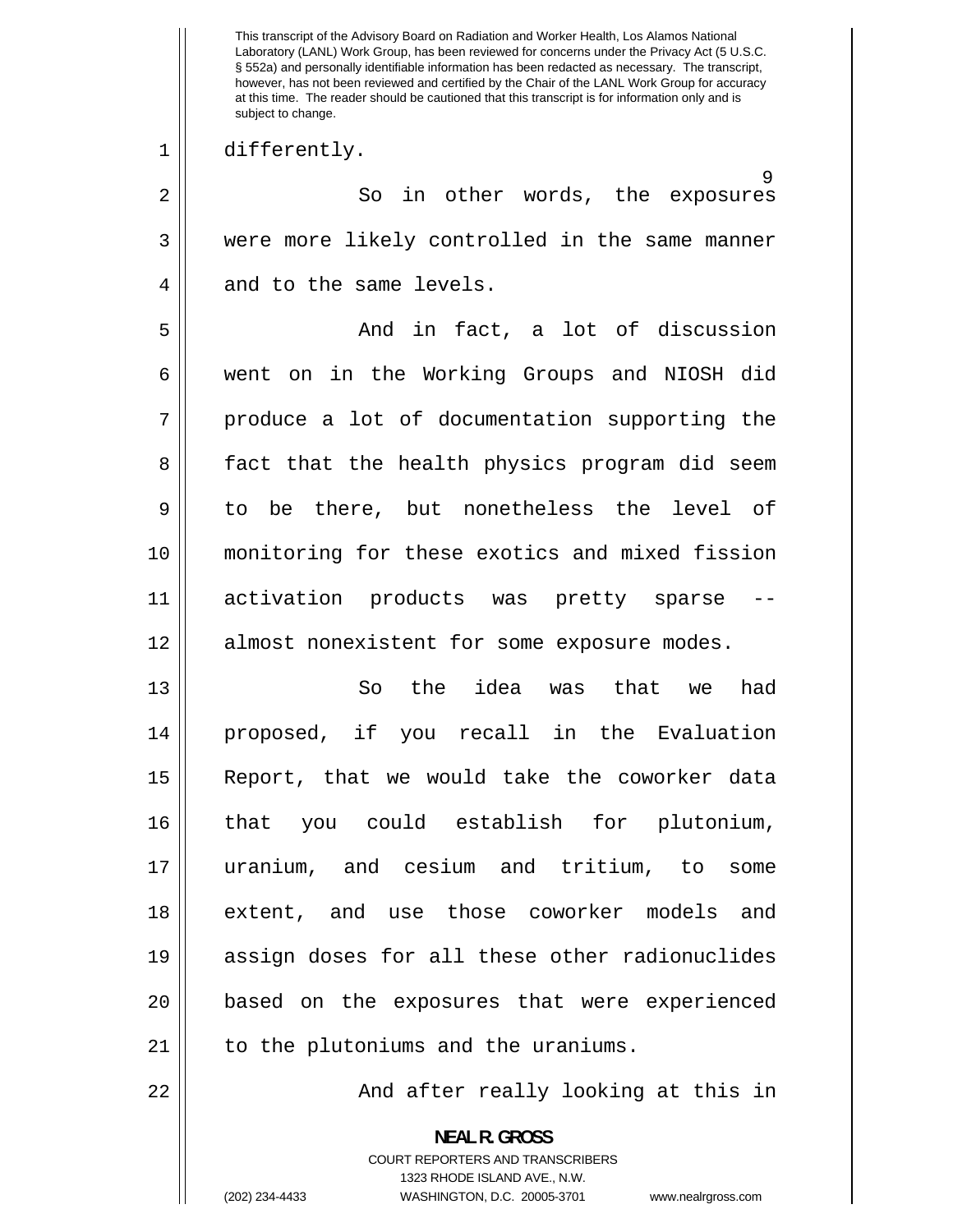10 1 2 3 4 5 6 7 8 9 10 11 12 13 14 15 16 17 18 19 20 21 22 This transcript of the Advisory Board on Radiation and Worker Health, Los Alamos National Laboratory (LANL) Work Group, has been reviewed for concerns under the Privacy Act (5 U.S.C. § 552a) and personally identifiable information has been redacted as necessary. The transcript, however, has not been reviewed and certified by the Chair of the LANL Work Group for accuracy at this time. The reader should be cautioned that this transcript is for information only and is subject to change. some detail, essentially that's sort of a surrogate data approach, if you want to think of it that way -- after looking at it in some detail it really didn't appear to us to hold water. But one of the main reasons we think is that the exposure to these exotics we could not demonstrate with any degree of confidence that the exposures were controlled and handled in a similar manner. Even though the health physics program seemed to be in place, it seems that these exotics which were not used on a routine basis would have been -- could have had different types of exposure conditions present than what you would experience with the things like plutonium and uranium. So in other words, the exposure to the exotics, you know, might -- were on a much more intermittent experimental basis or very much episodic in nature that would preclude the use of this chronic exposure model that

> **NEAL R. GROSS**  COURT REPORTERS AND TRANSCRIBERS 1323 RHODE ISLAND AVE., N.W.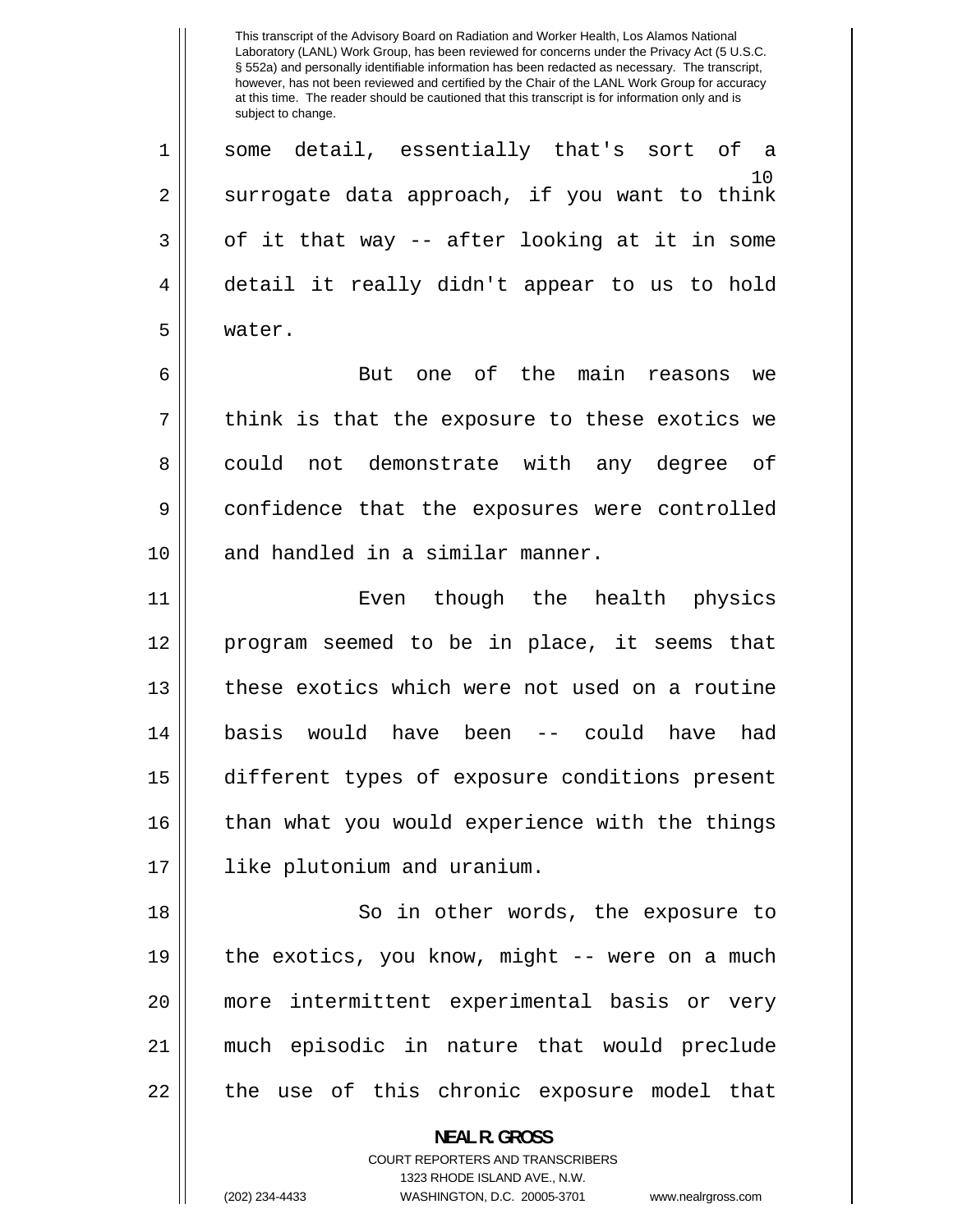$11$ 1 2 3 4 5 6 7 8 9 10 11 12 13 14 15 16 17 18 19 20 21 22 This transcript of the Advisory Board on Radiation and Worker Health, Los Alamos National Laboratory (LANL) Work Group, has been reviewed for concerns under the Privacy Act (5 U.S.C. § 552a) and personally identifiable information has been redacted as necessary. The transcript, however, has not been reviewed and certified by the Chair of the LANL Work Group for accuracy at this time. The reader should be cautioned that this transcript is for information only and is subject to change. was developed for things like plutonium and uranium. And in addition, the short duration exposures that were established for these small experiments might not have had similar engineering controls. We just couldn't determine that to any degree of -- with any degree of confidence. So after reviewing all of that information we agree or we decided that we would -- Class should be added based on our inability to reconstruct doses for these exotics and mixed fission activation products from January 1st, '76, all the way through the end of December, '95. We reserve judgment to continue to review data after '95. We're not saying at this point that we've made a determination, but it appears to us that '95 is a -- is a good cut point based on the existence of 10 CFR Part 835, the establishment of a technical basis document for internal dosimetry and **NEAL R. GROSS** 

> COURT REPORTERS AND TRANSCRIBERS 1323 RHODE ISLAND AVE., N.W.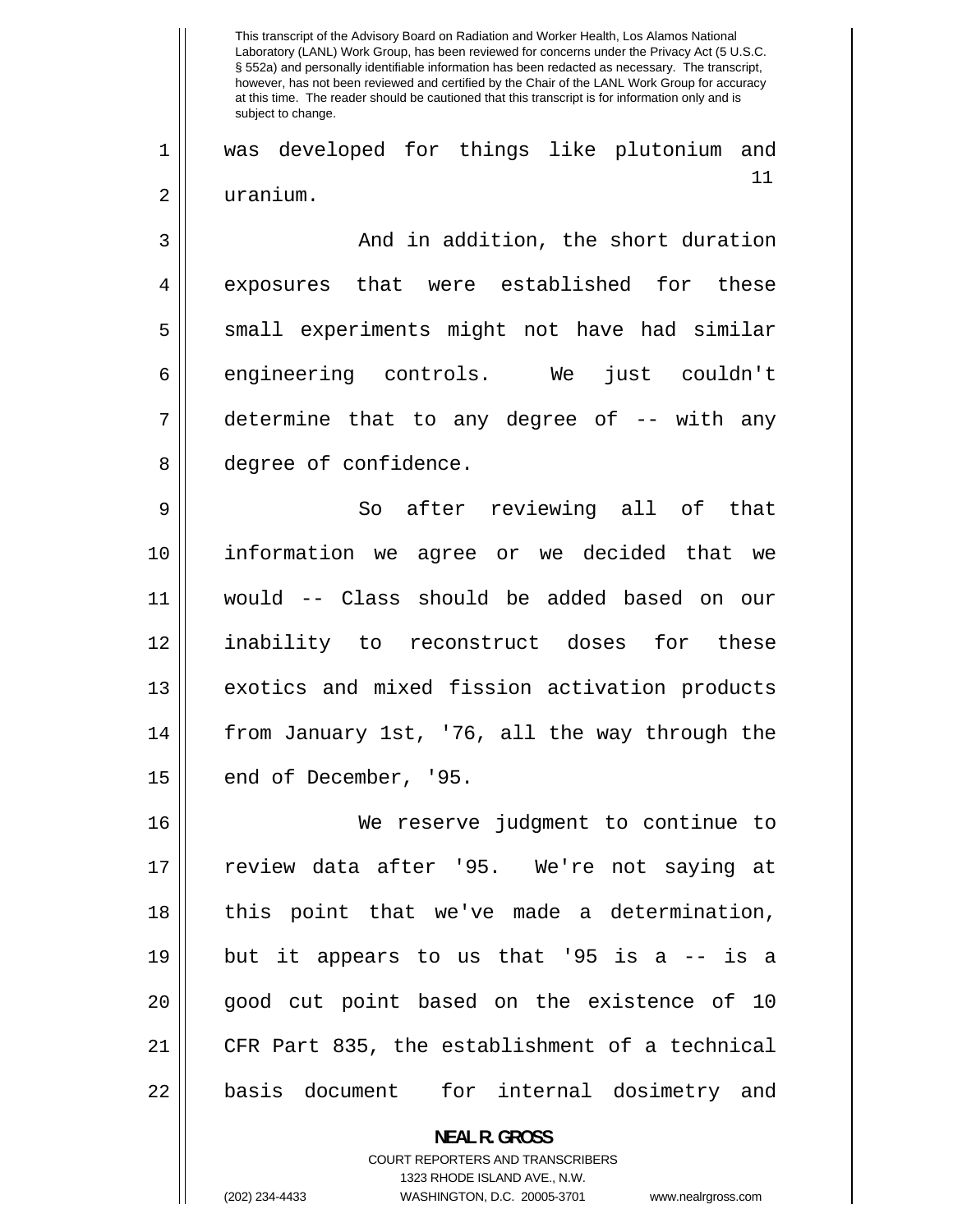$12$ 1 2 3 4 5 6 7 8 9 10 11 12 13 14 15 16 17 18 19 20 21 22 This transcript of the Advisory Board on Radiation and Worker Health, Los Alamos National Laboratory (LANL) Work Group, has been reviewed for concerns under the Privacy Act (5 U.S.C. § 552a) and personally identifiable information has been redacted as necessary. The transcript, however, has not been reviewed and certified by the Chair of the LANL Work Group for accuracy at this time. The reader should be cautioned that this transcript is for information only and is subject to change. preparation of resolutions and responses to some Tiger Team concerns that were raised. So we're going to continue to look at that and make a final determination at a later date. But we did want to put this Class forward once we made our decision for workers up through '95. We do believe that we can do external dose reconstruction as we had proposed in the previous Evaluation Report. We have a large number of external monitoring results. Virtually all workers were monitored after '75 or the majority of all workers were monitored. We have good beta measurements in the field and we believe that we can reconstruct neutrons using either neutron/photon ratios or the albedo dosimeters that were in place after 1980. So that summarizes our position in a nutshell. I'll be happy to answer any questions. **NEAL R. GROSS**  COURT REPORTERS AND TRANSCRIBERS 1323 RHODE ISLAND AVE., N.W.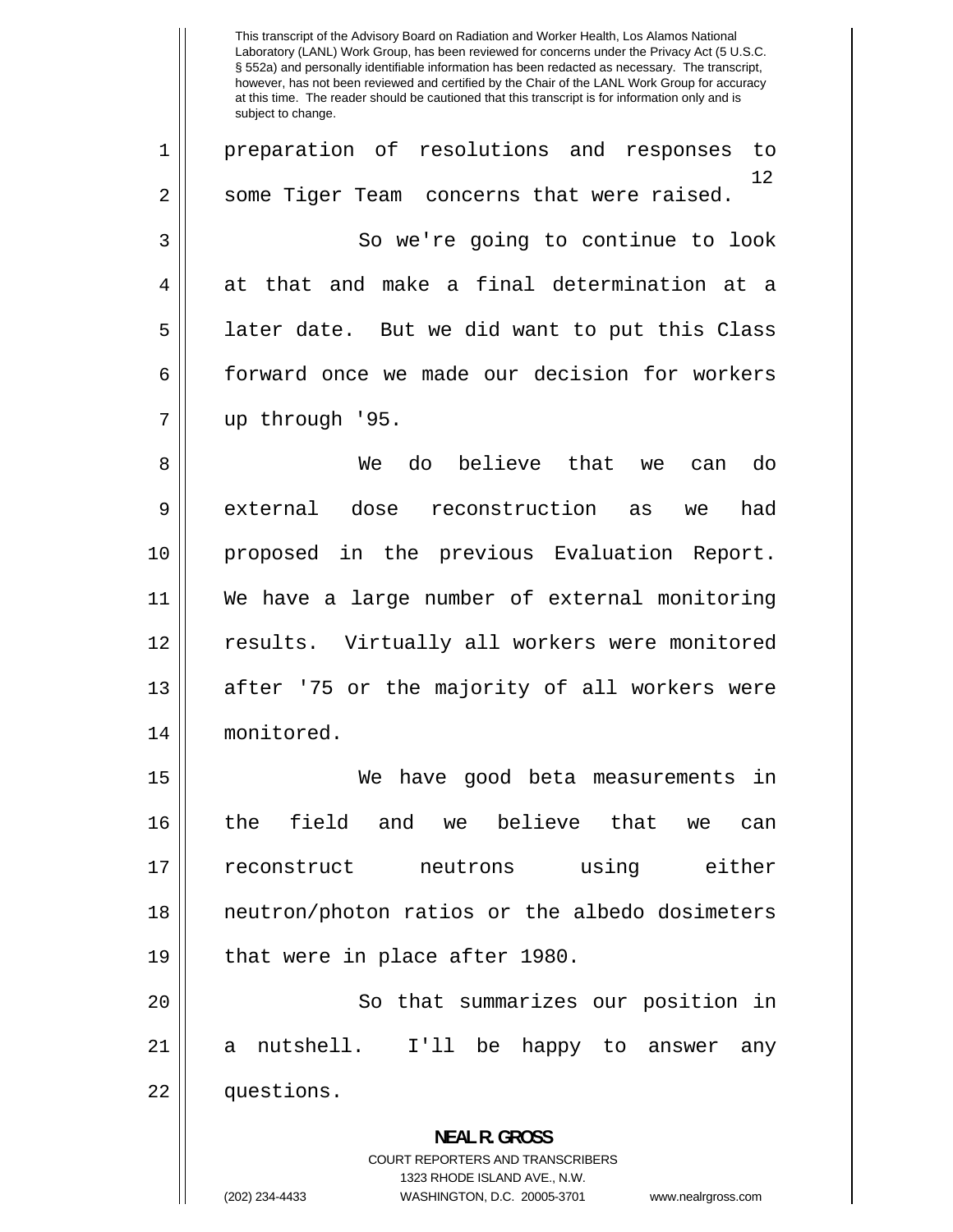13 1 2 3 4 5 6 7 8 9 10 11 12 13 14 15 16 17 18 19 20 21 22 This transcript of the Advisory Board on Radiation and Worker Health, Los Alamos National Laboratory (LANL) Work Group, has been reviewed for concerns under the Privacy Act (5 U.S.C. § 552a) and personally identifiable information has been redacted as necessary. The transcript, however, has not been reviewed and certified by the Chair of the LANL Work Group for accuracy at this time. The reader should be cautioned that this transcript is for information only and is subject to change. CHAIRMAN GRIFFON: Jim, this is Mark. One thing -- you may have said this but is this for all workers or could you - DR. NETON: Yes, I'm sorry. It's for all workers and it's very much based on the same reason that SEC 170, the 83.14 was added, is that it's just not possible to determine who entered which areas. CHAIRMAN GRIFFON: Right. Okay. DR. NETON: It will be for all workers on site. MEMBER LOCKEY: Jim Lockey. That includes the firefighters, right? DR. NETON: Yes. And the normal - the normal caveats do appl that it's 250 days of exposure, you know, in the Class. Yes, it would include firefighters. CHAIRMAN GRIFFON: Okay. And then  $--$  and I  $--$  I mean, I don't think we have to  $-$ - the only question I have, I mean, this has obviously been the source of several SC&A findings that we've been discussing on the

> **NEAL R. GROSS**  COURT REPORTERS AND TRANSCRIBERS

> > 1323 RHODE ISLAND AVE., N.W.

<sup>(202) 234-4433</sup> WASHINGTON, D.C. 20005-3701 www.nealrgross.com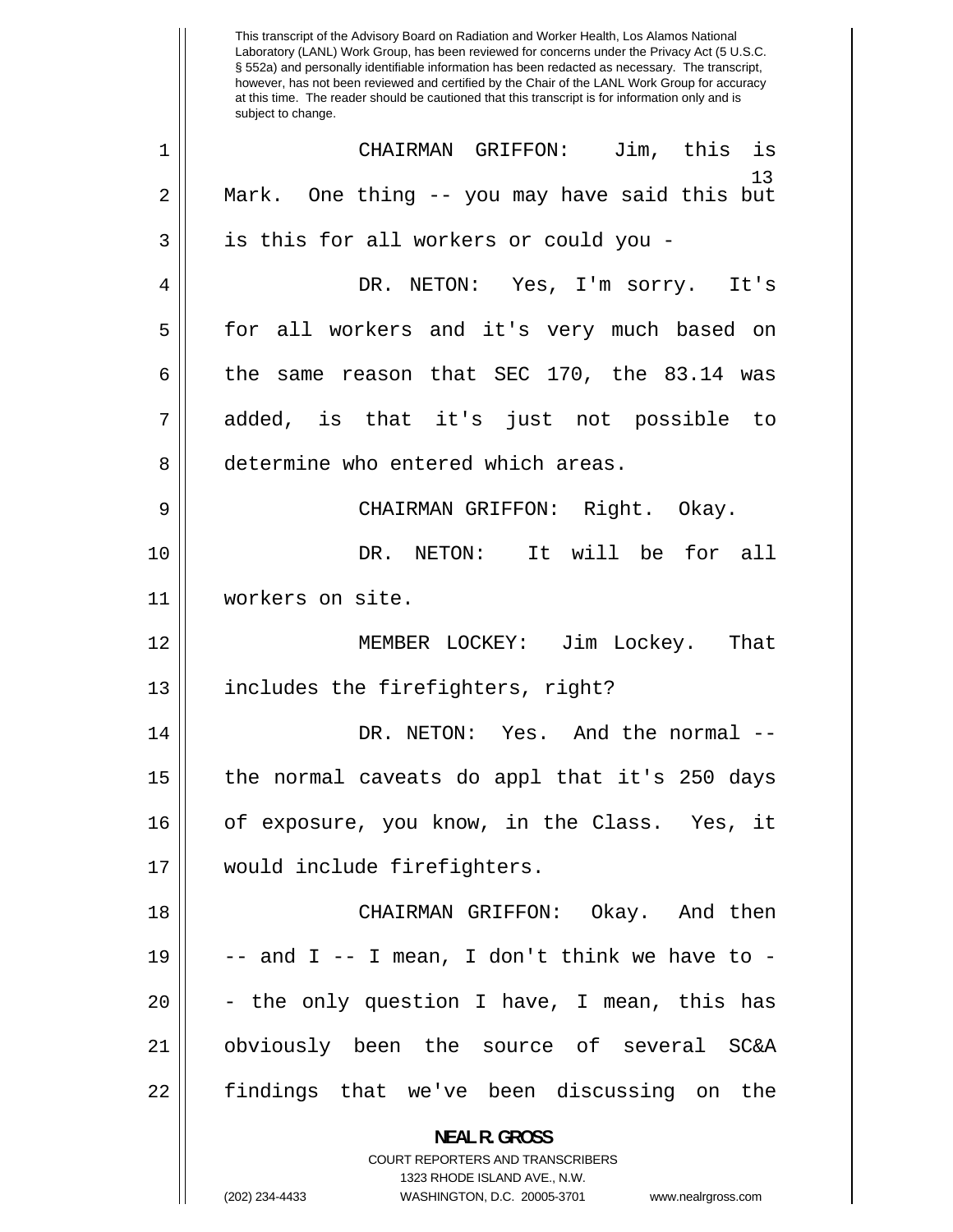14 1 2 3 4 5 6 7 8 9 10 11 12 13 14 15 16 17 18 19 20 21 22 This transcript of the Advisory Board on Radiation and Worker Health, Los Alamos National Laboratory (LANL) Work Group, has been reviewed for concerns under the Privacy Act (5 U.S.C. § 552a) and personally identifiable information has been redacted as necessary. The transcript, however, has not been reviewed and certified by the Chair of the LANL Work Group for accuracy at this time. The reader should be cautioned that this transcript is for information only and is subject to change. Work Group over the course of the last year. So, I mean, the exotics and the mixed fission products, mixed activation products I don't know that the -- I mean, I think that's one thing. I think the decision that you made on the cut point at least for now is logical to me as well that, you know, because there was a much more robust program across the complex as of '95. So I think that makes a lot of sense. I don't know if other Members of the Board have any questions. MEMBER BEACH: Yes, Mark. This is Josie. That was my big question was the cut point, and it's clear now that we'll go to '95 and then you'll still look at that time - that time period. And I'm assuming the Work Group will come back and discuss the '95 to 2005 time frame at some point. CHAIRMAN GRIFFON: Yes, I would **NEAL R. GROSS**  COURT REPORTERS AND TRANSCRIBERS 1323 RHODE ISLAND AVE., N.W. (202) 234-4433 WASHINGTON, D.C. 20005-3701 www.nealrgross.com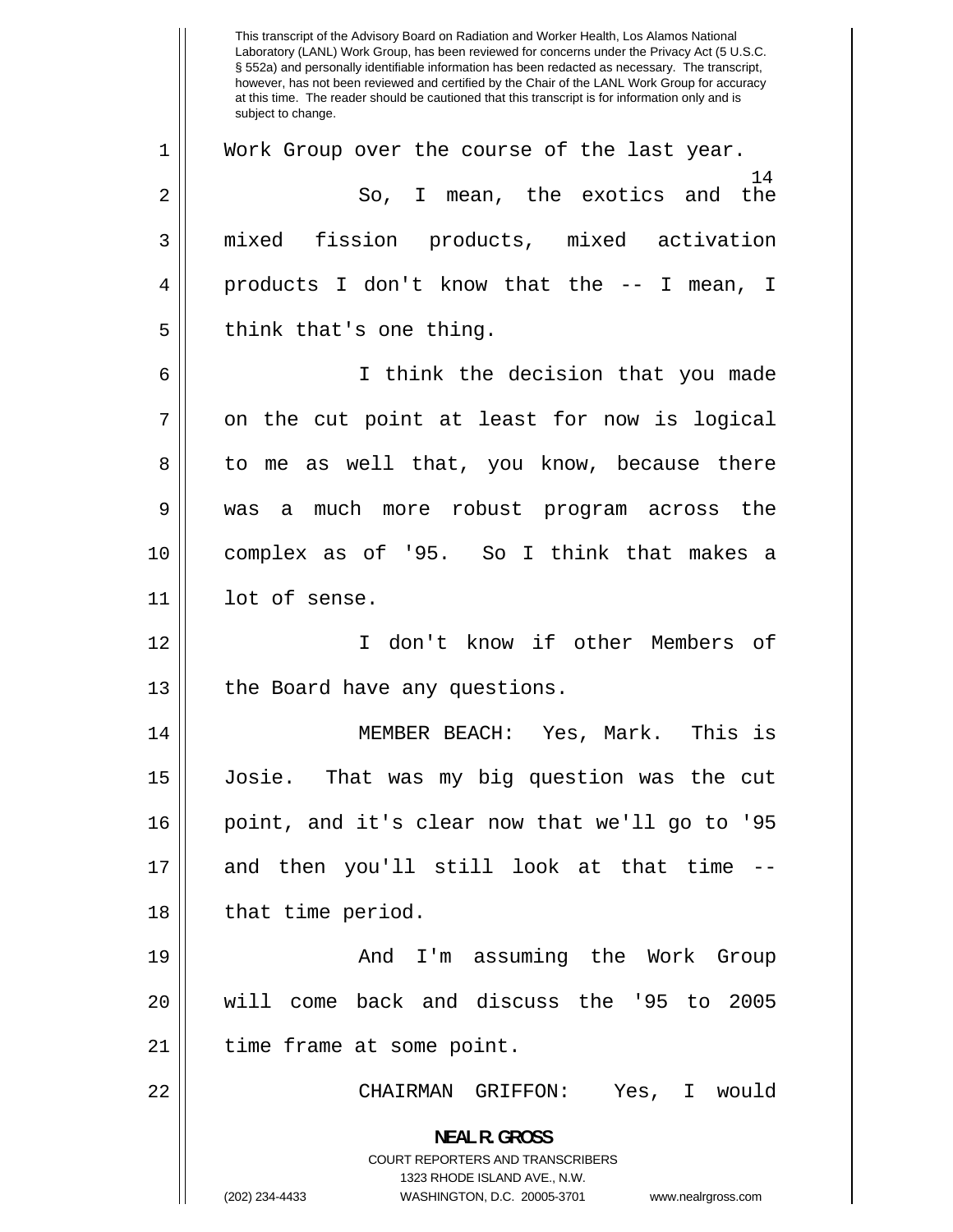This transcript of the Advisory Board on Radiation and Worker Health, Los Alamos National Laboratory (LANL) Work Group, has been reviewed for concerns under the Privacy Act (5 U.S.C. § 552a) and personally identifiable information has been redacted as necessary. The transcript, however, has not been reviewed and certified by the Chair of the LANL Work Group for accuracy at this time. The reader should be cautioned that this transcript is for information only and is subject to change.

 $15$ 1 2 3 4 5 6 7 8 9 10 11 12 13 14 15 assume that but, you know, it's definitely still on the table and there are several questions that I think the petitioner had that happened post-'95 that we'll still have to address. But at least let's get a big chunk of, you know, of folks - DR. NETON: I would like to point out one error that exists in the -- or one clarification for the Evaluation Report. The table in the back, I believe, says that we cannot reconstruct tritium exposures and we do have a coworker model for tritium so that's not technically accurate. What it -- what it should have said was exposures to certain stable metal tritides

16 17 18 19 20 because we do have coworker models for tritium but there are some tritides, metallicallybound tritium exposures, that we believe that we can't reconstruct. So just wanted to point that out.

21 22 It's inconsistent. If you read it, it says we can do tritium and then it says in

> **NEAL R. GROSS**  COURT REPORTERS AND TRANSCRIBERS 1323 RHODE ISLAND AVE., N.W. (202) 234-4433 WASHINGTON, D.C. 20005-3701 www.nealrgross.com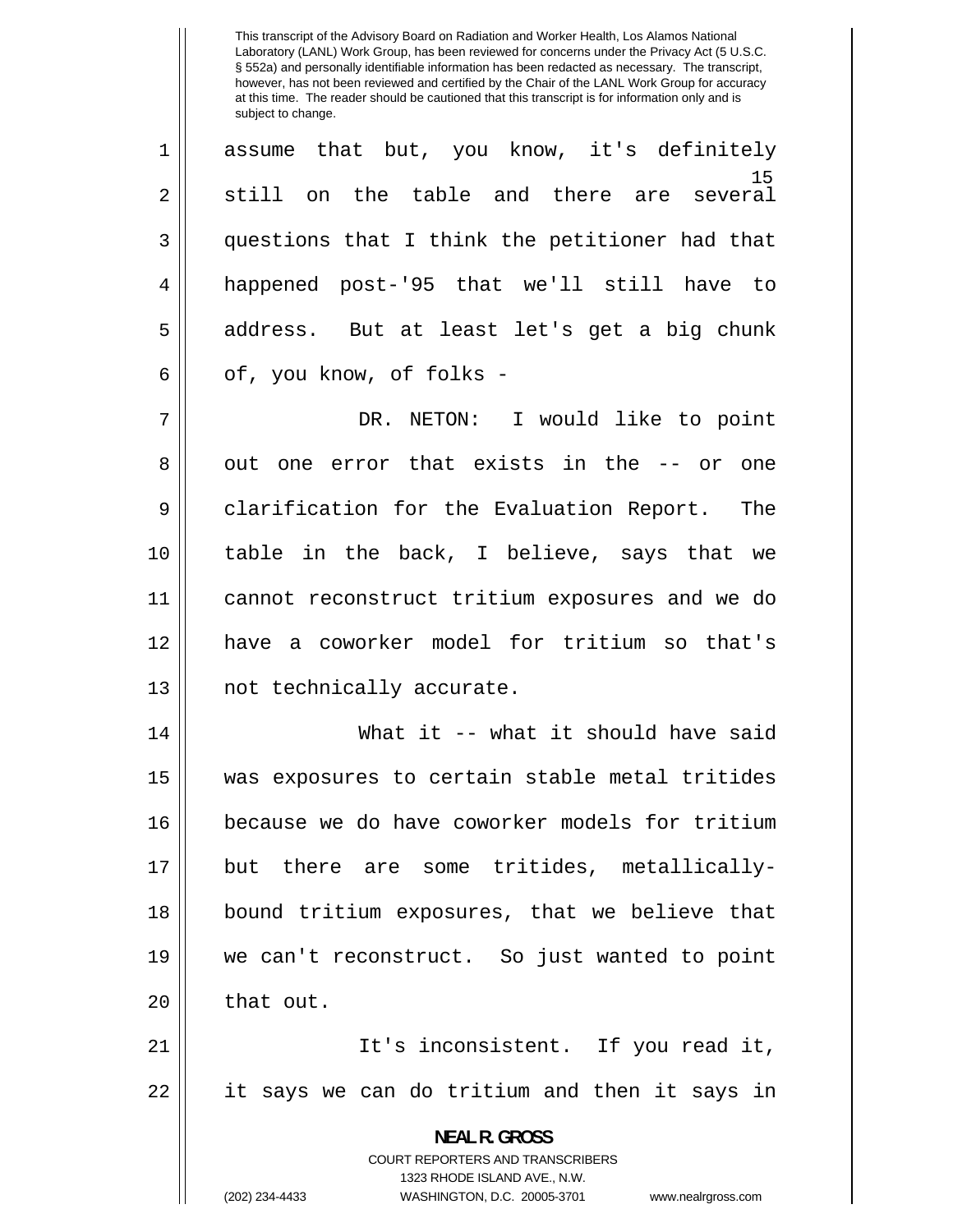16 1 2 3 4 5 6 7 8 9 10 11 12 13 14 15 16 17 18 19 20 21 22 This transcript of the Advisory Board on Radiation and Worker Health, Los Alamos National Laboratory (LANL) Work Group, has been reviewed for concerns under the Privacy Act (5 U.S.C. § 552a) and personally identifiable information has been redacted as necessary. The transcript, however, has not been reviewed and certified by the Chair of the LANL Work Group for accuracy at this time. The reader should be cautioned that this transcript is for information only and is subject to change. the back you can't, and that really should say tritides. CHAIRMAN GRIFFON: Okay. So the primary basis, Jim, is the exotics, and I think we should be careful in the way we characterize this, especially if we want to bring a motion back to the full Board, and then mixed activation and mixed fission products - DR. NETON: Right. CHAIRMAN GRIFFON: -- and metal - and some metal tritides or something like that we could -- DR. NETON: That's right. Yes. CHAIRMAN GRIFFON: Yes. And can you just for the record, again, can you tell us -- I know we've discussed many exotics. Did you have primary ones that -- you know, you said neptunium - DR. NETON: Yes. They're the ones yes, neptunium-237, actinium-227, protactinium-231, curium-244. **NEAL R. GROSS**  COURT REPORTERS AND TRANSCRIBERS 1323 RHODE ISLAND AVE., N.W. (202) 234-4433 WASHINGTON, D.C. 20005-3701 www.nealrgross.com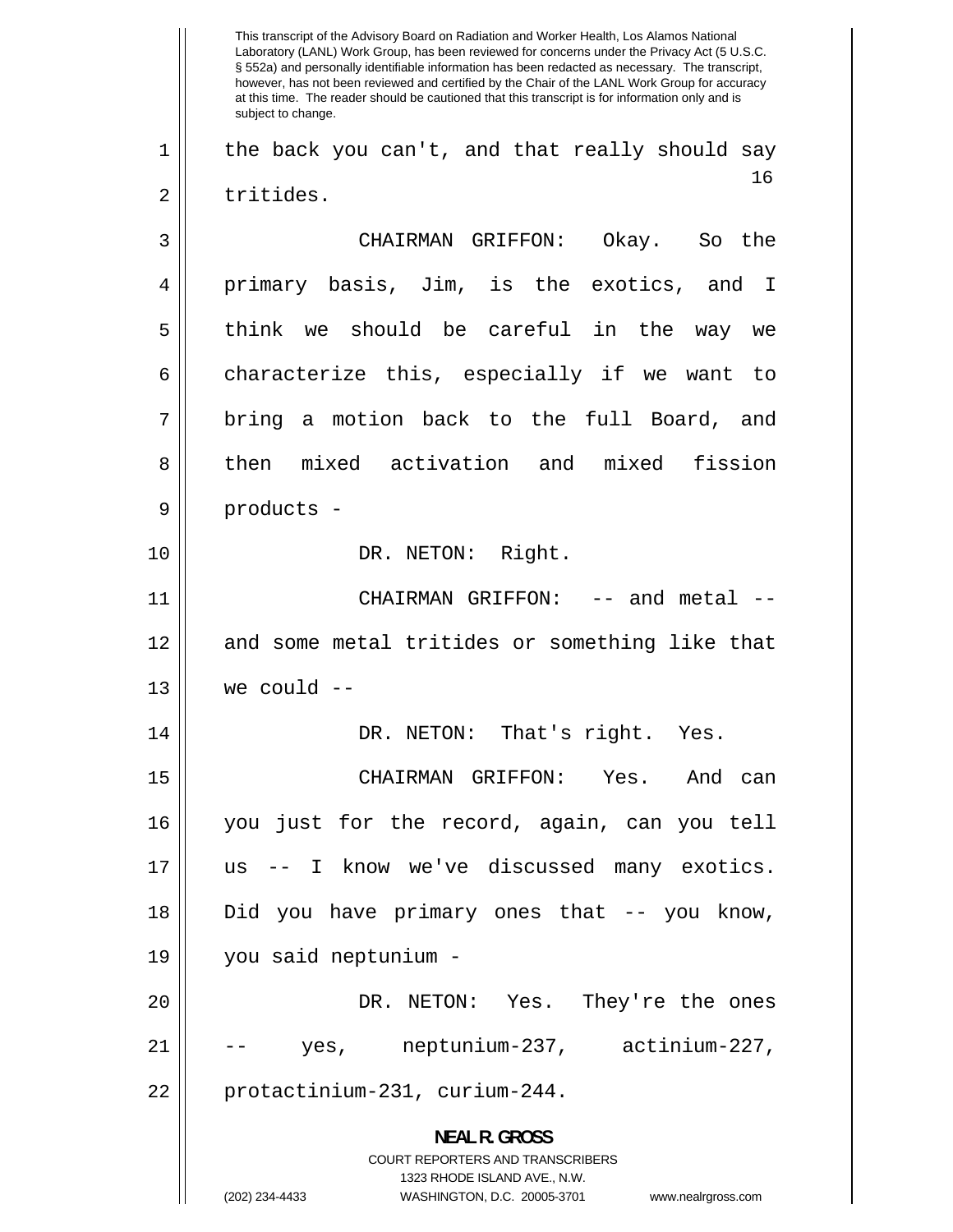17 1 2 3 4 5 6 7 8 9 10 11 12 13 14 15 16 17 18 19 20 21 22 This transcript of the Advisory Board on Radiation and Worker Health, Los Alamos National Laboratory (LANL) Work Group, has been reviewed for concerns under the Privacy Act (5 U.S.C. § 552a) and personally identifiable information has been redacted as necessary. The transcript, however, has not been reviewed and certified by the Chair of the LANL Work Group for accuracy at this time. The reader should be cautioned that this transcript is for information only and is subject to change. CHAIRMAN GRIFFON: Yes. Okay. DR. NETON: There's a -- there's a number of them. I mean, it's sort of -- (Simultaneous speaking.) DR. NETON: -- happened in other national laboratories if you think about it. We have Brookhaven and Lawrence Livermore and now Los Alamos and there's just these sort of little campaigns of other experiments going on that are just -- don't lend themselves to reconstruction based on any type of coworker models that we can establish. You know, the thought process - CHAIRMAN GRIFFON: Yes. DR. NETON: -- was pretty sound in the beginning when we had all this plutonium and uranium data. But, really, after going through it and fine tuning it, it just didn't seem to hold water to us. Anyway, that's where we're at. CHAIRMAN GRIFFON: But -- MEMBER BEACH: So just to be clear, **NEAL R. GROSS**  COURT REPORTERS AND TRANSCRIBERS 1323 RHODE ISLAND AVE., N.W. (202) 234-4433 WASHINGTON, D.C. 20005-3701 www.nealrgross.com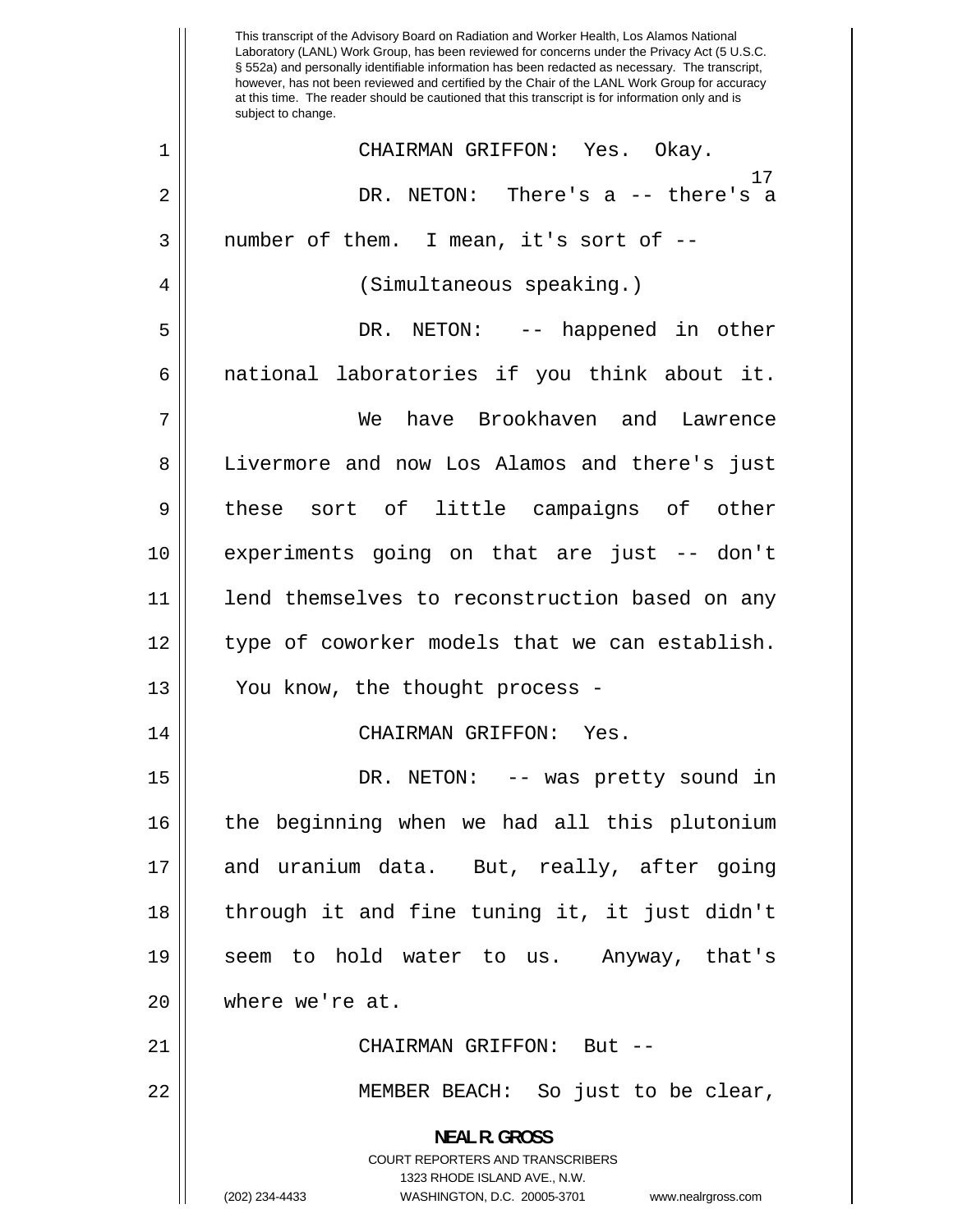18 1 2 3 4 5 6 7 8 9 10 11 12 13 14 15 16 17 18 19 20 21 22 This transcript of the Advisory Board on Radiation and Worker Health, Los Alamos National Laboratory (LANL) Work Group, has been reviewed for concerns under the Privacy Act (5 U.S.C. § 552a) and personally identifiable information has been redacted as necessary. The transcript, however, has not been reviewed and certified by the Chair of the LANL Work Group for accuracy at this time. The reader should be cautioned that this transcript is for information only and is subject to change. Mark -- this is Josie again. I have a question. On the H3, are you going to update the chart? DR. NETON: No, I'm going to -- I'm going to make sure I point this out on my presentation. But I didn't feel -- since it is tritium. It's just tritides, not tritium itself. Tritium -- tritide is a form of tritium, I suppose. I mean, it didn't seem, in my opinion, worth revising the entire report to put a footnote in it. MEMBER BEACH: Okay. I just wanted to be clear. DR. NETON: As long as I think we get the definition set straight at the Advisory Board meeting and the letter to the Secretary states it properly I think we're okay. MEMBER BEACH: Okay. CHAIRMAN GRIFFON: Yes, that was my focus was maybe in the motion that there were, **NEAL R. GROSS**  COURT REPORTERS AND TRANSCRIBERS 1323 RHODE ISLAND AVE., N.W. (202) 234-4433 WASHINGTON, D.C. 20005-3701 www.nealrgross.com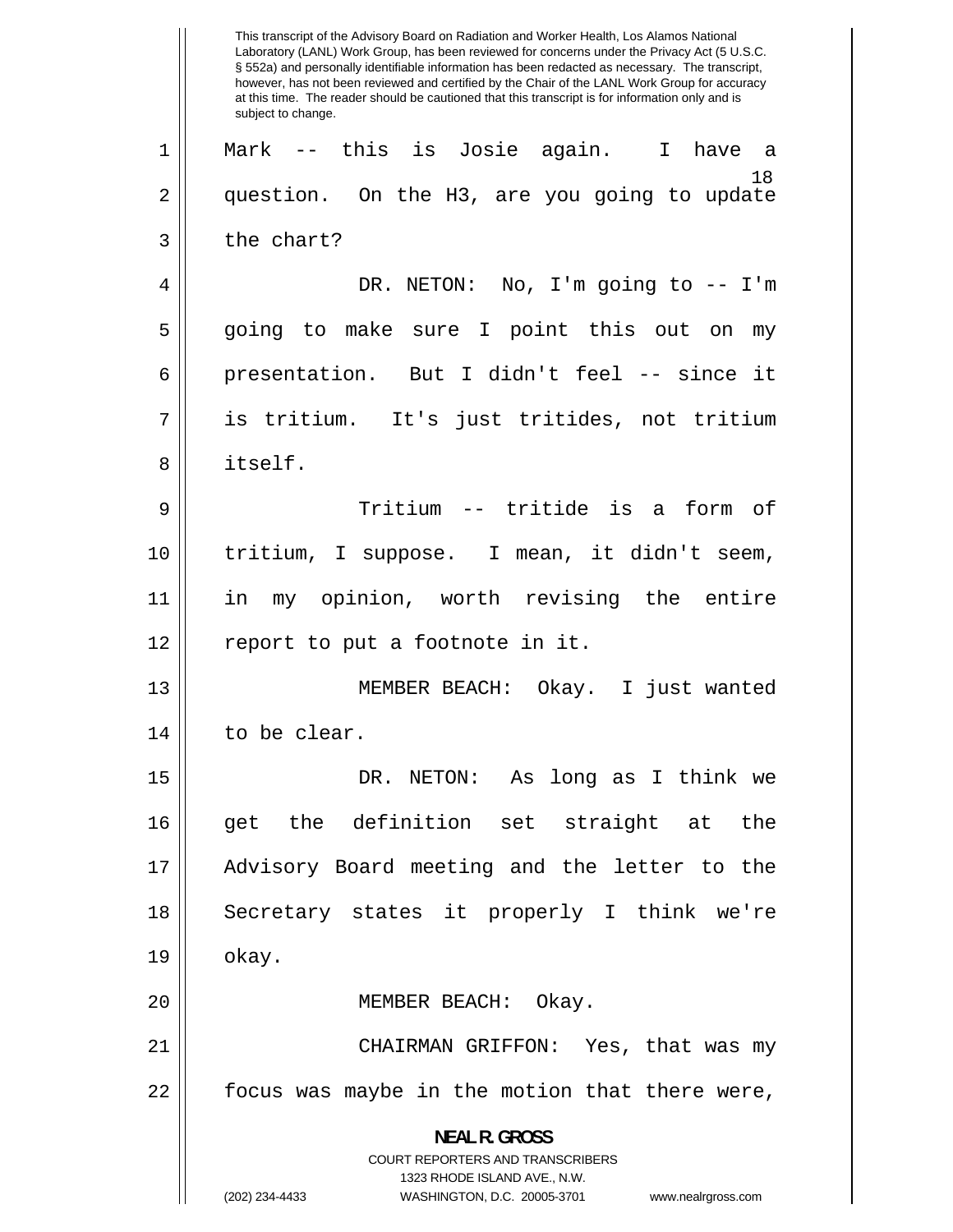19 1 2 3 4 5 6 7 8 9 10 11 12 13 14 15 16 17 18 19 20 21 22 This transcript of the Advisory Board on Radiation and Worker Health, Los Alamos National Laboratory (LANL) Work Group, has been reviewed for concerns under the Privacy Act (5 U.S.C. § 552a) and personally identifiable information has been redacted as necessary. The transcript, however, has not been reviewed and certified by the Chair of the LANL Work Group for accuracy at this time. The reader should be cautioned that this transcript is for information only and is subject to change. assuming me make a motion here, I would - that we say exotic radionuclides including protactinium, curium, neptunium - DR. NETON: Right. CHAIRMAN GRIFFON: -- and metal tritides as well as mixed activation and mixed fission products, something to that effect. DR. NETON: Right. That was -- I think. CHAIRMAN GRIFFON: Yes. Okay. Any other questions from the Board? I don't know if we -- I think we can give ourselves -- I don't know who has to make an official motion but the idea I had was that if we have agreement with our Work Group it would be nice to go to the meeting next week with a motion from the Work Group saying that, you know, through all our Work Group discussions on these items and given NIOSH's current position we'd make a motion to include the Class as defined by NIOSH in this report. I don't know if that -- if that's agreeable to folks or -

> **NEAL R. GROSS**  COURT REPORTERS AND TRANSCRIBERS 1323 RHODE ISLAND AVE., N.W.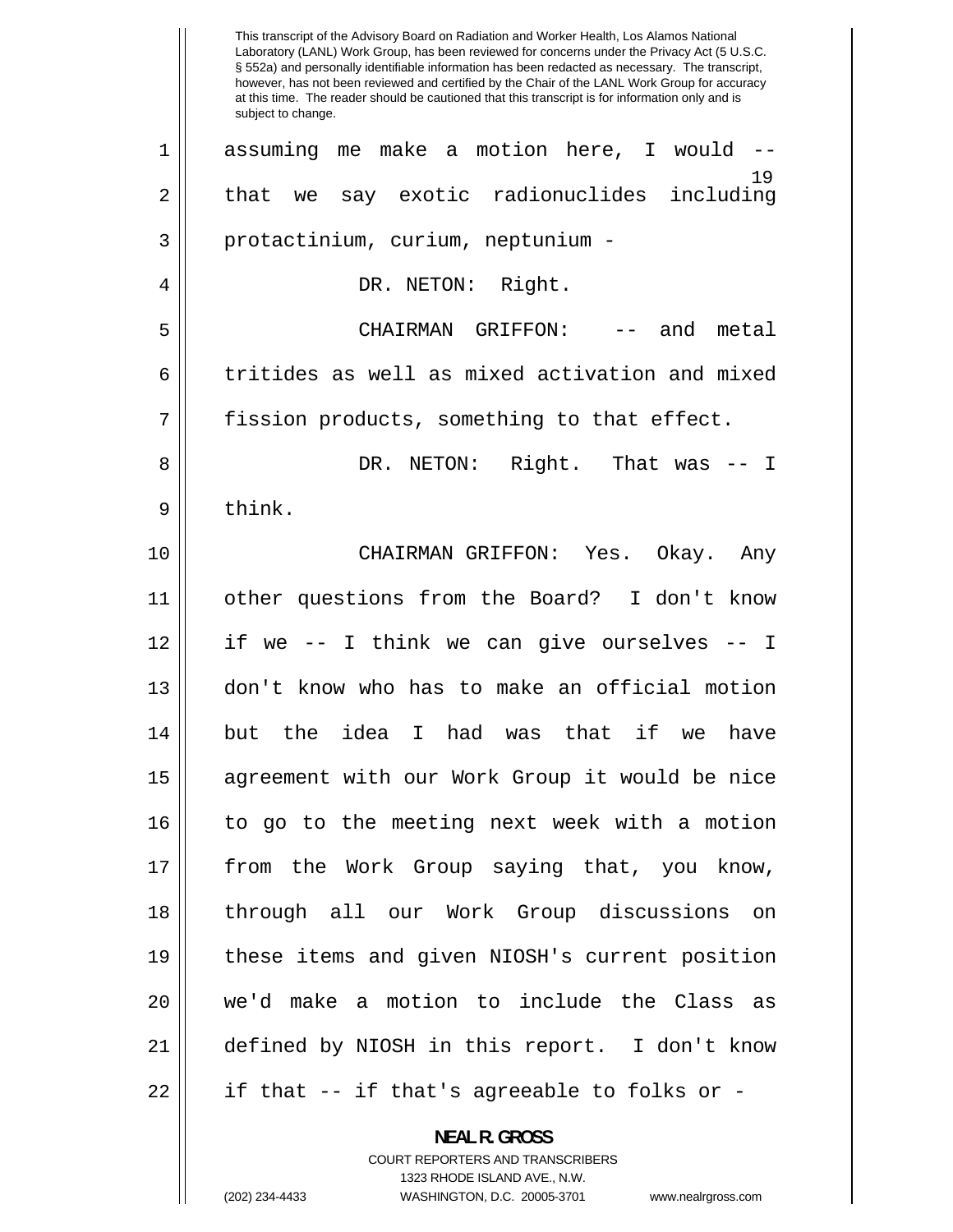1 2 3 4 5 6 7 8 9 10 11 12 13 14 15 16 17 18 19 20 21 22 This transcript of the Advisory Board on Radiation and Worker Health, Los Alamos National Laboratory (LANL) Work Group, has been reviewed for concerns under the Privacy Act (5 U.S.C. § 552a) and personally identifiable information has been redacted as necessary. The transcript, however, has not been reviewed and certified by the Chair of the LANL Work Group for accuracy at this time. The reader should be cautioned that this transcript is for information only and is subject to change. MEMBER BEACH: This is Josie. 20 Mark, that's agreeable to me. MEMBER LOCKEY: Jim -- this is Jim Lockey. It's agreeable to me. MEMBER MUNN: And this is Wanda. I oppose the concept. I don't know that we had any option. It is obviously an erroneous thing to make the assumption that every person who submits a claim was a potential employee who had been exposed to exotics. We all know that that was not true and for us to affirm an SEC indicating that that was a potential is almost insulting to the men and women who have operated an excellent program at Los Alamos and kept reasonable records, if not records that meet the Definition that we've set for a very high bar. I don't know that there's an option other than the one to recommend that we accept NIOSH's position. I don't know how we could **NEAL R. GROSS**  COURT REPORTERS AND TRANSCRIBERS 1323 RHODE ISLAND AVE., N.W. (202) 234-4433 WASHINGTON, D.C. 20005-3701 www.nealrgross.com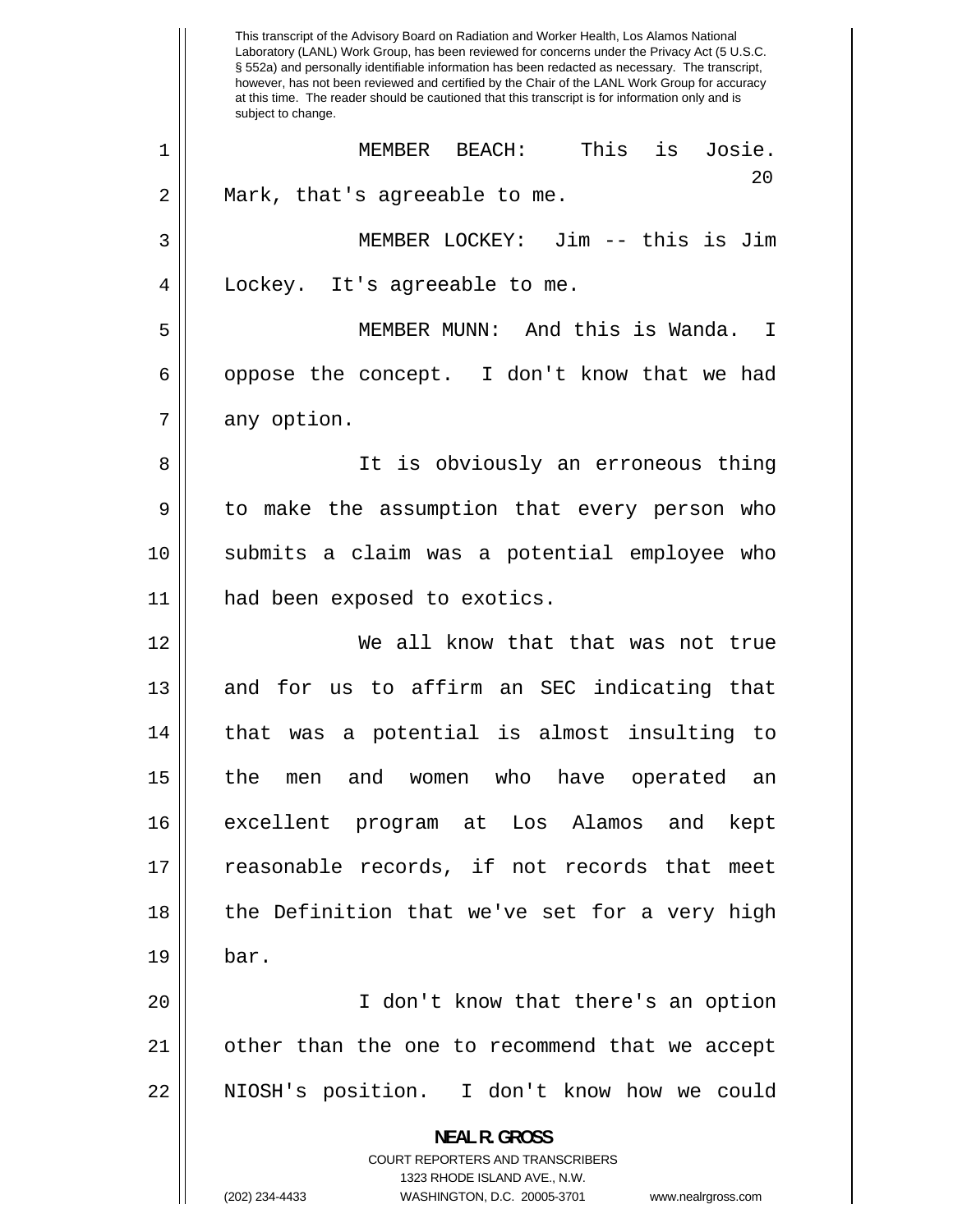21 1 2 3 4 5 6 7 8 9 10 11 12 13 14 15 16 17 18 19 20 21 22 This transcript of the Advisory Board on Radiation and Worker Health, Los Alamos National Laboratory (LANL) Work Group, has been reviewed for concerns under the Privacy Act (5 U.S.C. § 552a) and personally identifiable information has been redacted as necessary. The transcript, however, has not been reviewed and certified by the Chair of the LANL Work Group for accuracy at this time. The reader should be cautioned that this transcript is for information only and is subject to change. do anything but. So, yes, I see no alternative to recommending that the NIOSH position be accepted. I personally do not accept it, and I don't believe most people who work in this field can accept it. CHAIRMAN GRIFFON: I appreciate your comments, Wanda. I think NIOSH staff certainly has struggled with this for, you know, quite a while and, you know, but I think it's one of those situations where, as Jim described it, just couldn't come up with a way to be able to reconstruct. So I know you're saying it would - we're possibly adding a lot more people in the Class that -- than were likely to really have been exposed to these materials. But - MEMBER MUNN: In 99 -- CHAIRMAN GRIFFON: -- I don't know we have the records to identify - yes. MEMBER LOCKEY: Wanda, hi. Jim Lockey. I mean, I would agree with you, but

> **NEAL R. GROSS**  COURT REPORTERS AND TRANSCRIBERS

> > 1323 RHODE ISLAND AVE., N.W.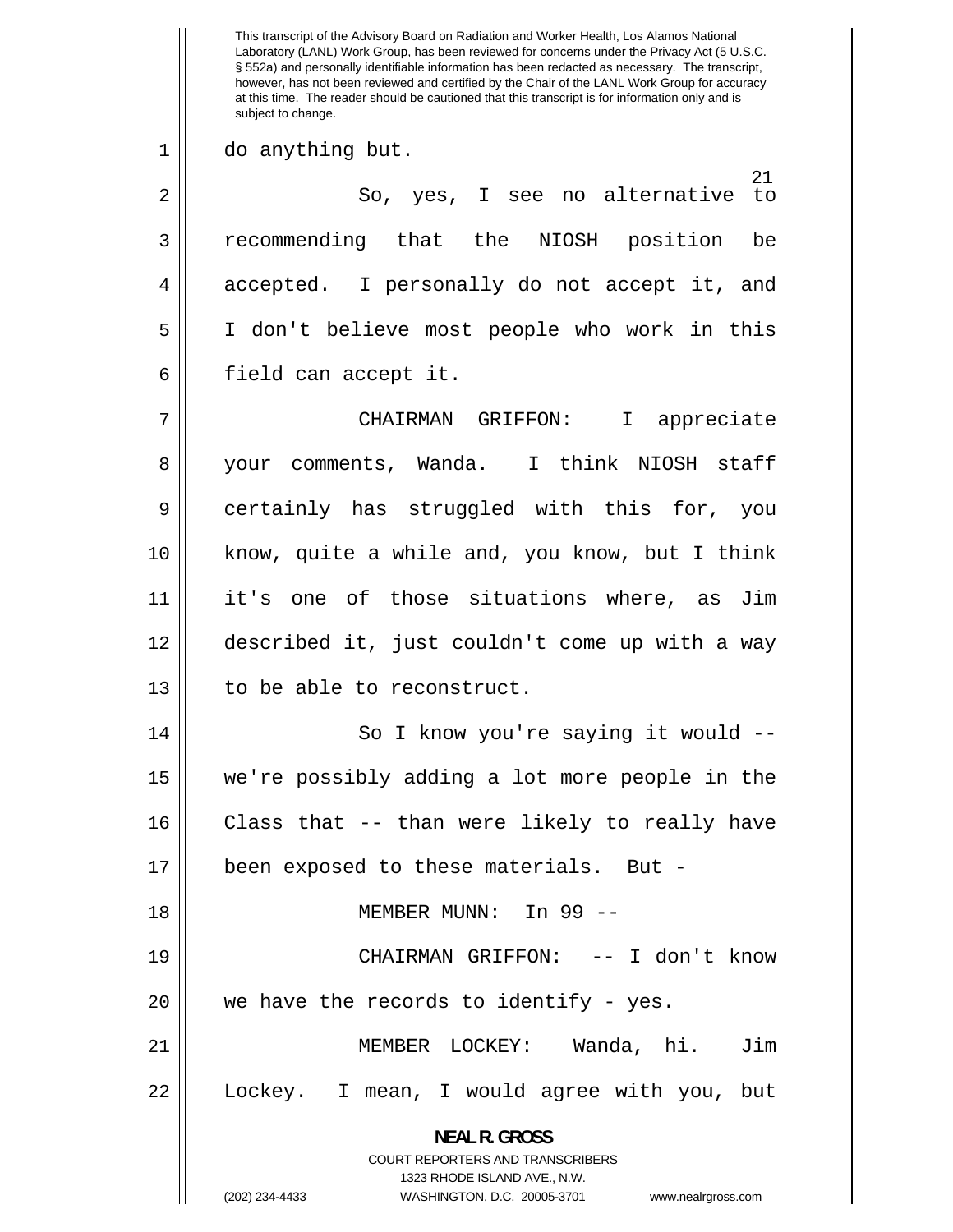<u>22</u> 1 2 3 4 5 6 7 8 9 10 11 12 13 14 15 16 17 18 19 20 21 22 This transcript of the Advisory Board on Radiation and Worker Health, Los Alamos National Laboratory (LANL) Work Group, has been reviewed for concerns under the Privacy Act (5 U.S.C. § 552a) and personally identifiable information has been redacted as necessary. The transcript, however, has not been reviewed and certified by the Chair of the LANL Work Group for accuracy at this time. The reader should be cautioned that this transcript is for information only and is subject to change. we've run across the same issue, for instance, like General Electric here in Cincinnati. I mean, it really more applies to how the legislation is written rather than the facts on the ground. But if you can't identify the potential people who had the potential exposure then our hands are tied, I think. MEMBER MUNN: Well, the fact that the people are for the most part no longer living who were involved in those experiments makes it difficult to do. But there is no question that people who were not anywhere near -- for example, we've spent a great deal of time talking about the accelerators and the nonreactor activities that took place on the site, and we know very well very few people were involved in those programs -- very few. And for us to therefore say anyone who happened to be on site for 250 days qualifies for this is -- if this was the **NEAL R. GROSS**  COURT REPORTERS AND TRANSCRIBERS 1323 RHODE ISLAND AVE., N.W.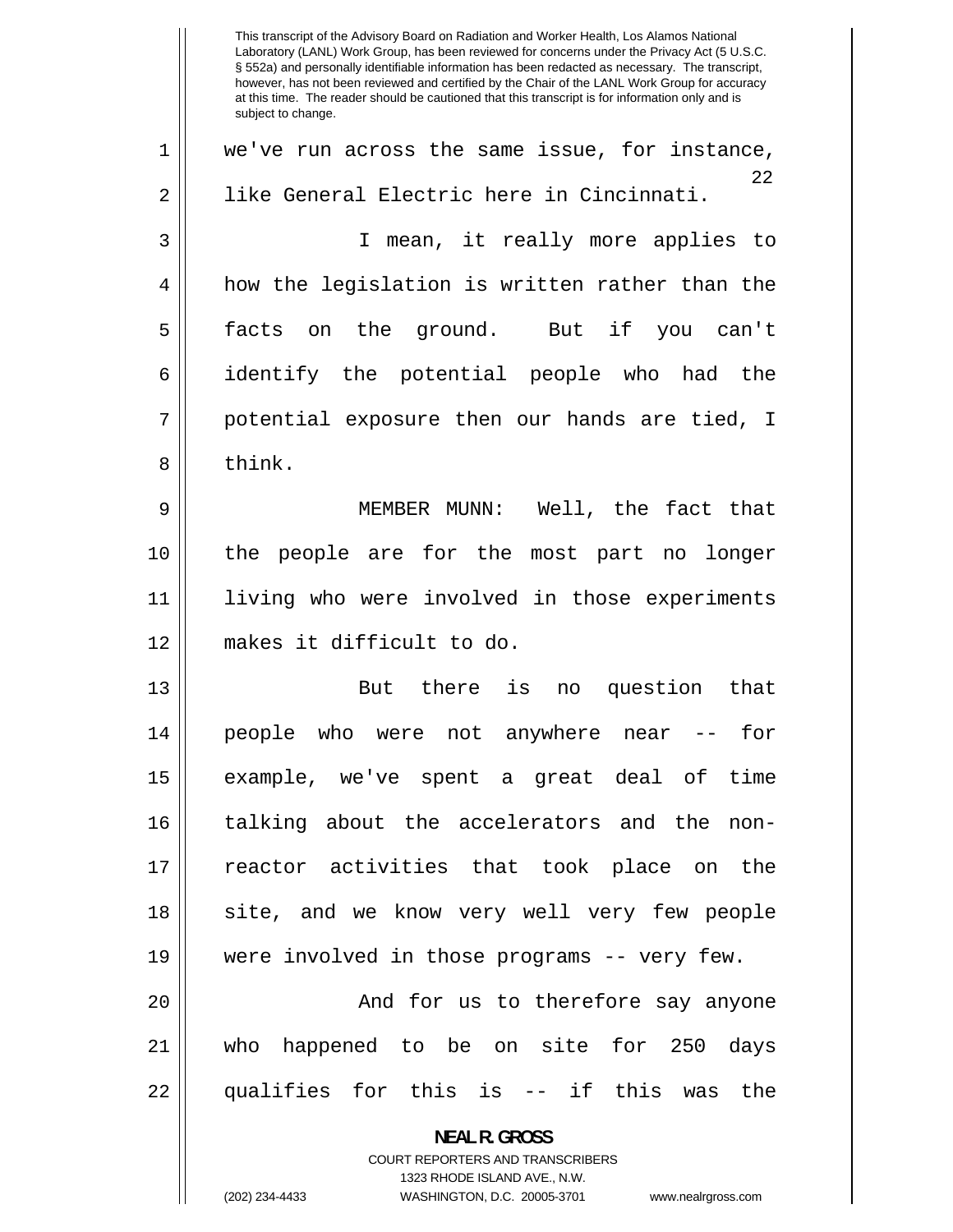23 1 2 3 4 5 6 7 8 9 10 11 12 13 14 15 16 17 18 19 20 21 22 This transcript of the Advisory Board on Radiation and Worker Health, Los Alamos National Laboratory (LANL) Work Group, has been reviewed for concerns under the Privacy Act (5 U.S.C. § 552a) and personally identifiable information has been redacted as necessary. The transcript, however, has not been reviewed and certified by the Chair of the LANL Work Group for accuracy at this time. The reader should be cautioned that this transcript is for information only and is subject to change. intent of the legislation then it was clearly flawed at the outset, and multiple wrongs do not make a right. However, as I said at the outset, I see if NIOSH takes the position that they cannot do this with "sufficient accuracy" - heaven knows what sufficient accuracy is when they're talking about relatively small exposures to a very, very small number of people. Nevertheless, I see no option other than to agree that we will recommend a Special Cohort. CHAIRMAN GRIFFON: Okay. I mean, I'm prepared to, you know, summarize a motion, and I will indicate, you know, that we have a three-to-one opinion and, you know, then the Board will take it up anyway. So it will be a full Board action. But I'll be prepared to present a motion from the Work Group and summarize some of the activities we've gone through in the last **NEAL R. GROSS**  COURT REPORTERS AND TRANSCRIBERS 1323 RHODE ISLAND AVE., N.W. (202) 234-4433 WASHINGTON, D.C. 20005-3701 www.nealrgross.com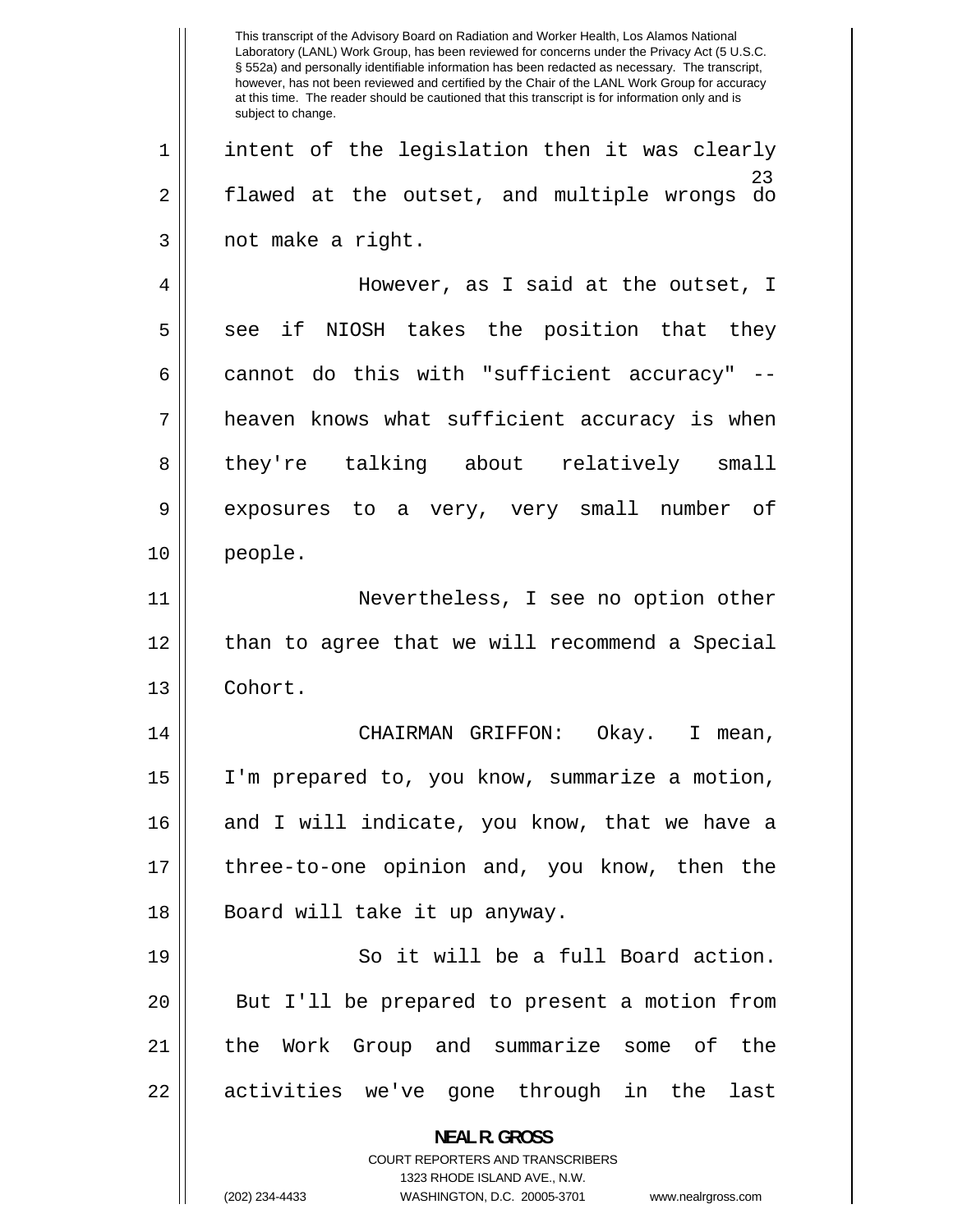24 1 2 3 4 5 6 7 8 9 10 11 12 13 14 15 16 17 18 19 20 21 22 This transcript of the Advisory Board on Radiation and Worker Health, Los Alamos National Laboratory (LANL) Work Group, has been reviewed for concerns under the Privacy Act (5 U.S.C. § 552a) and personally identifiable information has been redacted as necessary. The transcript, however, has not been reviewed and certified by the Chair of the LANL Work Group for accuracy at this time. The reader should be cautioned that this transcript is for information only and is subject to change. couple Work Group meetings to, you know, indicate the -- these particular issues over reconstructing for exotics for mixed fission and activation products. And I'm not sure how much we touched on tritides, but we at least had lengthy discussions on the other two areas. So I'll do a brief presentation on that as well as a motion. SC&A, did you have anything to add, Joe, on this discussion? MR. FITZGERALD: No. I think certainly over the last couple of Work Group meetings there was clear convergence on some of these very questions. I think this revision is an acknowledgment that we're pretty much getting on the same page as far as those issues and as, I think, Josie was indicating there will be some scrutiny around '95 to see when things were resolved in terms of the dosimetry program. **NEAL R. GROSS** 

> COURT REPORTERS AND TRANSCRIBERS 1323 RHODE ISLAND AVE., N.W.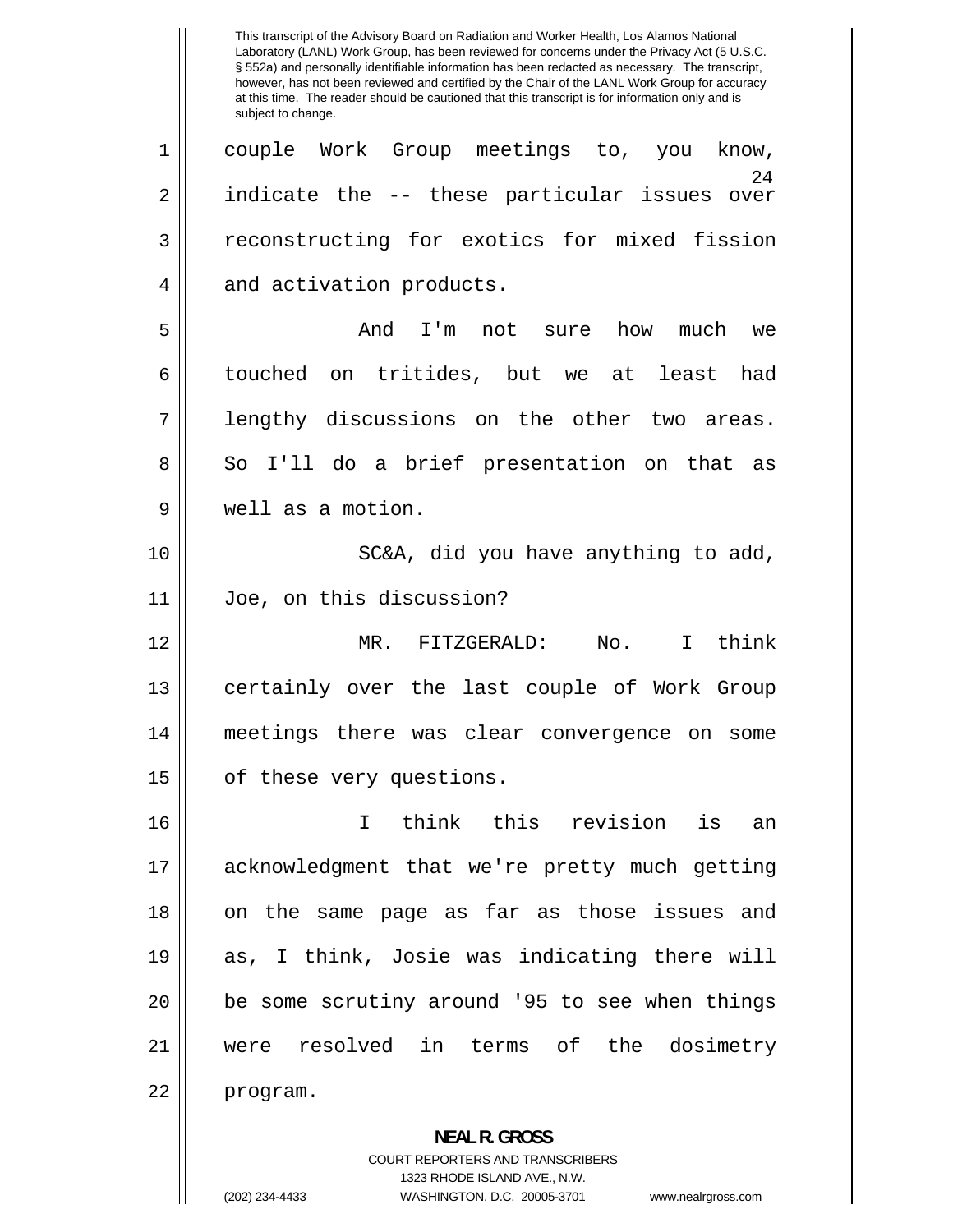1 2 3 4 5 6 7 8 9 10 11 12 13 14 15 16 17 18 19 20 21 22 This transcript of the Advisory Board on Radiation and Worker Health, Los Alamos National Laboratory (LANL) Work Group, has been reviewed for concerns under the Privacy Act (5 U.S.C. § 552a) and personally identifiable information has been redacted as necessary. The transcript, however, has not been reviewed and certified by the Chair of the LANL Work Group for accuracy at this time. The reader should be cautioned that this transcript is for information only and is subject to change. I think term 835 was regulatory driver in that time frame. 25 a key So was the DOELAP accreditation program for internal, and as I recall I think for Los Alamos that accreditation occurred in 1999 or 2000. So there's a period of time in the mid to late `90s when the bioassay program was being upgraded and being reviewed for accreditation. So I think that's going to be a good time period to examine exactly what happened on the ground and to what extent the issues we've identified have been resolved in that -- in that review. So I think, certainly, we're in good shape. CHAIRMAN GRIFFON: Thank you, Joe. And then I think is there anything more to discuss on the report itself or this proposed motion? The other part of this short agenda and maybe -- Ted, maybe you can help me with this. **NEAL R. GROSS** 

> COURT REPORTERS AND TRANSCRIBERS 1323 RHODE ISLAND AVE., N.W.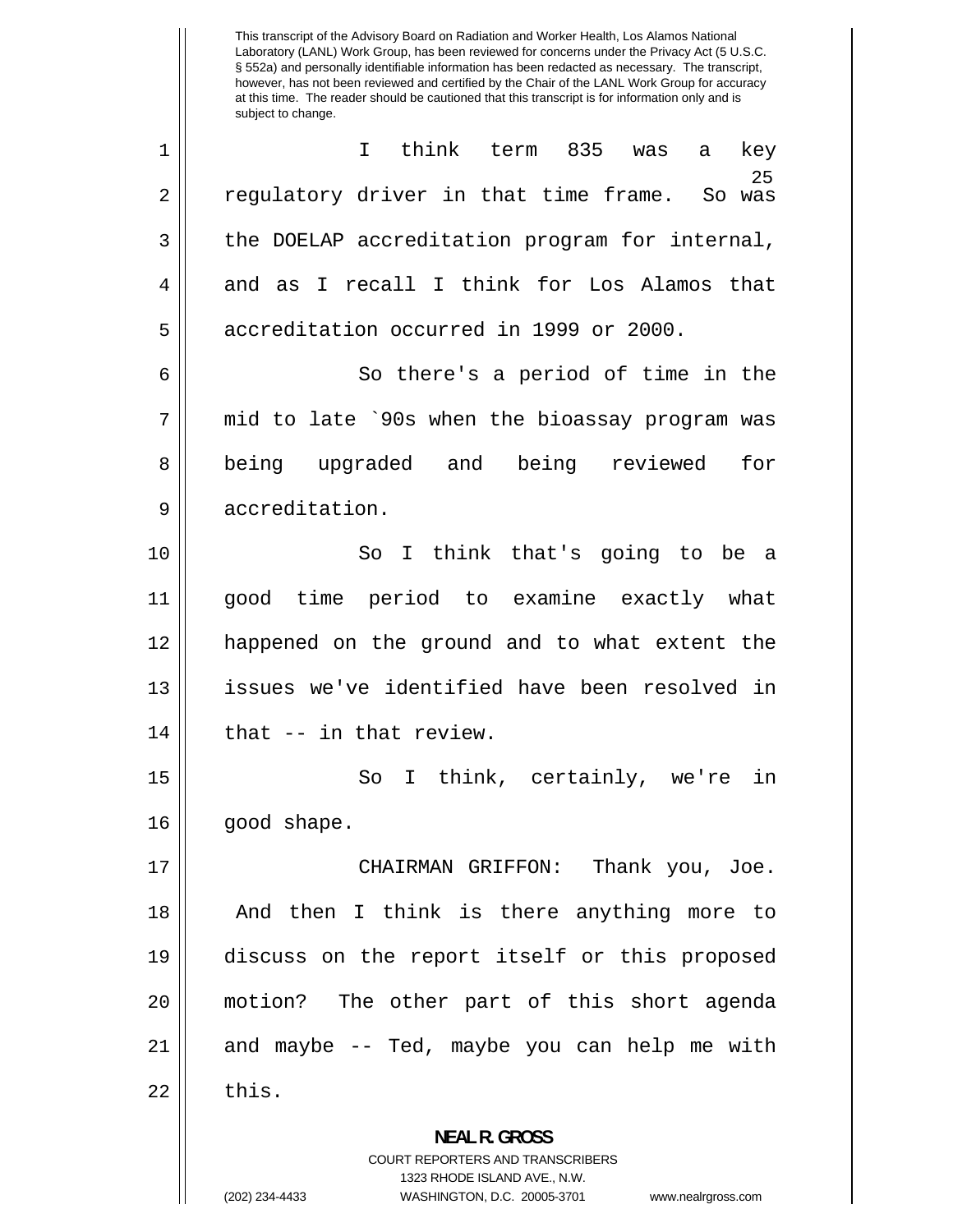<u>26</u> 1 2 3 4 5 6 7 8 9 10 11 12 13 14 15 16 17 18 19 20 21 22 This transcript of the Advisory Board on Radiation and Worker Health, Los Alamos National Laboratory (LANL) Work Group, has been reviewed for concerns under the Privacy Act (5 U.S.C. § 552a) and personally identifiable information has been redacted as necessary. The transcript, however, has not been reviewed and certified by the Chair of the LANL Work Group for accuracy at this time. The reader should be cautioned that this transcript is for information only and is subject to change. It is public comments from the June Board meeting. Did we want to go over those or what's the - MR. KATZ: So this is Ted. Yes, I mean, that's -- well, that's the question to you. I put it on the agenda because are we going to have any discussion of this in planning for the meeting, but I did circulate more than a month ago, I think, when NIOSH DCAS did their usual job of pulling together all the public comments from the previous Board meeting and sort of distributing them to the parties that are responsible. You know, part of that element NIOSH takes care of where they take care of comments that are sort of within their domain. But comments that are made that are judged to be in part or entirely sort of in the domain of the Board are sent to the responsible Work Groups. So that's what I sent you. I sent you from the June Board **NEAL R. GROSS**  COURT REPORTERS AND TRANSCRIBERS 1323 RHODE ISLAND AVE., N.W. (202) 234-4433 WASHINGTON, D.C. 20005-3701 www.nealrgross.com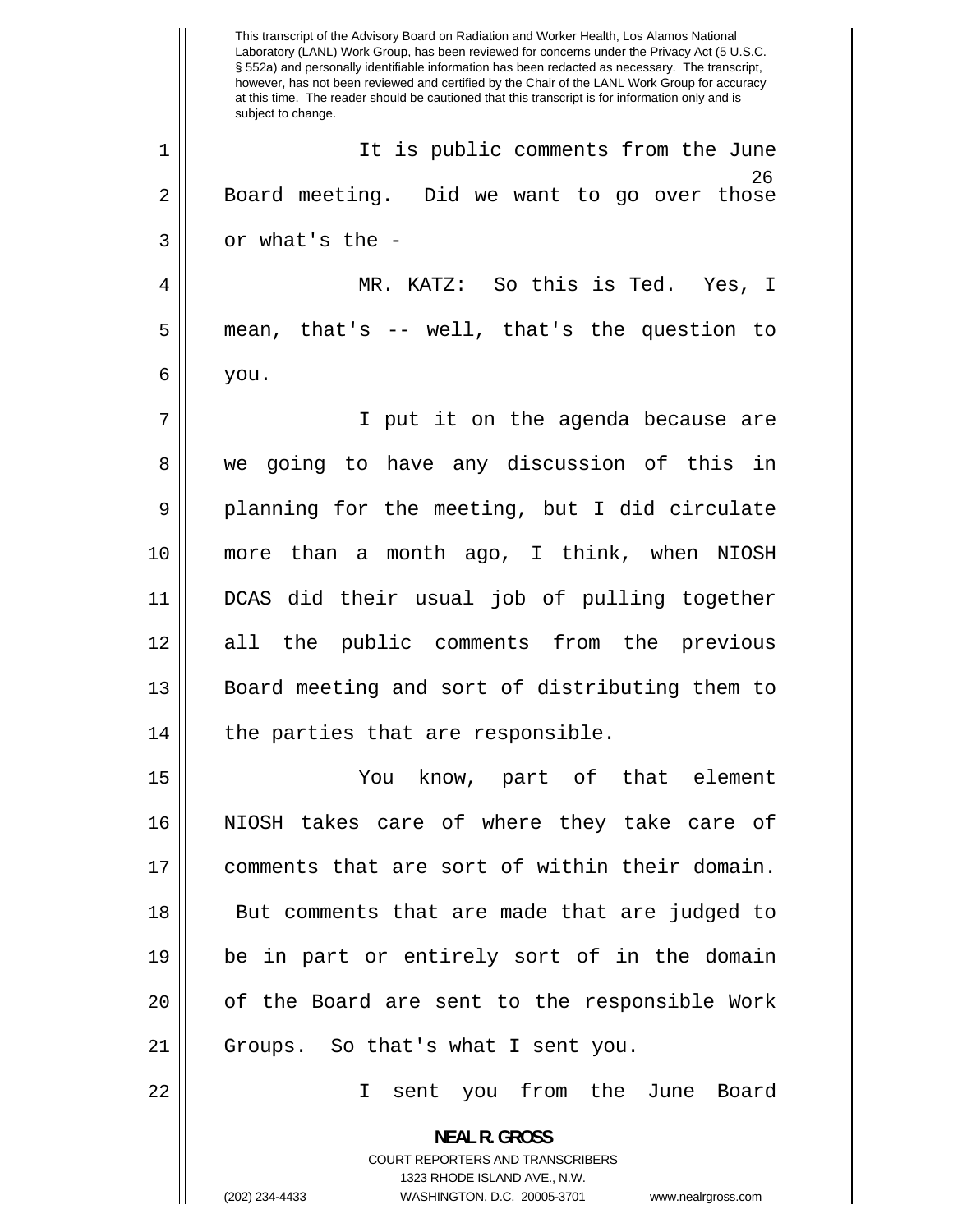27 1 2 3 4 5 6 7 8 9 10 11 12 13 14 15 16 17 18 19 20 21 22 This transcript of the Advisory Board on Radiation and Worker Health, Los Alamos National Laboratory (LANL) Work Group, has been reviewed for concerns under the Privacy Act (5 U.S.C. § 552a) and personally identifiable information has been redacted as necessary. The transcript, however, has not been reviewed and certified by the Chair of the LANL Work Group for accuracy at this time. The reader should be cautioned that this transcript is for information only and is subject to change. meeting comments -- I think five comments all related. You know, it's a matter mostly, I think, that we're talking about here because they're all matters related to this petition that are -- it's the Work Group's prerogative to address those comments, just as DCAS addresses them when they're within their domain. So you all have these I think, and the question is whether there are any of these comments that it makes sense to discuss. If you don't have them in front of you I can just run through the shorthand on each one or you can make a judgment about that. MEMBER MUNN: Well, this is Wanda. The purpose of public comment almost always, not every single time but rarely is it geared toward anything other than approval of the SEC. Perhaps it would behoove us to hear from one or more of the petitioners whether **NEAL R. GROSS**  COURT REPORTERS AND TRANSCRIBERS 1323 RHODE ISLAND AVE., N.W. (202) 234-4433 WASHINGTON, D.C. 20005-3701 www.nealrgross.com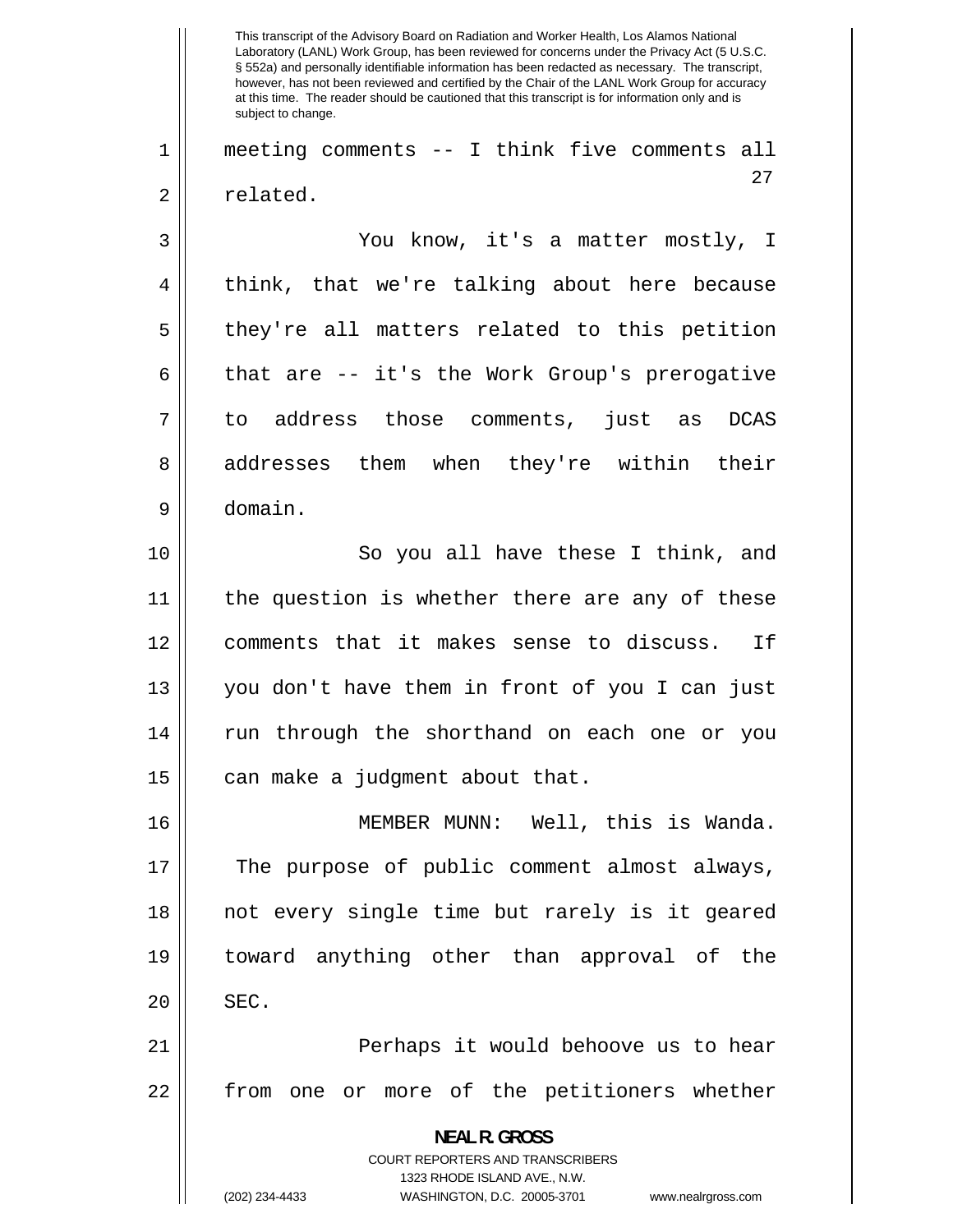<u>28</u> 1 2 3 4 5 6 7 8 9 10 11 12 13 14 15 16 17 18 19 20 21 22 This transcript of the Advisory Board on Radiation and Worker Health, Los Alamos National Laboratory (LANL) Work Group, has been reviewed for concerns under the Privacy Act (5 U.S.C. § 552a) and personally identifiable information has been redacted as necessary. The transcript, however, has not been reviewed and certified by the Chair of the LANL Work Group for accuracy at this time. The reader should be cautioned that this transcript is for information only and is subject to change. they feel public comment should be addressed here further or whether they are content with the extent of the discussion that's been made to this point. CHAIRMAN GRIFFON: Yes. The other thing I was going to say, Wanda, is maybe we could consider this -- these comments in the next meeting of the Work Group, you know, to the extent that they are still relevant if - assuming we approve the extension of this Class. Some of these may be comments related to, you know, the time period that will be covered and may be addressed by, you know, the addition of this Class up to '95. I see some, you know, that are talking about later, reports in 2005 and other things. So that may not be the case. But yes, I guess -- you know, I guess I can go either way here. Ted, if you can maybe summarize them briefly and then I'm not sure I'm **NEAL R. GROSS**  COURT REPORTERS AND TRANSCRIBERS 1323 RHODE ISLAND AVE., N.W. (202) 234-4433 WASHINGTON, D.C. 20005-3701 www.nealrgross.com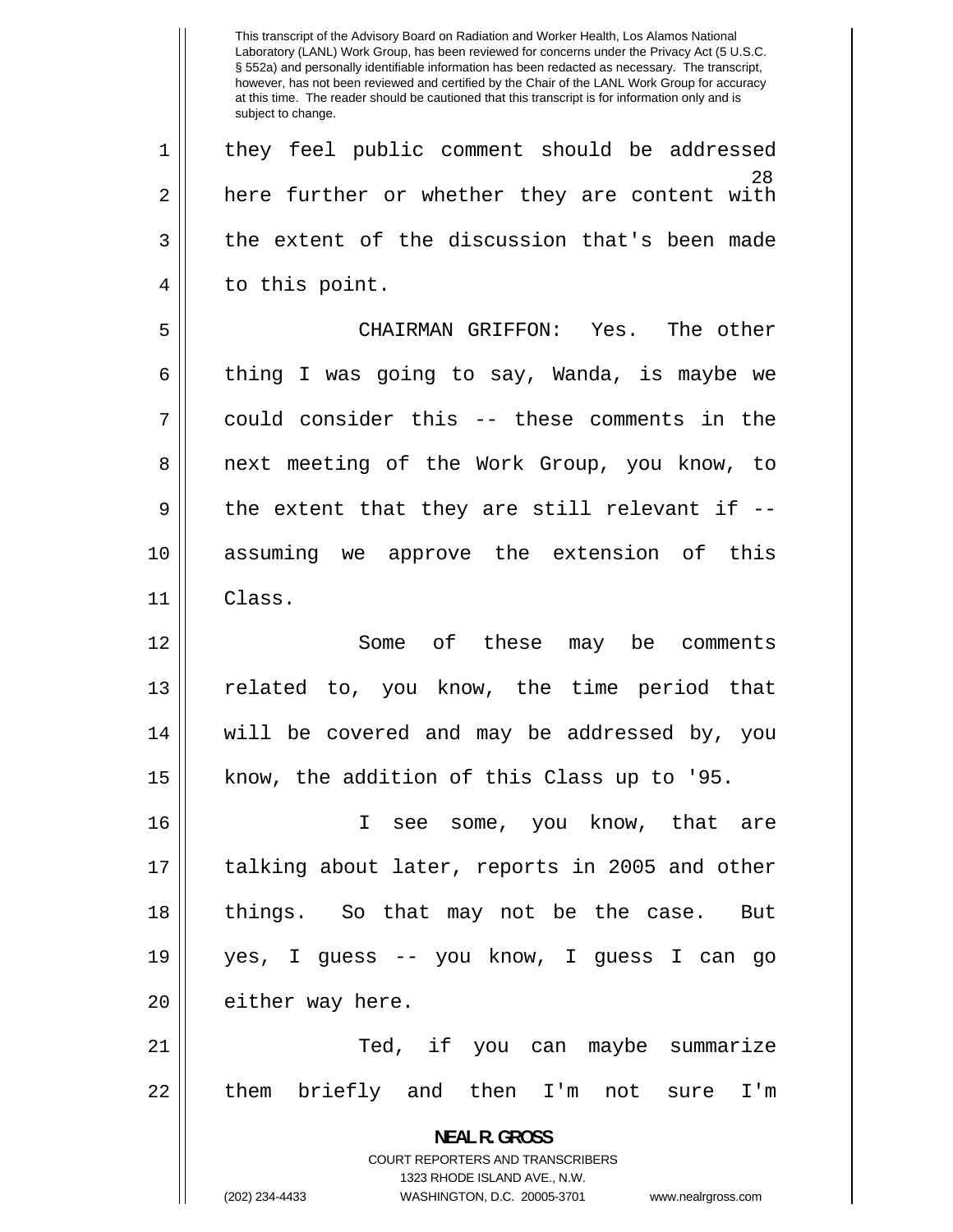29 1 2 3 4 5 6 7 8 9 10 11 12 13 14 15 16 17 18 19 20 21 22 This transcript of the Advisory Board on Radiation and Worker Health, Los Alamos National Laboratory (LANL) Work Group, has been reviewed for concerns under the Privacy Act (5 U.S.C. § 552a) and personally identifiable information has been redacted as necessary. The transcript, however, has not been reviewed and certified by the Chair of the LANL Work Group for accuracy at this time. The reader should be cautioned that this transcript is for information only and is subject to change. prepared right now to discuss them but - MEMBER BEACH: Well, Mark, this is Josie. I kind of read through them, and like you said a lot of them have to do with the Tiger Team report, criticism with the approach and a lot of these may have already been taken care of with -- CHAIRMAN GRIFFON: Yes. MEMBER BEACH: -- depending on how this -- the outcome of today's meeting and, of course, the full Board meeting. MR. KATZ: This is Ted. MEMBER BEACH: But I like your suggestion. MR. KATZ: Yes, the other -- I mean I agree. A number of these would be sort of caught under the umbrella of the action that NIOSH is proposing and in effect that -- you know, that response -- even though this was put to the Work Group. I can go either way. If you want me to summarize them, I mean, I can real briefly. If you want to just **NEAL R. GROSS**  COURT REPORTERS AND TRANSCRIBERS 1323 RHODE ISLAND AVE., N.W.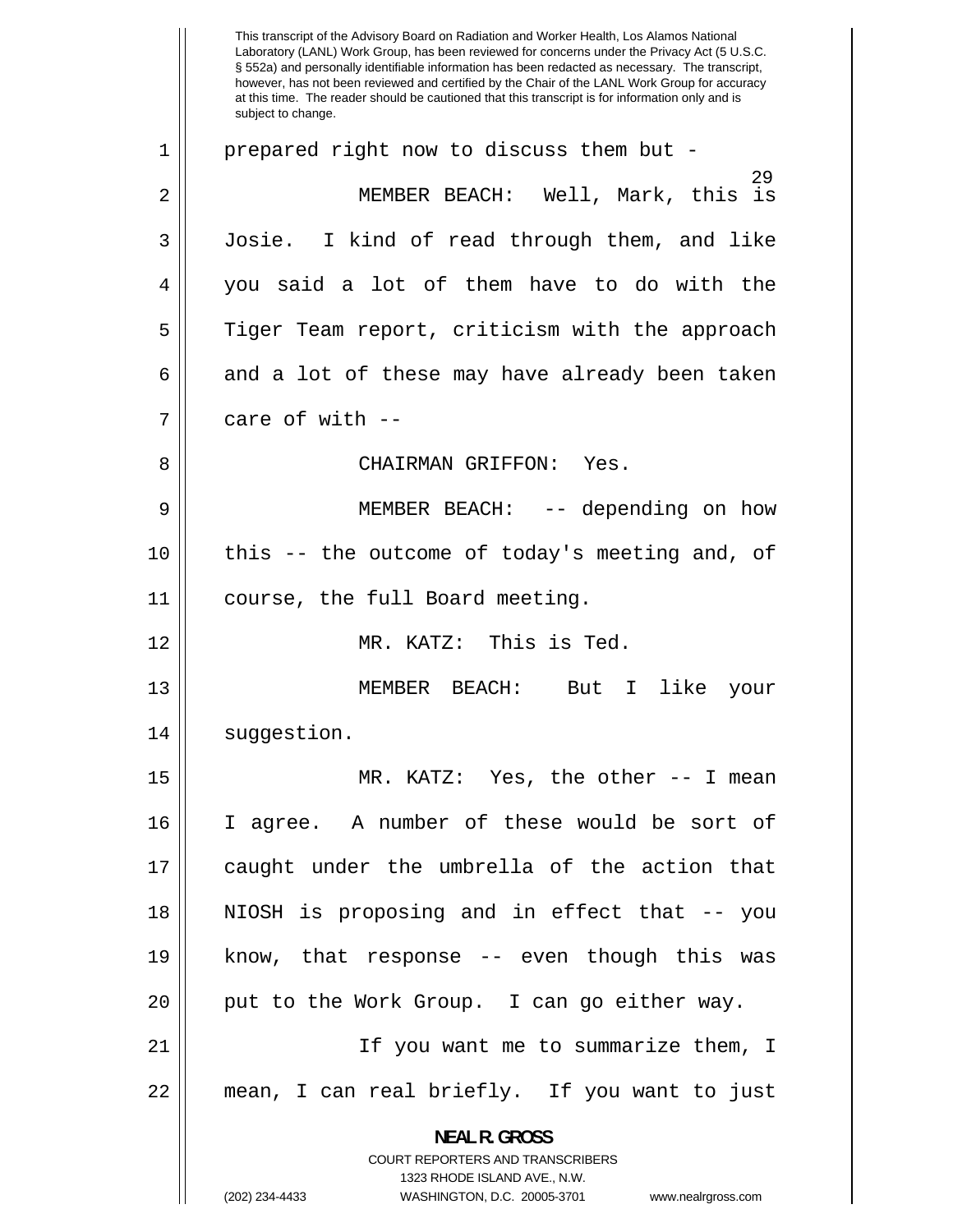30 1 2 3 4 5 6 7 8 9 10 11 12 13 14 15 16 17 18 19 20 21 22 This transcript of the Advisory Board on Radiation and Worker Health, Los Alamos National Laboratory (LANL) Work Group, has been reviewed for concerns under the Privacy Act (5 U.S.C. § 552a) and personally identifiable information has been redacted as necessary. The transcript, however, has not been reviewed and certified by the Chair of the LANL Work Group for accuracy at this time. The reader should be cautioned that this transcript is for information only and is subject to change. move on and deal with these at the next Work Group meeting if there's any that are left on the table you can do that, too. CHAIRMAN GRIFFON: Yes. Why don't we move on and take them up at the next faceto-face Work Group meeting? I think it'd be easier to discuss them in that way. And then, you know, our next topic is in fact petitioner comments. So if there's some things that they feel, you know, that need to be brought up now let's certainly hear that. So, yes, let's move on, and we'll save the June comments for discussion next time we meet face to face, and the next topic is petitioner comments. Is there anyone -- I heard at least one person representing the petitioner. If you have any comments on - mainly, I think we're focused on the NIOSH Evaluation Report. The proposal that NIOSH is making is to extend the Class to 1995. **NEAL R. GROSS**  COURT REPORTERS AND TRANSCRIBERS 1323 RHODE ISLAND AVE., N.W. (202) 234-4433 WASHINGTON, D.C. 20005-3701 www.nealrgross.com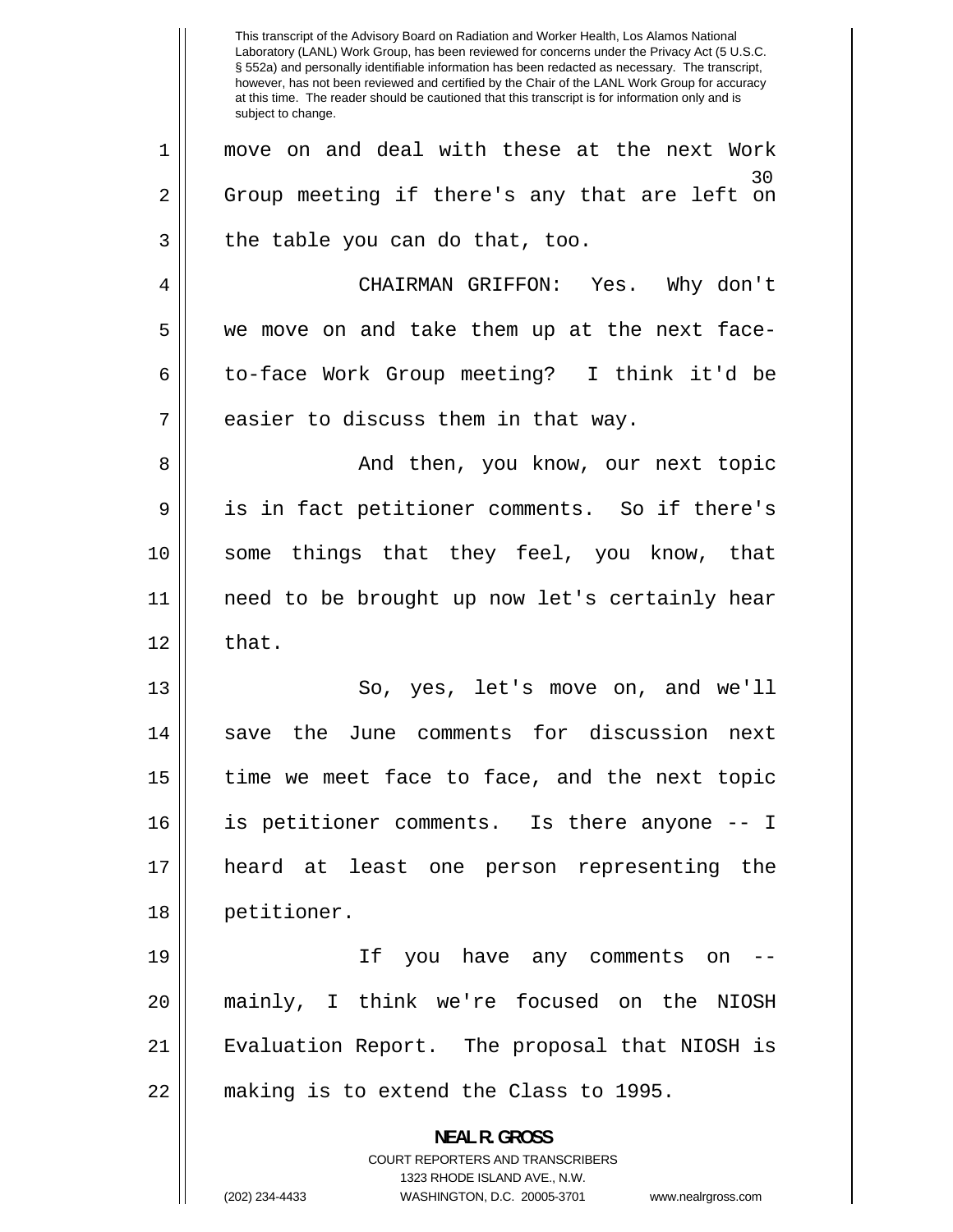31 1 2 3 4 5 6 7 8 9 10 11 12 13 14 15 16 17 18 19 20 21 22 Laboratory (LANL) Work Group, has been reviewed for concerns under the Privacy Act (5 U.S.C. § 552a) and personally identifiable information has been redacted as necessary. The transcript, however, has not been reviewed and certified by the Chair of the LANL Work Group for accuracy at this time. The reader should be cautioned that this transcript is for information only and is subject to change. So do you have any comments for today's meeting? You're certainly welcome also next week to make comments either in person or on the phone at our full Board meeting. MR. EVASKOVICH: Yes. This is Andrew Evaskovich. The -- going to 1995 I agree to that and, you know, NIOSH has said they're going to review the later dates based on the reports that I had submitted. So that's acceptable as well. So, you know, and I agree to the motion to be made to the full Board that this Class be added - you know, all I can say is I'm very happy with this decision, and I'm very grateful for all the work that the Work Group has done, NIOSH and SC&A, and my final comment is thank you to you all. CHAIRMAN GRIFFON: Well, Andrew, I should say it's not decided yet but, you know, at least we're going to move forward with a Work Group recommendation and we'll take it up **NEAL R. GROSS**  COURT REPORTERS AND TRANSCRIBERS 1323 RHODE ISLAND AVE., N.W. (202) 234-4433 WASHINGTON, D.C. 20005-3701 www.nealrgross.com

This transcript of the Advisory Board on Radiation and Worker Health, Los Alamos National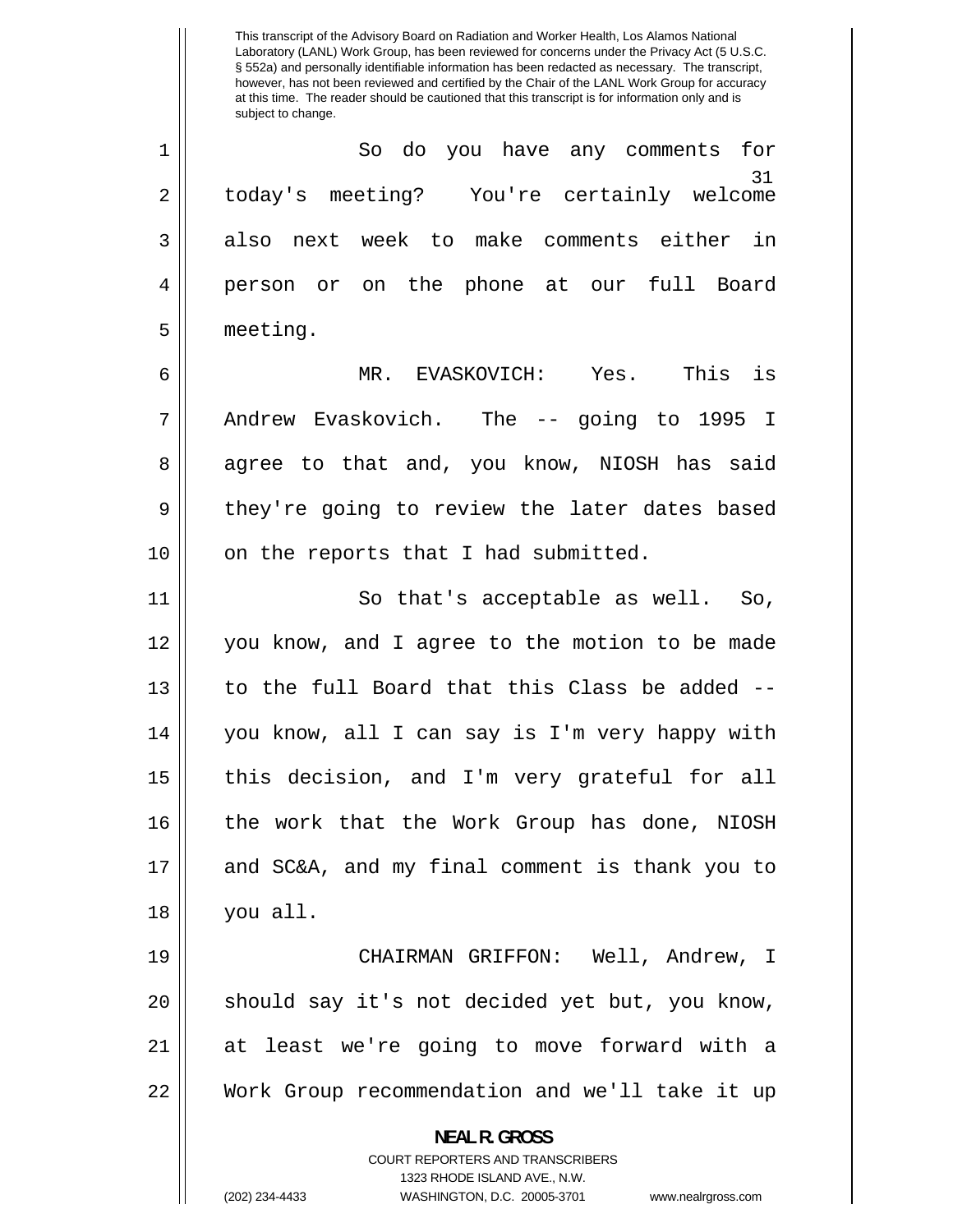1 2 3 4 5 6 7 8 9 10 11 12 13 14 15 16 17 18 19 20 21 22 This transcript of the Advisory Board on Radiation and Worker Health, Los Alamos National Laboratory (LANL) Work Group, has been reviewed for concerns under the Privacy Act (5 U.S.C. § 552a) and personally identifiable information has been redacted as necessary. The transcript, however, has not been reviewed and certified by the Chair of the LANL Work Group for accuracy at this time. The reader should be cautioned that this transcript is for information only and is subject to change. next week for the full Board. So yes. 32 Then it will surely be on the agenda for the full Board meeting next week. Any other comments? MS. JACQUEZ-ORTIZ: Mark, this is Michelle from Senator Udall's office. This is just a clarification. When this comes up at 1:00 o'clock -- it's like 1:30 to 3:00 -- and we understand that this is by no means a final decision, but could you just walk us through what that hour and a half is going to look like? CHAIRMAN GRIFFON: Yes. MS. JACQUEZ-ORTIZ: We know it's listed as a general agenda item, but our D.C. staff is plugged into this. I'm wondering, you know, to what extent I need to prepare folks. CHAIRMAN GRIFFON: Yes. I mean, I expect -- normally the way we run these things is the initial part will be a presentation from NIOSH. **NEAL R. GROSS**  COURT REPORTERS AND TRANSCRIBERS 1323 RHODE ISLAND AVE., N.W. (202) 234-4433 WASHINGTON, D.C. 20005-3701 www.nealrgross.com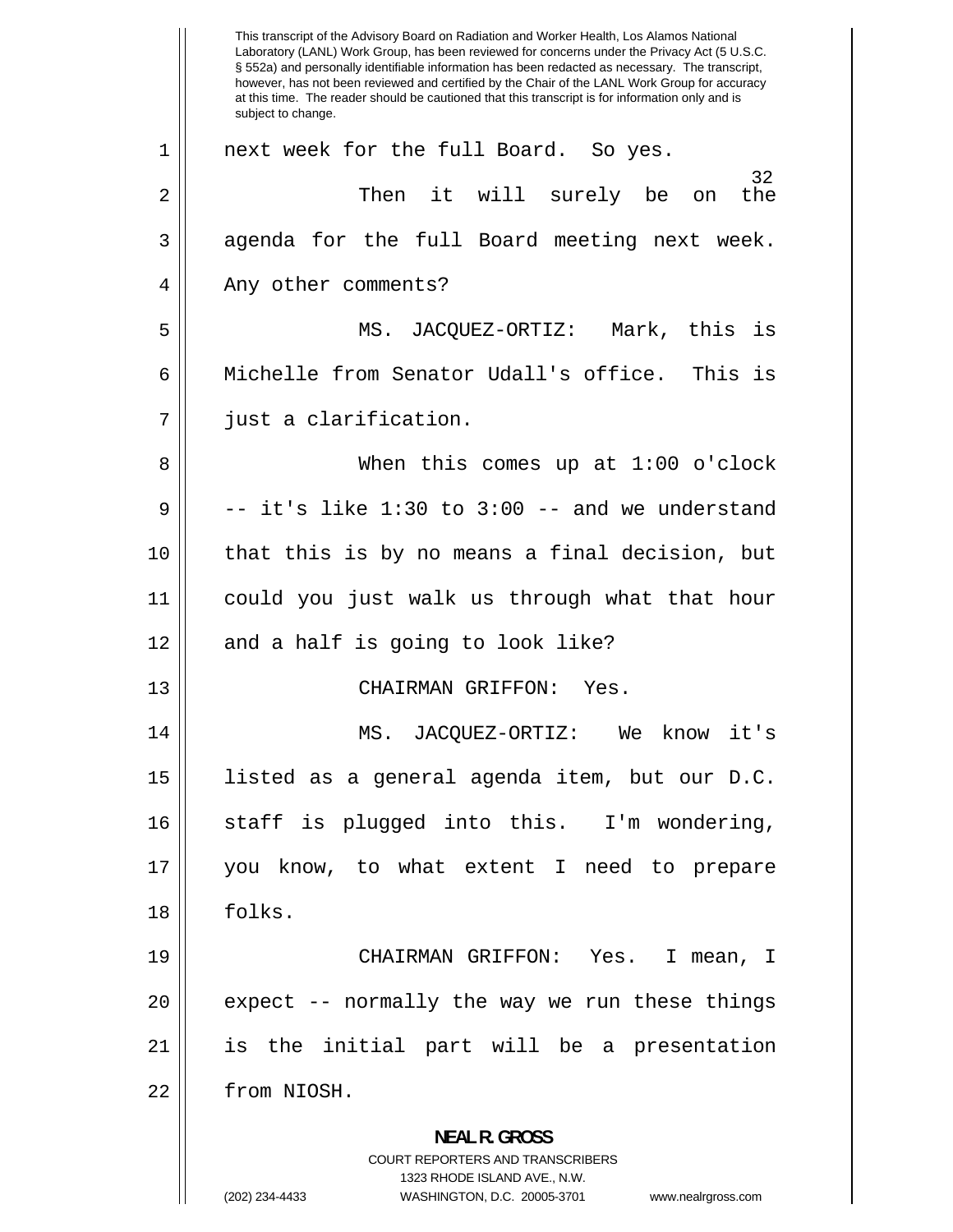33 1 2 3 4 5 6 7 8 9 10 11 12 13 14 15 16 17 18 19 20 21 22 This transcript of the Advisory Board on Radiation and Worker Health, Los Alamos National Laboratory (LANL) Work Group, has been reviewed for concerns under the Privacy Act (5 U.S.C. § 552a) and personally identifiable information has been redacted as necessary. The transcript, however, has not been reviewed and certified by the Chair of the LANL Work Group for accuracy at this time. The reader should be cautioned that this transcript is for information only and is subject to change. I don't know, Jim Neton, if you'll be doing that or who will be doing that but -- DR. NETON: Yes, I'll be doing that, Mark. CHAIRMAN GRIFFON: Okay. A presentation from NIOSH on this -- on the full Evaluation Report. That'll probably take the larger chunk of time. Usually we leave time for some questions from the Board to NIOSH on that Evaluation Report, and then I think I would take a much briefer period of time to present what the Work Group has discussed and this motion that the Work Group is making to the Board. And then we would have a chance - once it's a motion from the Work Group it doesn't need a second because it's a Work Group recommendation, and then we'd have a full deliberation amongst the Board. Also, at some point there's a period when we have a chance for petitioner **NEAL R. GROSS**  COURT REPORTERS AND TRANSCRIBERS 1323 RHODE ISLAND AVE., N.W. (202) 234-4433 WASHINGTON, D.C. 20005-3701 www.nealrgross.com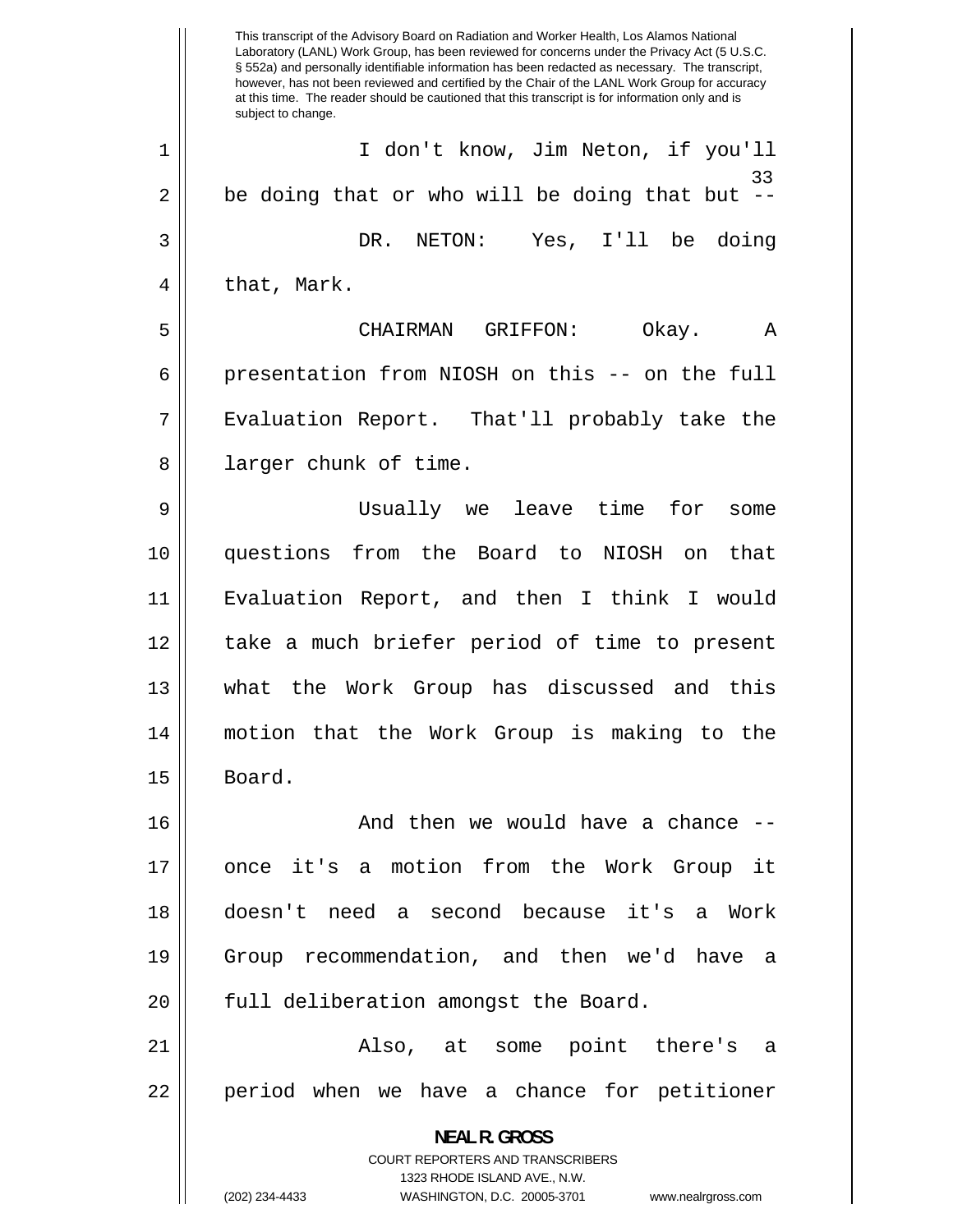34 1 2 3 4 5 6 7 8 9 10 11 12 13 14 15 16 17 18 19 20 21 22 This transcript of the Advisory Board on Radiation and Worker Health, Los Alamos National Laboratory (LANL) Work Group, has been reviewed for concerns under the Privacy Act (5 U.S.C. § 552a) and personally identifiable information has been redacted as necessary. The transcript, however, has not been reviewed and certified by the Chair of the LANL Work Group for accuracy at this time. The reader should be cautioned that this transcript is for information only and is subject to change. comments. I guess that would come before the motion. I forget the order on that, Ted. But so it's the three things -- the NIOSH report, the Work Group report and a petitioner comment period followed by a vote. You know, since the Work Group's going to make a motion they would have Board action after that. MR. KATZ: This is Ted. Thanks, Mark. So let me just add to that because I heard from -- through the CDC Washington office that both Representative Lujan and Senator Udall both had statements. Senator Udall's would be through a staffer. But the request was for them to present at 1:30 so and that's fine. So they can -- because that's a time certain, which is kind of nice. I know time is precious, particularly for legislators who are going to be somewhere in person and so the Representative can plan to just present at the outset at 1:30 and know exactly when he's **NEAL R. GROSS**  COURT REPORTERS AND TRANSCRIBERS

1323 RHODE ISLAND AVE., N.W.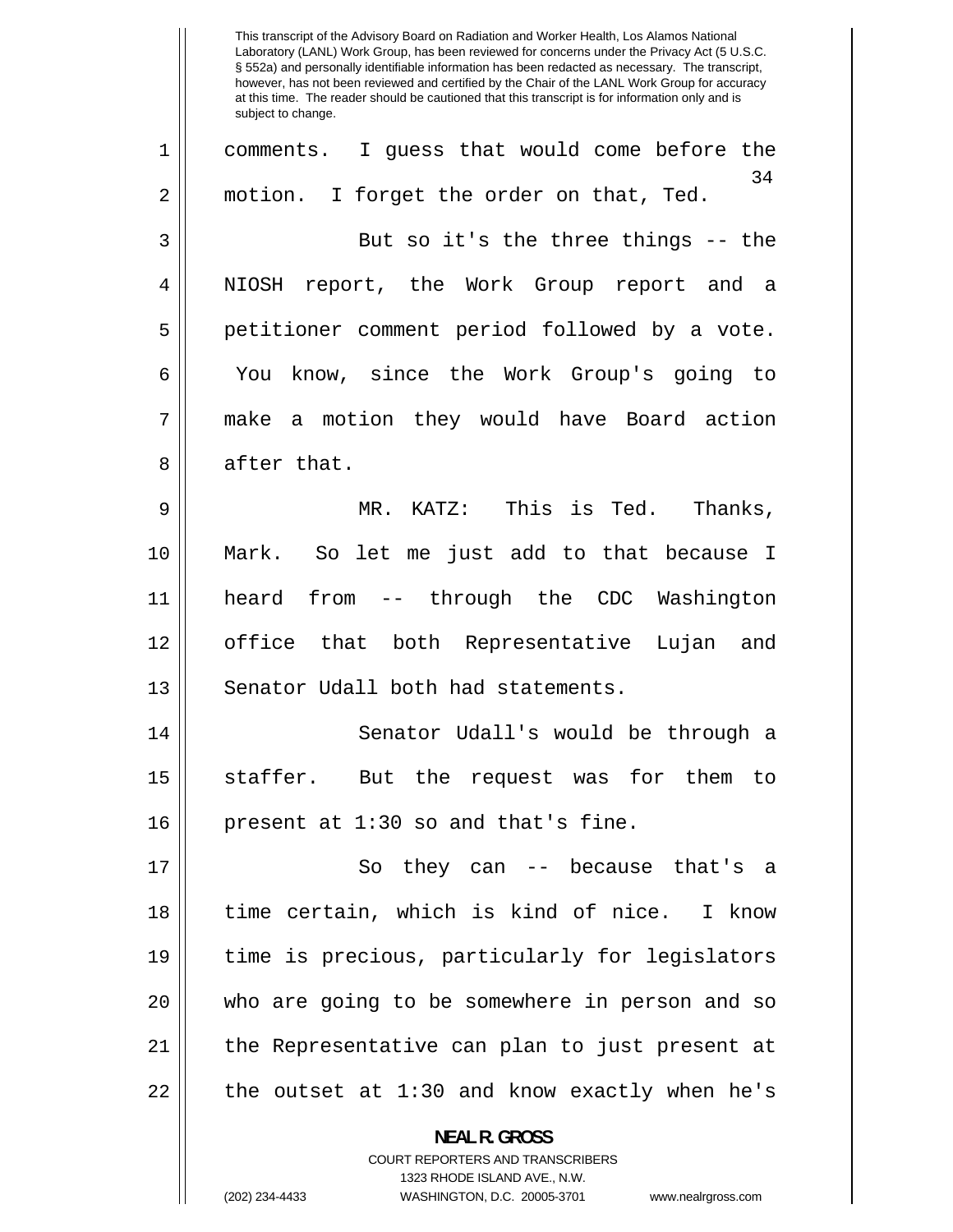1 2 3 4 5 6 7 8 9 10 11 12 13 14 15 16 17 18 19 20 21 22 This transcript of the Advisory Board on Radiation and Worker Health, Los Alamos National Laboratory (LANL) Work Group, has been reviewed for concerns under the Privacy Act (5 U.S.C. § 552a) and personally identifiable information has been redacted as necessary. The transcript, however, has not been reviewed and certified by the Chair of the LANL Work Group for accuracy at this time. The reader should be cautioned that this transcript is for information only and is subject to change. on. 35 MS. JACQUEZ-ORTIZ: Okay. That's - CHAIRMAN GRIFFON: Oh, okay. I wasn't aware of that. Sorry, Ted. That's - yes. Certainly - MR. KATZ: That's fine. Everything you said still applies. The rest of the program would go, you know, as you described. If the representative wants to present at a different time at the end of the process that's okay too. It's just that that -- a block of time certain is kind of nice for a person who's on the go. So - MS. JACQUEZ-ORTIZ: Yes. Thank you, Mark. Thank you, Ted. CHAIRMAN GRIFFON: Okay. Thanks, Ted, for clearing that too. So are there any other petitioner comments and-- go ahead. MS. JACQUEZ-ORTIZ: Mark, this means that post-'95 is -- this is by no means a given because the Work Group's going to make **NEAL R. GROSS**  COURT REPORTERS AND TRANSCRIBERS 1323 RHODE ISLAND AVE., N.W. (202) 234-4433 WASHINGTON, D.C. 20005-3701 www.nealrgross.com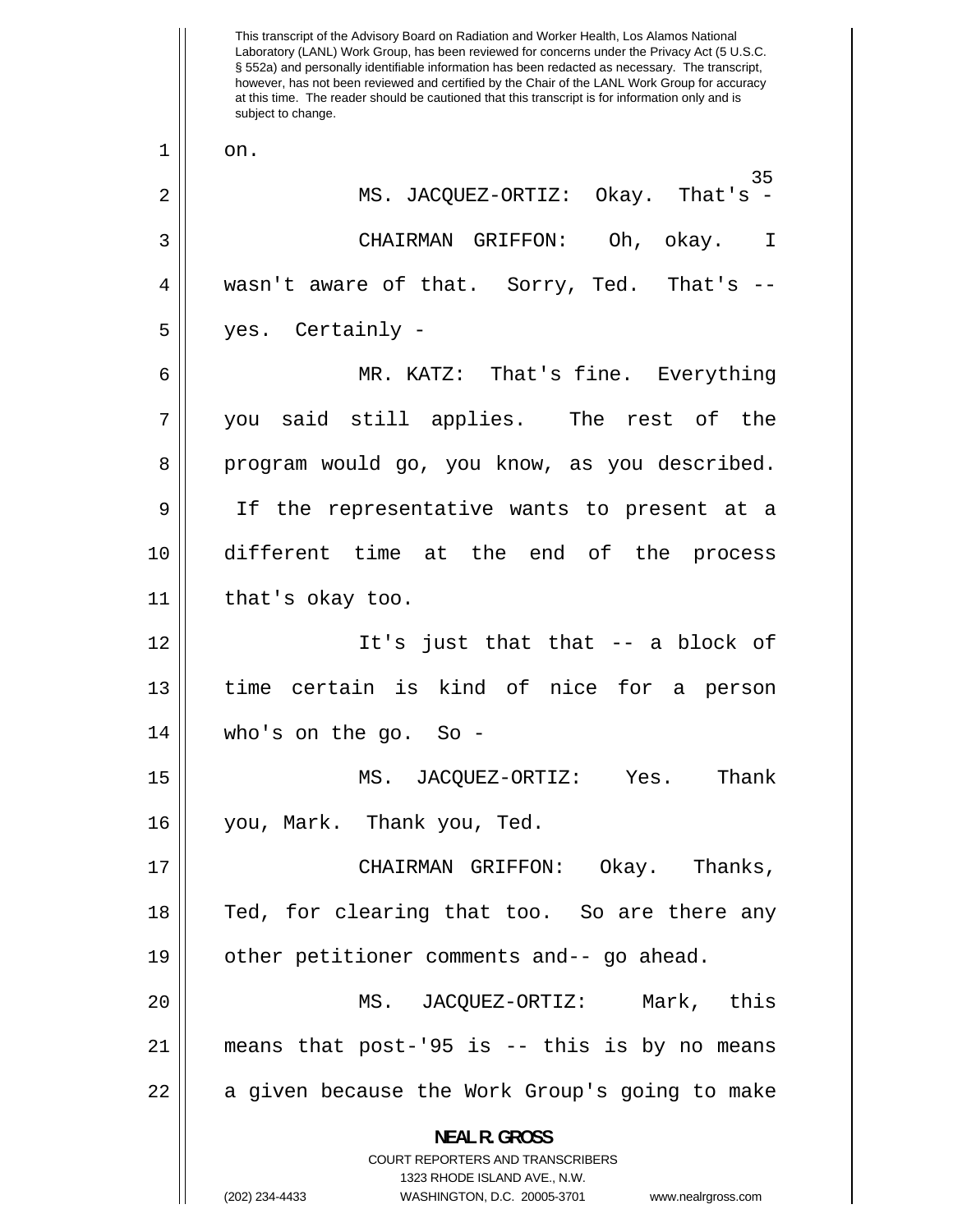1 2 3 4 5 6 7 8 9 10 11 12 13 14 15 16 17 18 19 20 21 22 This transcript of the Advisory Board on Radiation and Worker Health, Los Alamos National Laboratory (LANL) Work Group, has been reviewed for concerns under the Privacy Act (5 U.S.C. § 552a) and personally identifiable information has been redacted as necessary. The transcript, however, has not been reviewed and certified by the Chair of the LANL Work Group for accuracy at this time. The reader should be cautioned that this transcript is for information only and is subject to change. a recommendation. NIOSH will make a recommendation. 36 But the Advisory Board still has to vote, and if the vote goes the way that the petitioners hope that it goes this means that NIOSH will still consider '95 to 2005 and - CHAIRMAN GRIFFON: Yes. MS. JACQUEZ-ORTIZ: -- the Work Group is still going to work on '95 to 2005? CHAIRMAN GRIFFON: That's correct. Yes. MS. JACQUEZ-ORTIZ: Okay. But you're just trying to -- this decision would carve out a group and that would allow those petitioners to, you know, to be able to apply without holding up the larger group. CHAIRMAN GRIFFON: That's the idea, yes, and we've done this in several, you know, several sites around the country. Instead of waiting until we have answers for everything if we can carve out some, you know, that is helpful. So yes, **NEAL R. GROSS**  COURT REPORTERS AND TRANSCRIBERS 1323 RHODE ISLAND AVE., N.W. (202) 234-4433 WASHINGTON, D.C. 20005-3701 www.nealrgross.com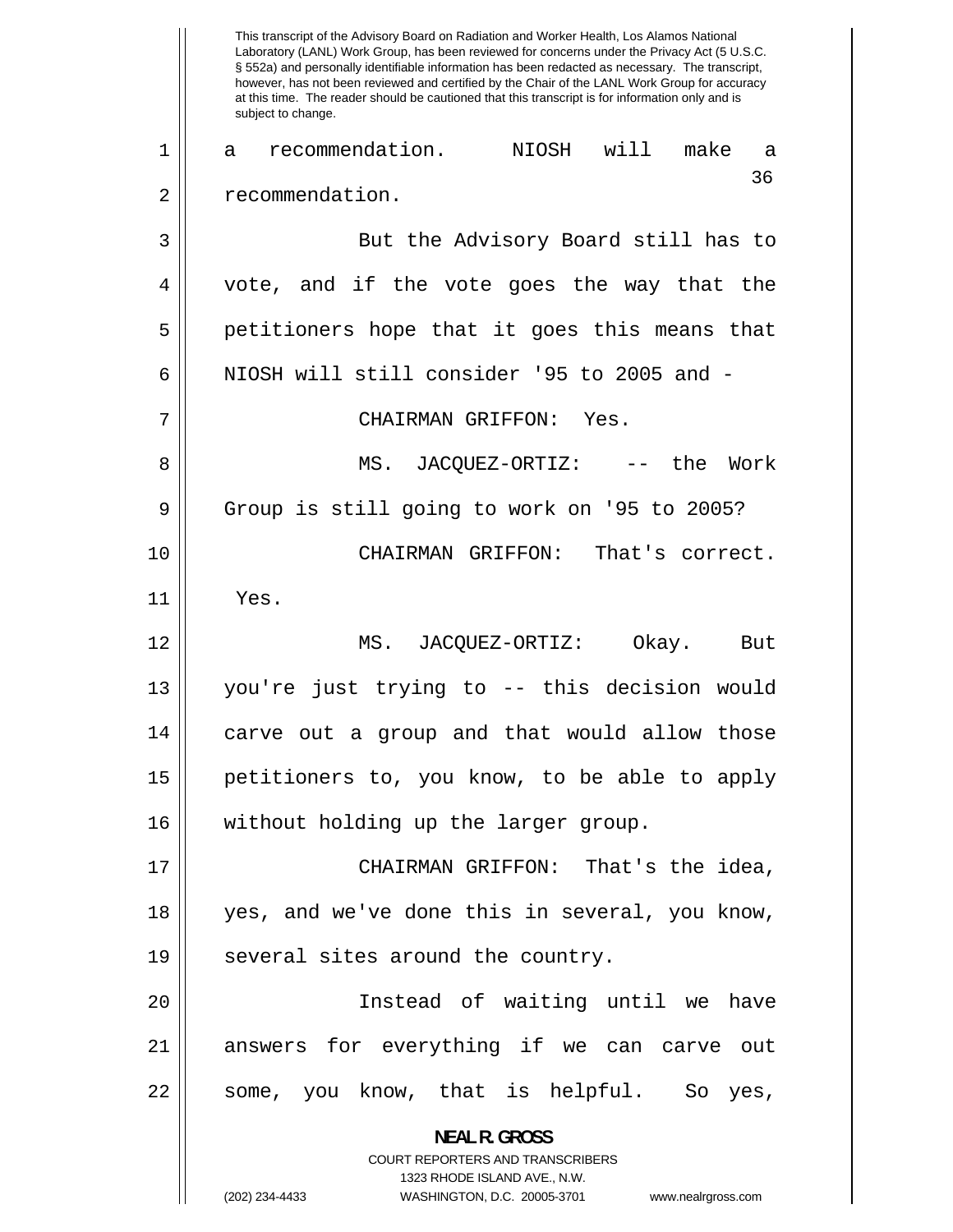1 2 3 4 5 6 7 8 9 10 11 12 13 14 15 16 17 18 19 20 21 22 This transcript of the Advisory Board on Radiation and Worker Health, Los Alamos National Laboratory (LANL) Work Group, has been reviewed for concerns under the Privacy Act (5 U.S.C. § 552a) and personally identifiable information has been redacted as necessary. The transcript, however, has not been reviewed and certified by the Chair of the LANL Work Group for accuracy at this time. The reader should be cautioned that this transcript is for information only and is subject to change. that's the idea. 37 And then we'd reconvene the Work Group to meet on the post-'95 issue if the - you know, assuming it's resolved at next week's meeting. MS. JACQUEZ-ORTIZ: And so, Mark, how in those other cases -- I mean, how often is it that NIOSH will make a recommendation but the Advisory Board will not agree? I mean, will not - CHAIRMAN GRIFFON: Oh, I don't have the numbers on that but I mean, you know, this is going to come as a Work Group recommendation and, you know, we'll find out soon enough, I think. So but I think, you know, the fact -- I don't know. It's (Simultaneous speaking.) MS. JACQUEZ-ORTIZ: Yes, it's -- I'm just -- I'm thinking out loud and I probably shouldn't. But it was just in light of Wanda's comments. So thank you for that. CHAIRMAN GRIFFON: Okay. **NEAL R. GROSS**  COURT REPORTERS AND TRANSCRIBERS 1323 RHODE ISLAND AVE., N.W. (202) 234-4433 WASHINGTON, D.C. 20005-3701 www.nealrgross.com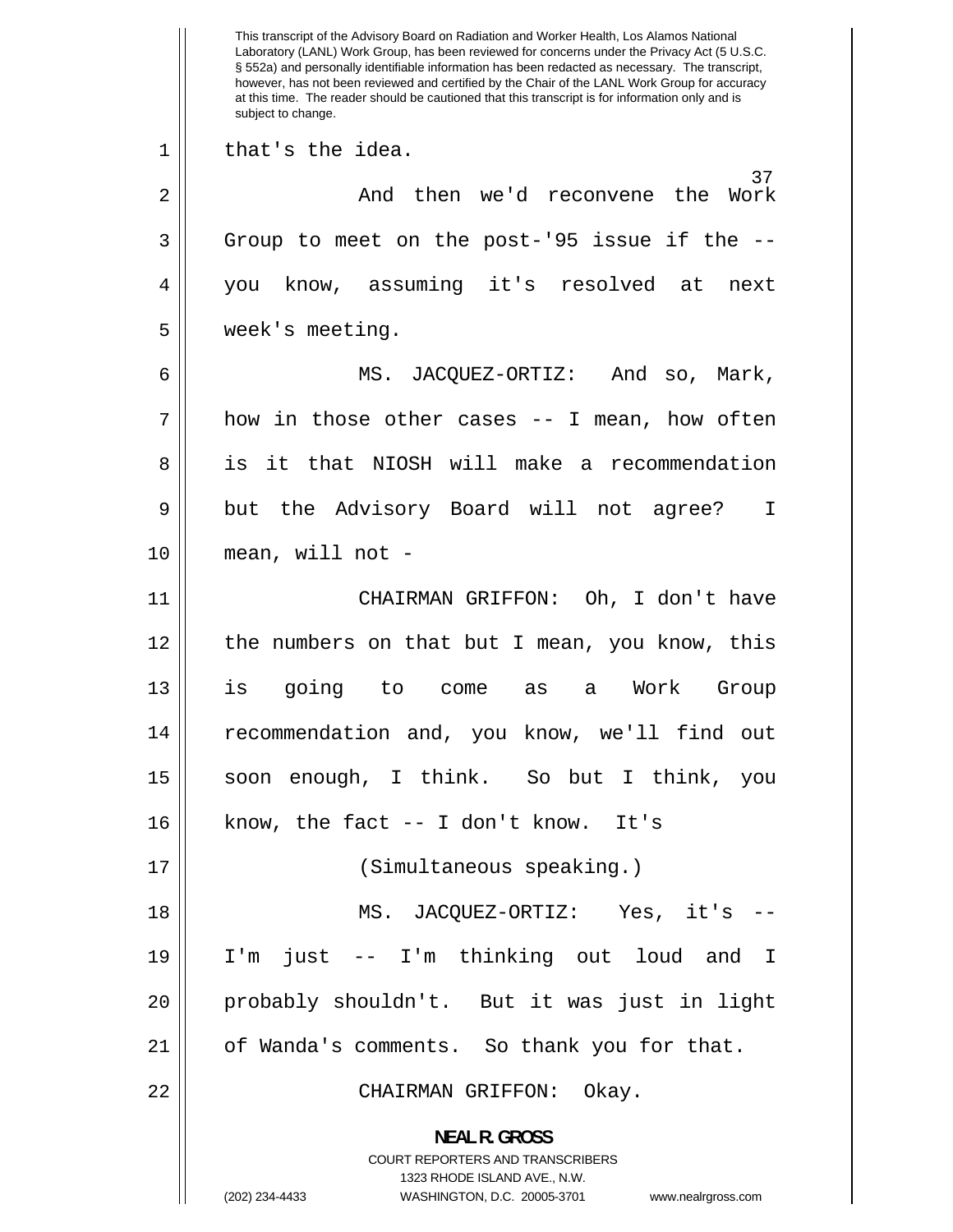|    | This transcript of the Advisory Board on Radiation and Worker Health, Los Alamos National<br>Laboratory (LANL) Work Group, has been reviewed for concerns under the Privacy Act (5 U.S.C.<br>§ 552a) and personally identifiable information has been redacted as necessary. The transcript,<br>however, has not been reviewed and certified by the Chair of the LANL Work Group for accuracy<br>at this time. The reader should be cautioned that this transcript is for information only and is<br>subject to change. |
|----|-------------------------------------------------------------------------------------------------------------------------------------------------------------------------------------------------------------------------------------------------------------------------------------------------------------------------------------------------------------------------------------------------------------------------------------------------------------------------------------------------------------------------|
| 1  | MEMBER MUNN: This is Wanda again.                                                                                                                                                                                                                                                                                                                                                                                                                                                                                       |
| 2  | 38<br>my memory only one time has the Board<br>To                                                                                                                                                                                                                                                                                                                                                                                                                                                                       |
| 3  | failed to follow the recommendation of<br>the                                                                                                                                                                                                                                                                                                                                                                                                                                                                           |
| 4  | Work Group.                                                                                                                                                                                                                                                                                                                                                                                                                                                                                                             |
| 5  | MS. JACOUEZ-ORTIZ: Okay.<br>Thank                                                                                                                                                                                                                                                                                                                                                                                                                                                                                       |
| 6  | you.                                                                                                                                                                                                                                                                                                                                                                                                                                                                                                                    |
| 7  | MEMBER MUNN:<br>So<br>you<br>can<br>assume                                                                                                                                                                                                                                                                                                                                                                                                                                                                              |
| 8  | that will occur.                                                                                                                                                                                                                                                                                                                                                                                                                                                                                                        |
| 9  | GRIFFON:<br>Yes, that's<br>CHAIRMAN                                                                                                                                                                                                                                                                                                                                                                                                                                                                                     |
| 10 | probably true. Okay. So in the meantime                                                                                                                                                                                                                                                                                                                                                                                                                                                                                 |
| 11 | know, for next week I'm<br>just going<br>to<br>you                                                                                                                                                                                                                                                                                                                                                                                                                                                                      |
| 12 | prepare a -- you know, Jim will do the bulk of                                                                                                                                                                                                                                                                                                                                                                                                                                                                          |
| 13 | the presentation on the Evaluation Report<br>for                                                                                                                                                                                                                                                                                                                                                                                                                                                                        |
| 14 | NIOSH, and I'll prepare a few slides for                                                                                                                                                                                                                                                                                                                                                                                                                                                                                |
| 15 | summarizing the Work Group's position.                                                                                                                                                                                                                                                                                                                                                                                                                                                                                  |
| 16 | Ted, I couldn't get you slotted                                                                                                                                                                                                                                                                                                                                                                                                                                                                                         |
| 17 | before. Obviously, I was waiting for today's                                                                                                                                                                                                                                                                                                                                                                                                                                                                            |
| 18 | meeting too so but I'll just have a few                                                                                                                                                                                                                                                                                                                                                                                                                                                                                 |
| 19 | overheads to present the Work Group's                                                                                                                                                                                                                                                                                                                                                                                                                                                                                   |
| 20 | position, and we'll certainly accommodate the                                                                                                                                                                                                                                                                                                                                                                                                                                                                           |
| 21 | Congress folks that want to speak on behalf,                                                                                                                                                                                                                                                                                                                                                                                                                                                                            |
| 22 | you know, the petitioner and the petitioner                                                                                                                                                                                                                                                                                                                                                                                                                                                                             |
|    | <b>NEAL R. GROSS</b>                                                                                                                                                                                                                                                                                                                                                                                                                                                                                                    |

COURT REPORTERS AND TRANSCRIBERS 1323 RHODE ISLAND AVE., N.W.

 $\mathsf{I}$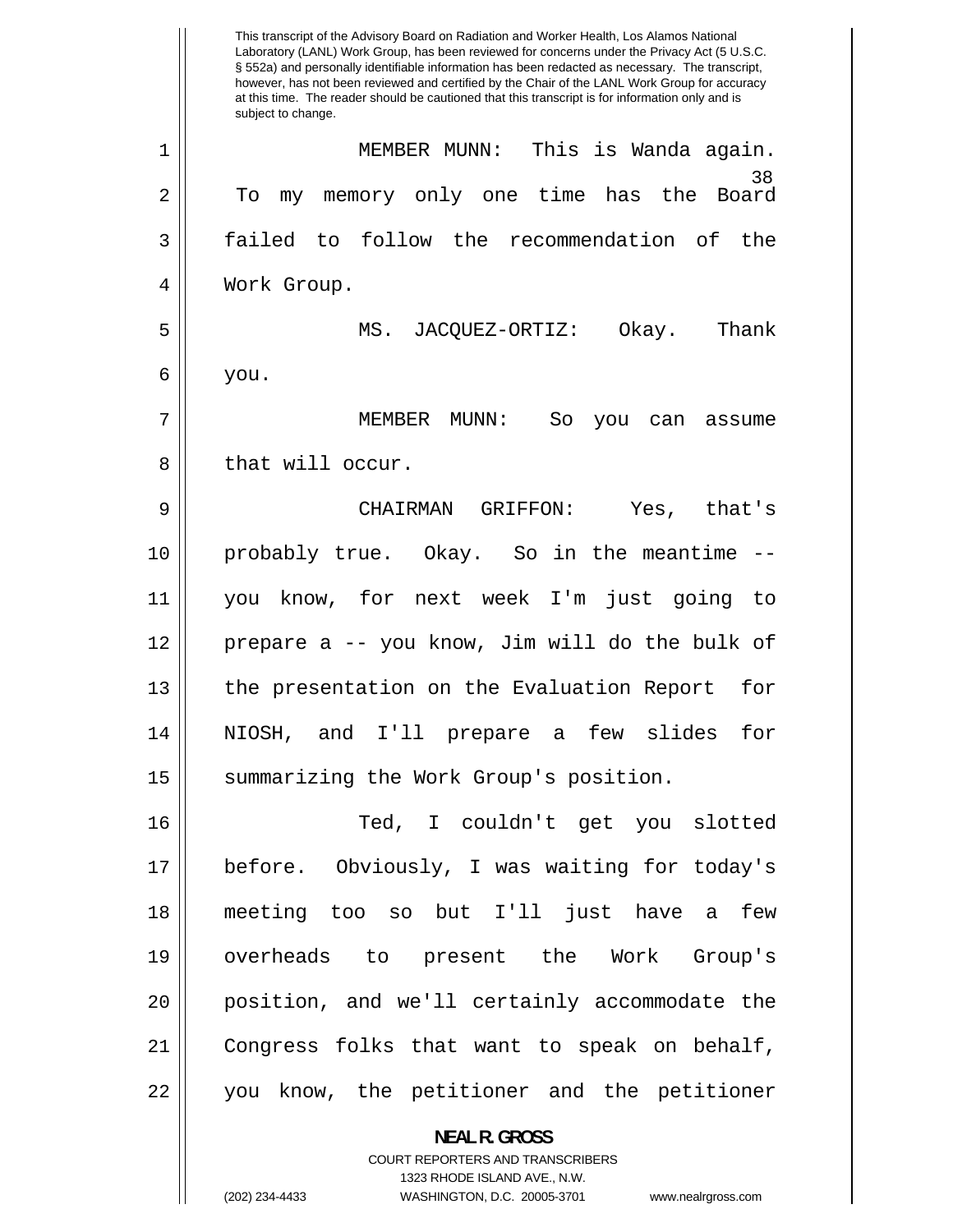39 1 2 3 4 5 6 7 8 9 10 11 12 13 14 15 16 17 18 19 20 21 22 This transcript of the Advisory Board on Radiation and Worker Health, Los Alamos National Laboratory (LANL) Work Group, has been reviewed for concerns under the Privacy Act (5 U.S.C. § 552a) and personally identifiable information has been redacted as necessary. The transcript, however, has not been reviewed and certified by the Chair of the LANL Work Group for accuracy at this time. The reader should be cautioned that this transcript is for information only and is subject to change. themselves -- give them an opportunity to speak. But I think that's where we stand. Is there anything else for today's meeting? MR. KATZ: No. But, Mark, all I would just say about -- I mean, I'm not even sure you need slides. You have relatively little to say, but if you want a slide on, for example, your motion, that might be handy. CHAIRMAN GRIFFON: Yes. That's the one thing I was thinking of. MR. KATZ: Right. CHAIRMAN GRIFFON: Okay. Is that it then? Does anyone else have any -- MR. KATZ: No, I -- the only thing else on the agenda that I didn't know whether you needed to discuss the status of current LANL follow-up activities at all. If you're not ready to do that then you can adjourn. CHAIRMAN GRIFFON: Well, I don't know if -- I guess I'm wondering if, you know, really are we talking post-'95 or we don't **NEAL R. GROSS**  COURT REPORTERS AND TRANSCRIBERS 1323 RHODE ISLAND AVE., N.W.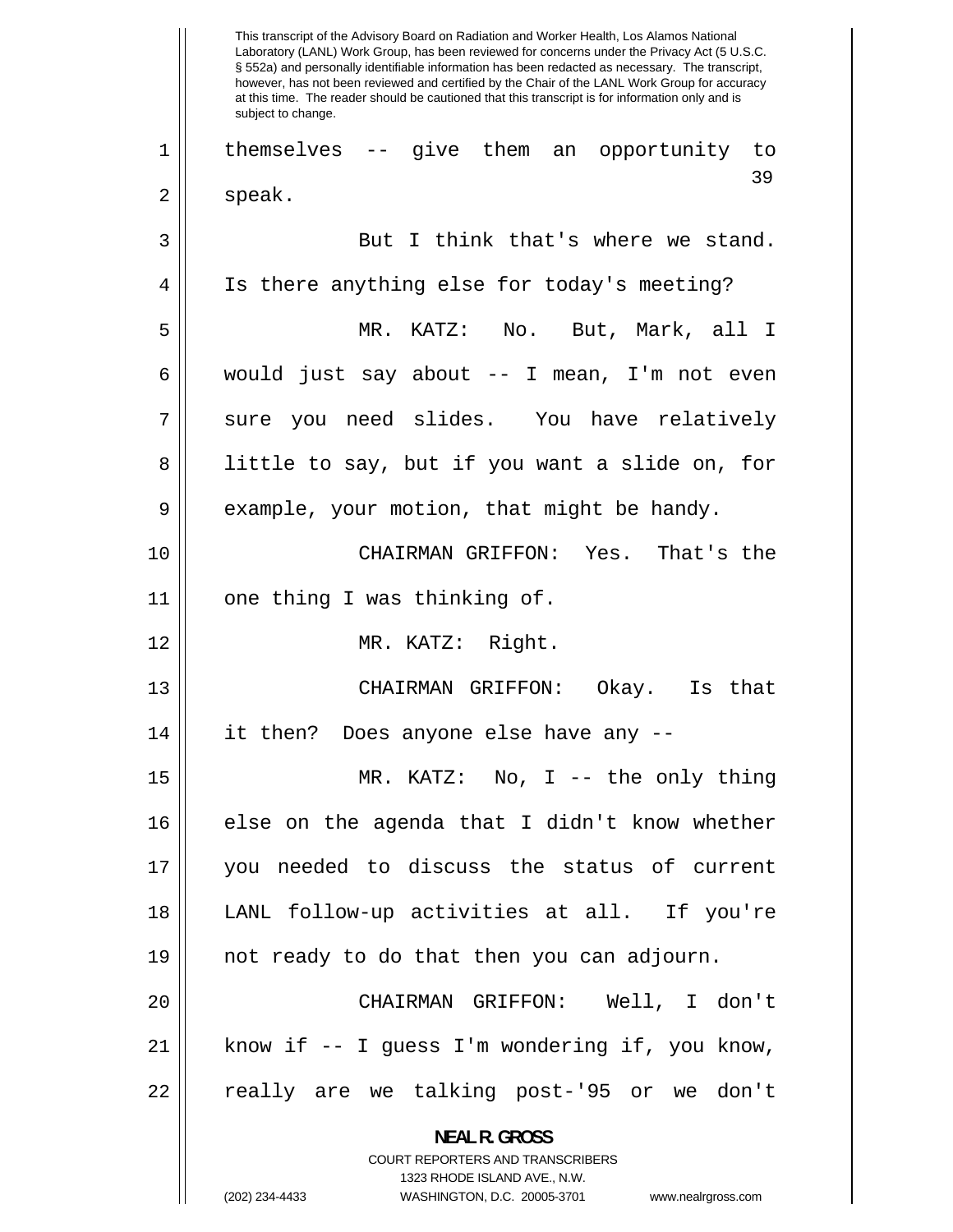40 1 2 3 4 5 6 7 8 9 10 11 12 13 14 15 16 17 18 19 20 21 22 This transcript of the Advisory Board on Radiation and Worker Health, Los Alamos National Laboratory (LANL) Work Group, has been reviewed for concerns under the Privacy Act (5 U.S.C. § 552a) and personally identifiable information has been redacted as necessary. The transcript, however, has not been reviewed and certified by the Chair of the LANL Work Group for accuracy at this time. The reader should be cautioned that this transcript is for information only and is subject to change. know yet, right? So - DR. MACIEVIC: Well, this is Greg Macievic. I can give you - CHAIRMAN GRIFFON: Yes. Greg, maybe you can give us an update, yes. DR. MACIEVIC: A little quick explanation what we're going to be doing post- '95 and there's basically two things. One is to take all those action items and review them for how -- the applicability of post-'95 to see if any of these issues drop out or not. That's the first thing. And then the second thing is we're going to do an approach where since this is relatively recent in time -- we're talking, what, 17 years  $-$  yes, 17, 16 years  $-$  there should still be workers there and also people in charge who have been around back to that period. So what we're going to do is go to the LANL site with these action items and set **NEAL R. GROSS**  COURT REPORTERS AND TRANSCRIBERS 1323 RHODE ISLAND AVE., N.W. (202) 234-4433 WASHINGTON, D.C. 20005-3701 www.nealrgross.com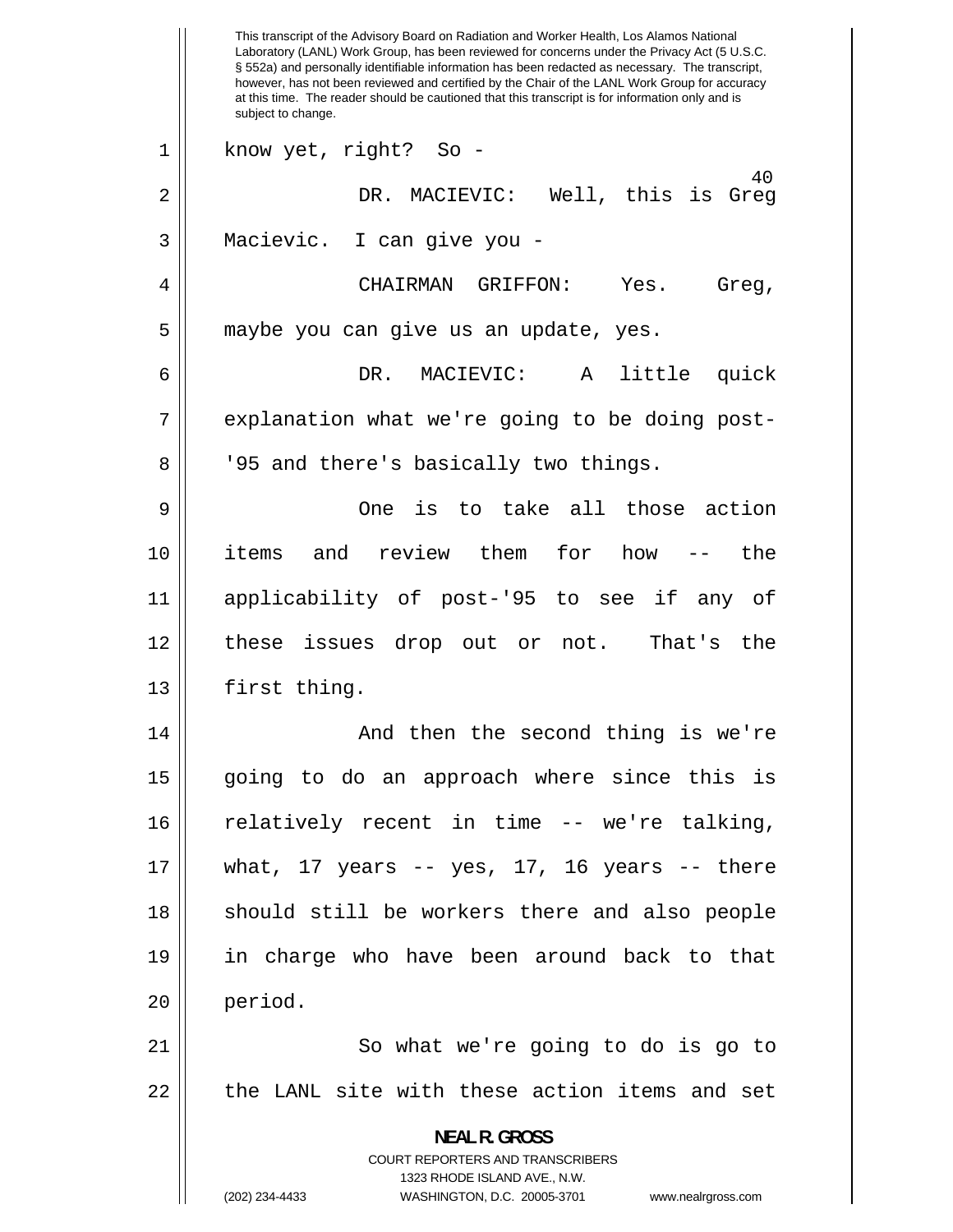41 1 2 3 4 5 6 7 8 9 10 11 12 13 14 15 16 17 18 19 20 21 22 Laboratory (LANL) Work Group, has been reviewed for concerns under the Privacy Act (5 U.S.C. § 552a) and personally identifiable information has been redacted as necessary. The transcript, however, has not been reviewed and certified by the Chair of the LANL Work Group for accuracy at this time. The reader should be cautioned that this transcript is for information only and is subject to change. up a large questionnaire type thing and talk to the people like the RadCon manager, health physicists and that and see how they actually conform to the action items currently right now. Then see how they -- how they work and how they do apply and then work backwards to -- back to 19 -- through 1996 and see if they -- the same kind of application all the way back or where does it fall apart and look at it from that perspective so that we can get a view. Instead of just going on a data capture and pulling in a whole bunch more documents and searching, we're going to try to see the point at which LANL can or can't answer the questions on these action items. So that's really going to be our approach. So it's going to take a little time because of the fact that we're going to have to do a lot of arranging and setting up questionnaires for the LANL staff. **NEAL R. GROSS**  COURT REPORTERS AND TRANSCRIBERS 1323 RHODE ISLAND AVE., N.W.

This transcript of the Advisory Board on Radiation and Worker Health, Los Alamos National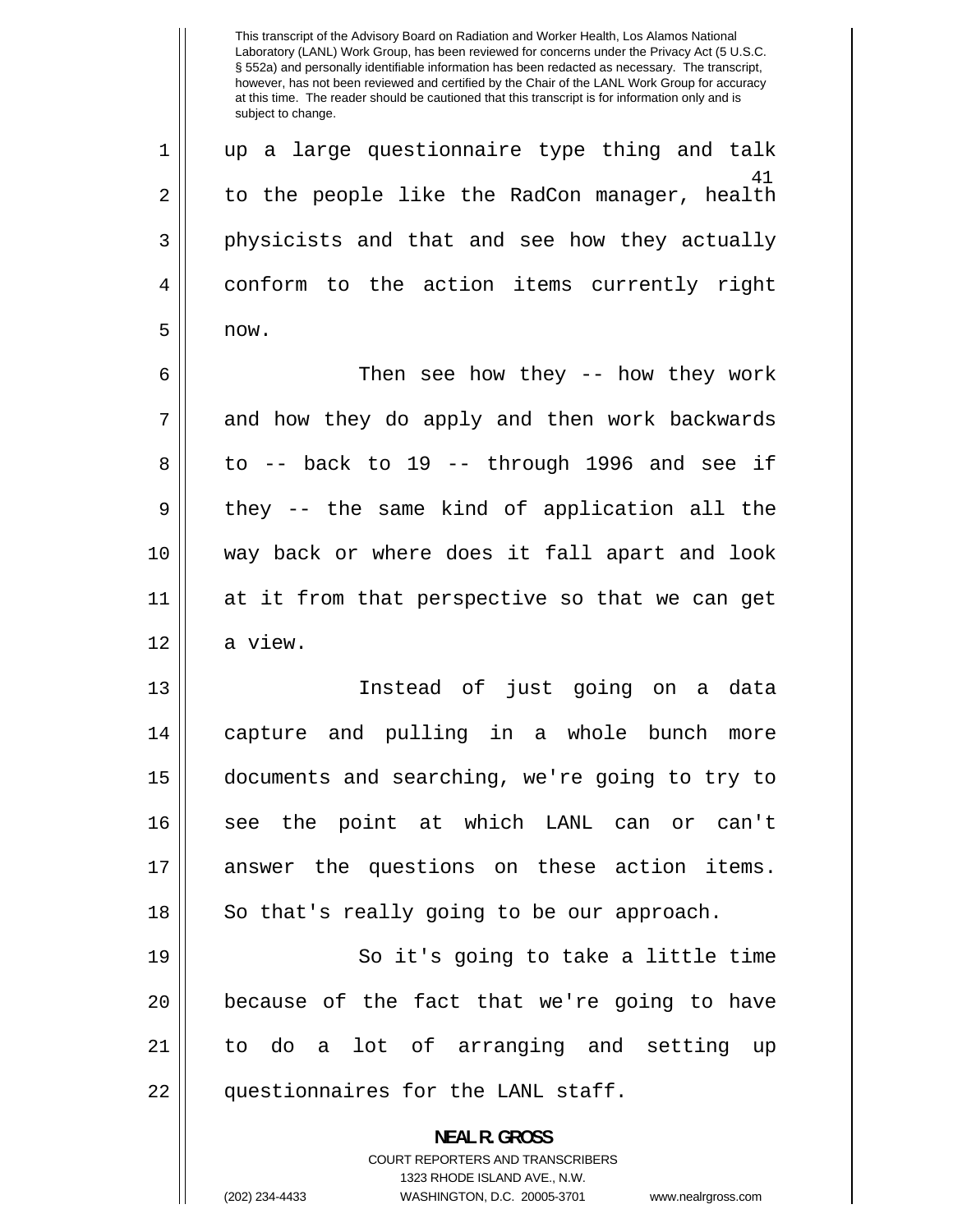42 1 2 3 4 5 6 7 8 9 10 11 12 13 14 15 16 17 18 19 20 21 22 This transcript of the Advisory Board on Radiation and Worker Health, Los Alamos National Laboratory (LANL) Work Group, has been reviewed for concerns under the Privacy Act (5 U.S.C. § 552a) and personally identifiable information has been redacted as necessary. The transcript, however, has not been reviewed and certified by the Chair of the LANL Work Group for accuracy at this time. The reader should be cautioned that this transcript is for information only and is subject to change. But that is the approach we're going to take and start that out in the near future. CHAIRMAN GRIFFON: Okay. Thank you, Greg. And maybe I would ask Joe to, for SC&A, to do the same thing, maybe to look over the last version of our matrix and action items and, you know, from your perspective. Just have a sense or go through and look at what might fall out. Same kind of idea. DR. MACIEVIC: Yes, I think that -CHAIRMAN GRIFFON: Not to set up interviews but to look at - DR. MACIEVIC: Right. I think it's going to be source term related and probably deal with time frames for certain operations and there may very well be some operations that'll fall out. CHAIRMAN GRIFFON: And I think it would be also useful if -- Joe, if you can coordinate with Greg on that just to see if -- **NEAL R. GROSS**  COURT REPORTERS AND TRANSCRIBERS 1323 RHODE ISLAND AVE., N.W. (202) 234-4433 WASHINGTON, D.C. 20005-3701 www.nealrgross.com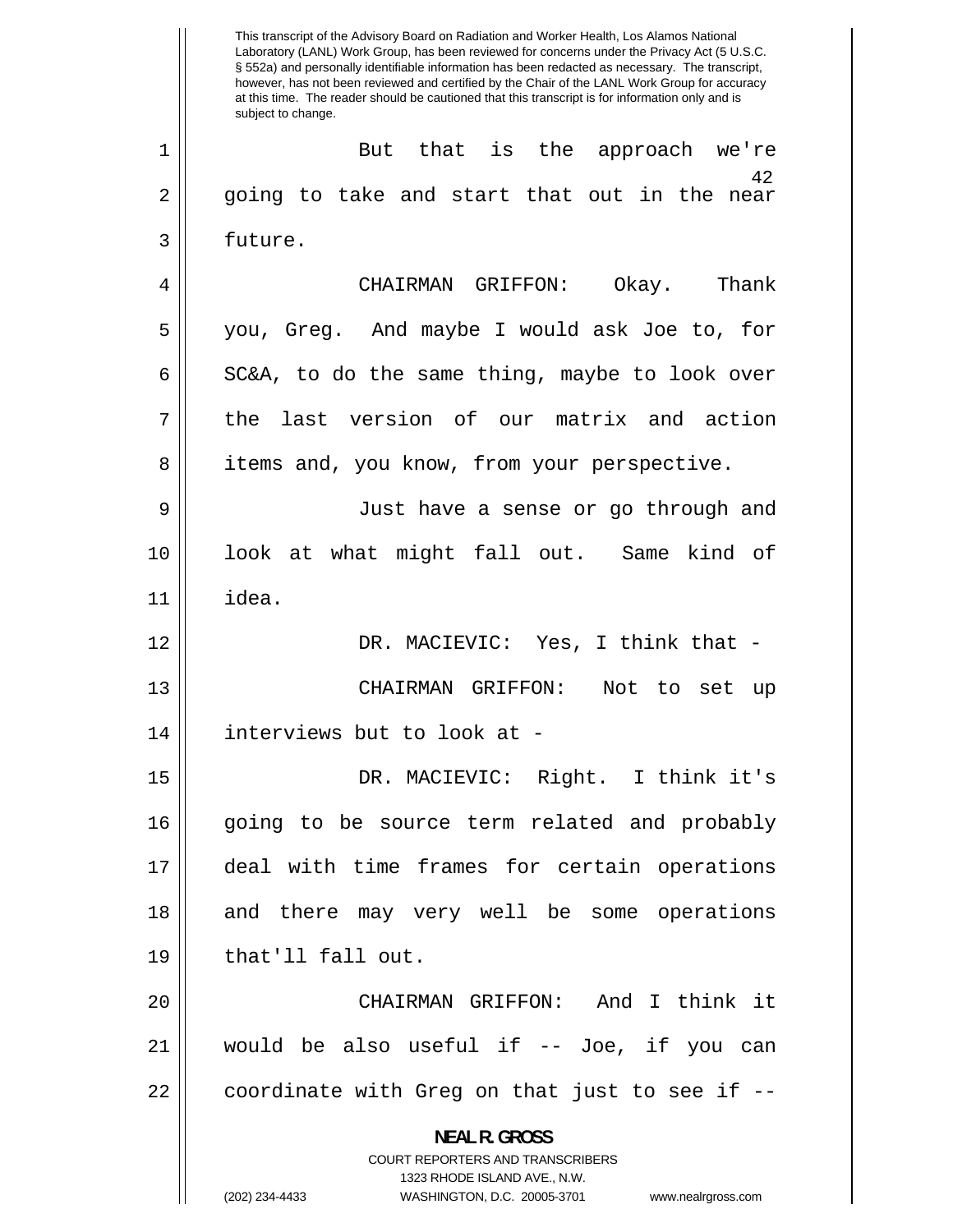-- 43 1 2 3 4 5 6 7 8 9 10 11 12 13 14 15 16 17 18 19 20 21 22 This transcript of the Advisory Board on Radiation and Worker Health, Los Alamos National Laboratory (LANL) Work Group, has been reviewed for concerns under the Privacy Act (5 U.S.C. § 552a) and personally identifiable information has been redacted as necessary. The transcript, however, has not been reviewed and certified by the Chair of the LANL Work Group for accuracy at this time. The reader should be cautioned that this transcript is for information only and is subject to change. I don't think we have to -- if you guys can come to agreement on certain things falling out I think that's easy. You know, you can just come to the Work Group meeting and report that. So yes. MR. FITZGERALD: Yes. I think the (Simultaneous speaking.) MR. FITZGERALD: -- thing will be the last matrix and just more or less updated with the '95 assuming the '95 is approved by the full Board, using that cutoff as the basis for a revised matrix. CHAIRMAN GRIFFON: Okay. That will be helpful. And then I'll stay in touch with both of you and when it makes sense we can plan for another Work Group meeting, yes. But it seems like, you know, there will be some time lag here because some work has to be done, obviously. Okay. Anything else, Ted, Joe, or Greg on that? MR. FITZGERALD: No, that's fine. **NEAL R. GROSS**  COURT REPORTERS AND TRANSCRIBERS 1323 RHODE ISLAND AVE., N.W. (202) 234-4433 WASHINGTON, D.C. 20005-3701 www.nealrgross.com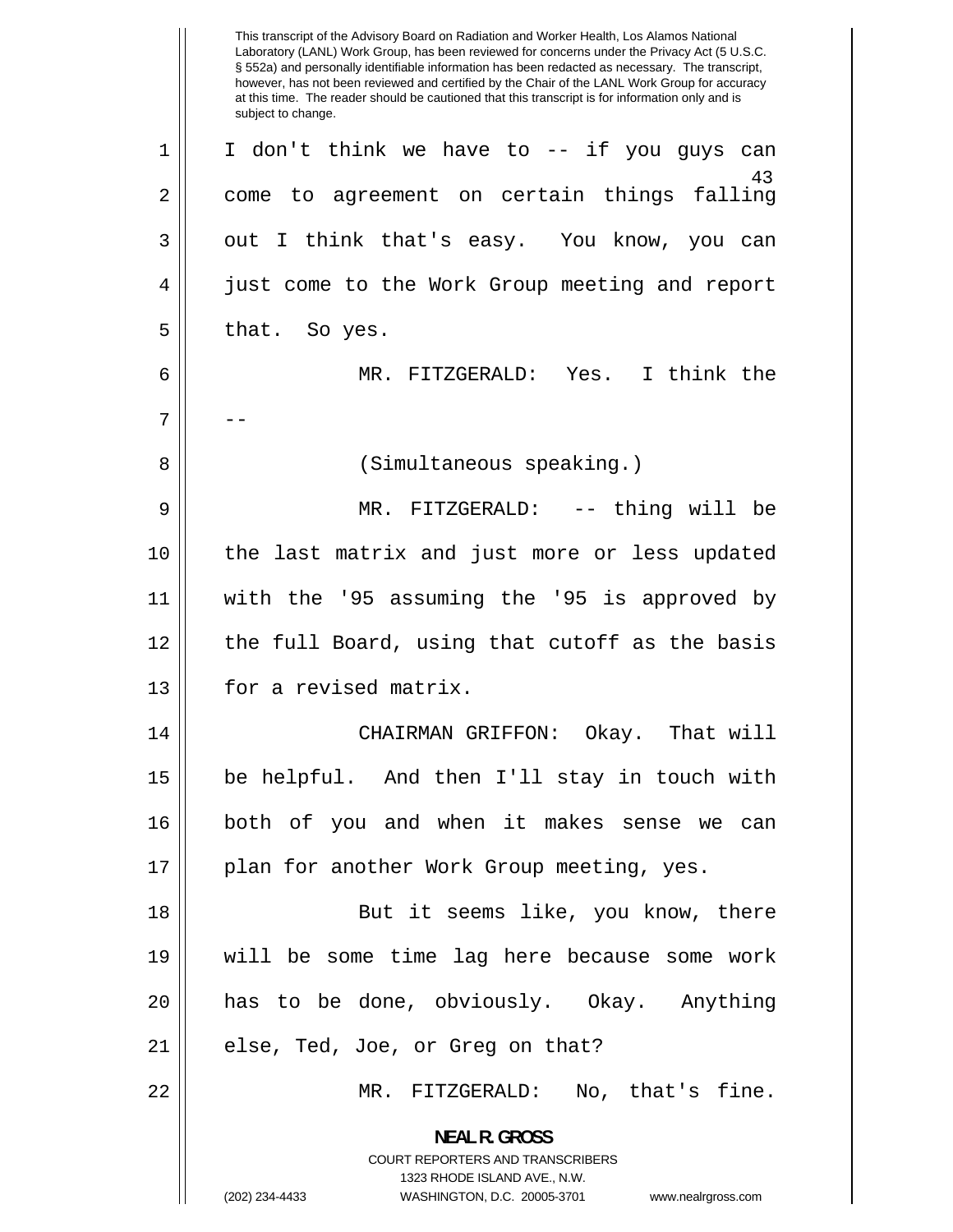44 1 2 3 4 5 6 7 8 9 10 11 12 13 14 15 16 17 18 19 20 21 22 This transcript of the Advisory Board on Radiation and Worker Health, Los Alamos National Laboratory (LANL) Work Group, has been reviewed for concerns under the Privacy Act (5 U.S.C. § 552a) and personally identifiable information has been redacted as necessary. The transcript, however, has not been reviewed and certified by the Chair of the LANL Work Group for accuracy at this time. The reader should be cautioned that this transcript is for information only and is subject to change. That'll be -- that'll be straightforward. DR. MACIEVIC: Yes, that's fine with me. And also when we set up these questionnaires I'd like to get also Joey's input on the questionnaires that we're going to use to send out for these different staff members when we're getting this arranged. MR. FITZGERALD: That'll work. DR. MACIEVIC: That's it for me. CHAIRMAN GRIFFON: Okay. Very good. So yes, I think at this point then, you know, we're -- I think we can wrap it up. The main focus was the Evaluation Report. I think we've covered that, and anything else, Ted, before we adjourn? Okay. Well, thank you all for my most efficient meeting ever on the Board and a special thanks since I'm doing it from an airport. MEMBER BEACH: Perfect. Thanks. CHAIRMAN GRIFFON: Okay. And I also apologize, as Ted did, for this delay. **NEAL R. GROSS**  COURT REPORTERS AND TRANSCRIBERS 1323 RHODE ISLAND AVE., N.W. (202) 234-4433 WASHINGTON, D.C. 20005-3701 www.nealrgross.com